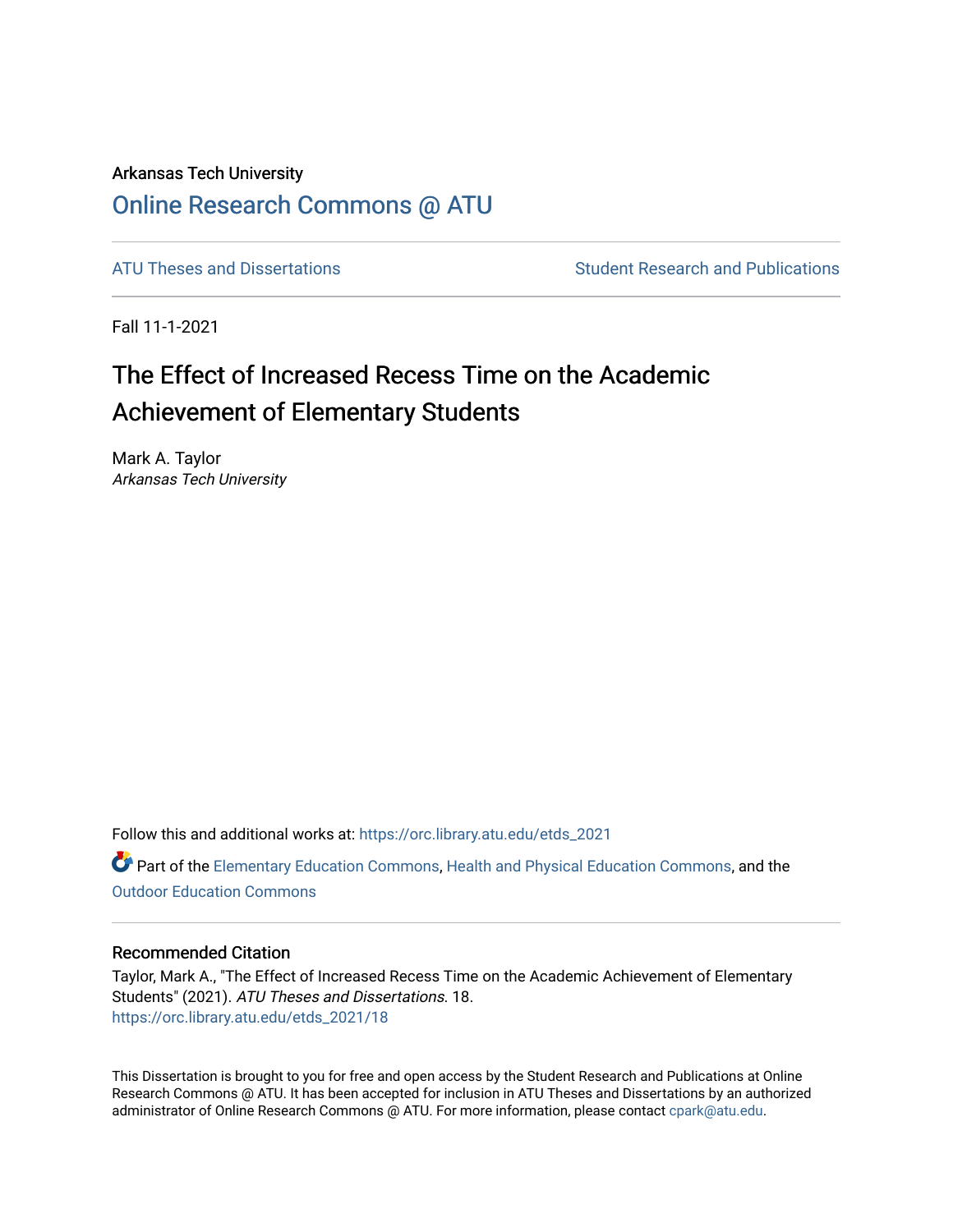# THE EFFECT OF INCREASED RECESS TIME ON THE ACADEMIC ACHIEVEMENT OF ELEMENTARY STUDENTS

A Dissertation Submitted to the Graduate College Arkansas Tech University

in partial fulfillment of requirements for the degree of

# DOCTOR OF EDUCATION

in School Leadership

in the Department of Educational Leadership of the College of Education

October 2021

Mark Alan Taylor

Bachelor of History/Political Science, Arkansas Tech University 2002 Masters of Science in Education, Arkansas State University 2016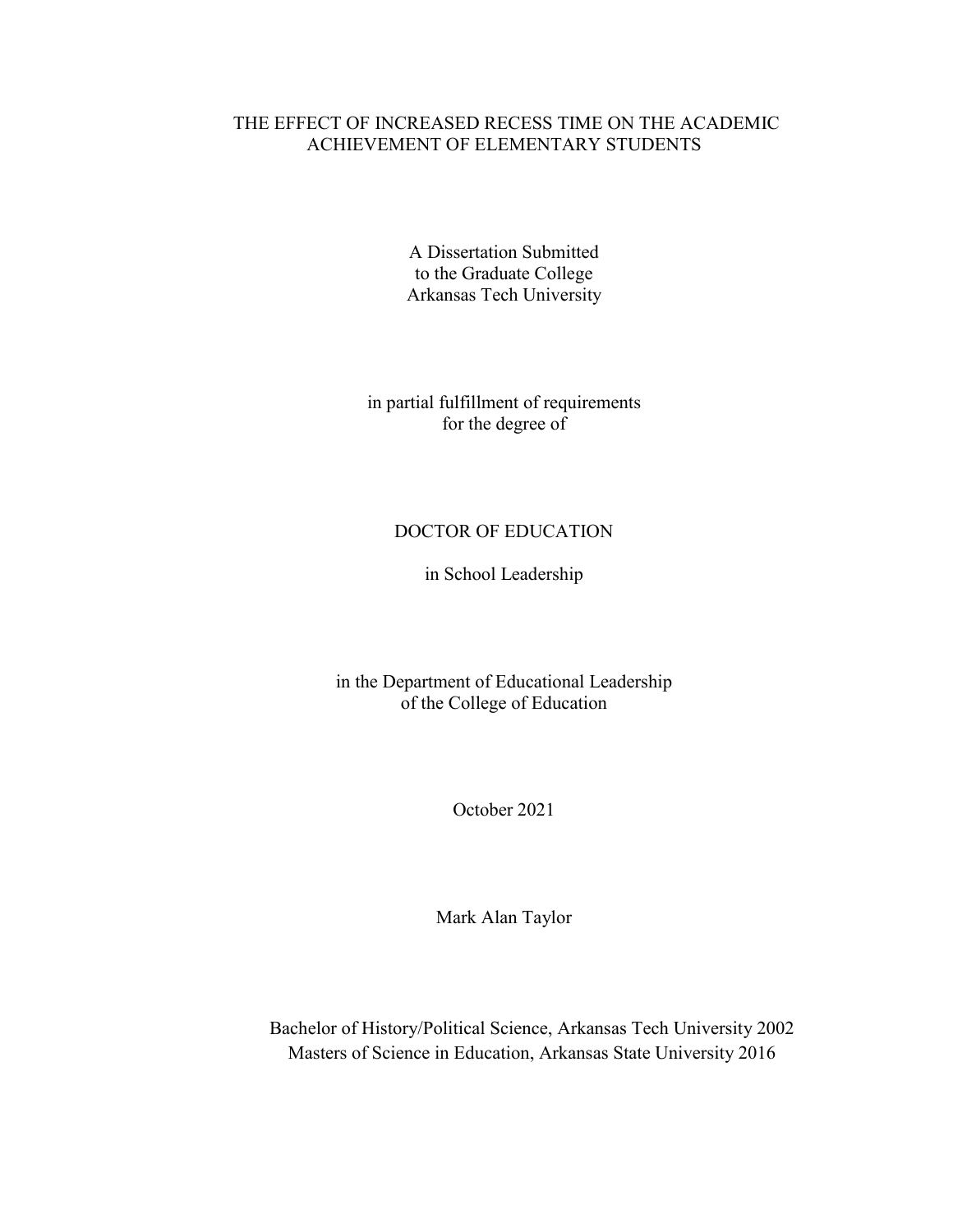© Mark Alan Taylor 2021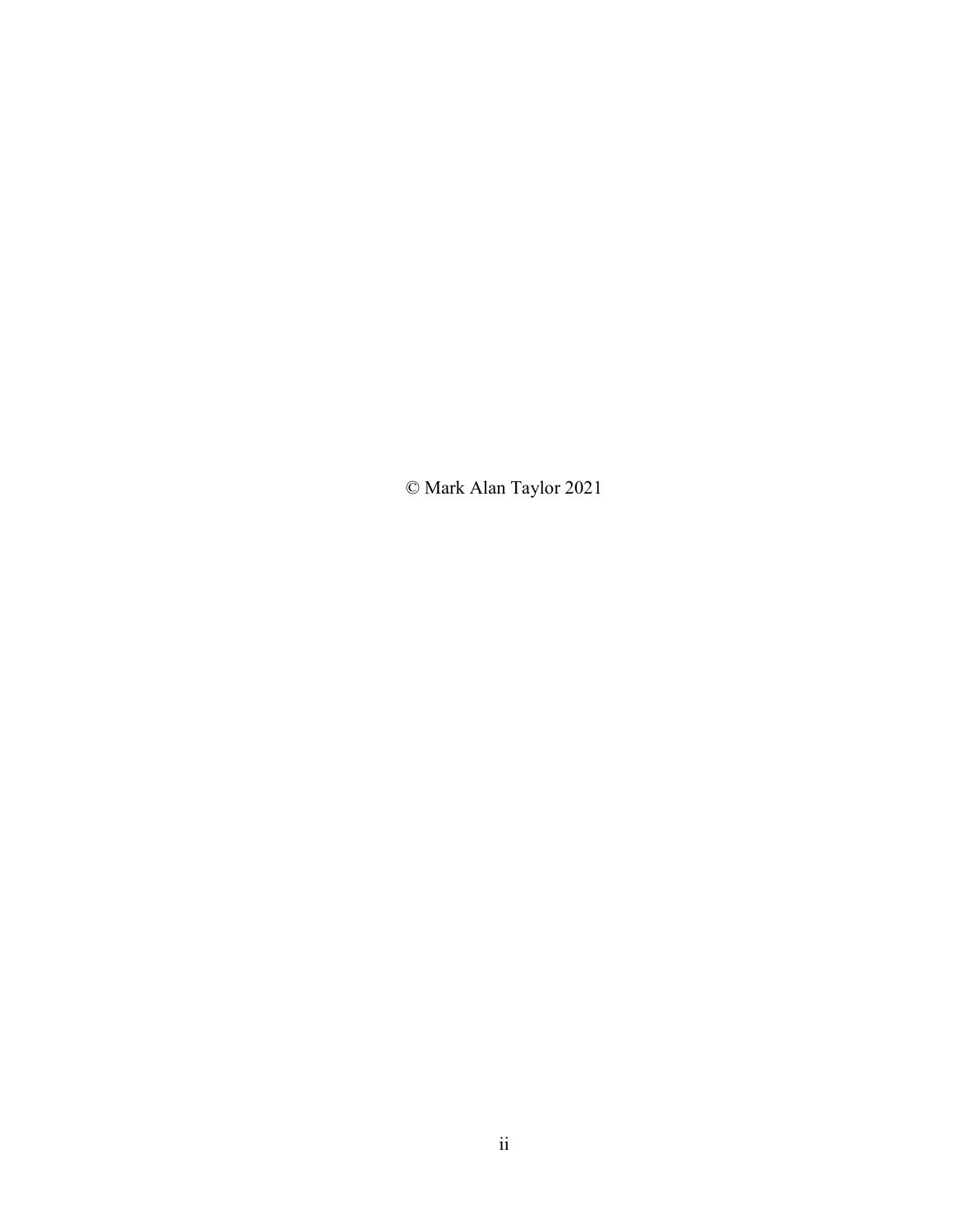#### **Acknowledgements**

I would like to thank my wife of 21 years, Brooke-Allison for encouraging me to complete this journey of my education. We have been through many years together and I am grateful for your sacrifice to our family to allow me to reach this goal. To my three children Jackson, Lauren and Sydney, I love you more than you will ever know. You truly are a gift from God and I am thankful to him every day that we share our lives together.

I would like to thank my mother and father for raising us in a loving home. Dad you were the first college graduate in your family, and now you have five children that have earned college degrees. Thank you for paving the way for us to be successful.

I would like to thank Cohort 5 for the many wonderful relationships that were developed over the past two years. It has been a pleasure to get to know you and I look forward to serving the students in this state alongside you over the course of our careers.

Special thanks to my chair Dr. Steve Bounds for guiding me through this journey. I would also like to thank Dr. John Freeman and Dr. Mark Gotcher for serving on my committee. I have great respect for your work and your leadership.

Last but not least to the Hector School District. Serving in this district has been the highest honor for me. I appreciate all you have done for me and my family. I appreciate so much you giving me the opportunity to serve this district, its wonderful students and community.

iii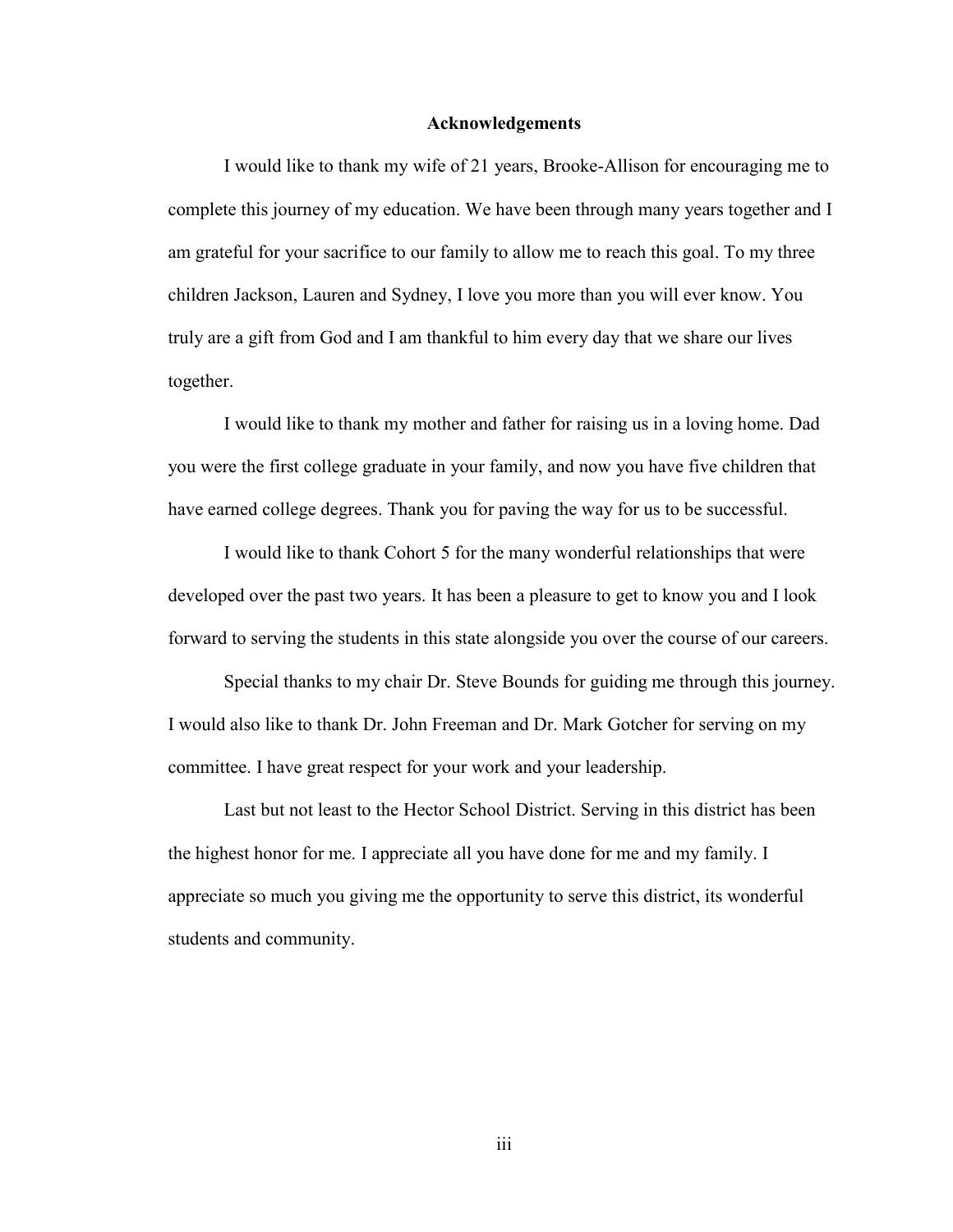# THE EFFECT OF INCREASED RECESS TIME ON THE ACADEMIC ACHIEVEMENT OF ELEMENTARY STUDENTS

Mark Alan Taylor

## Abstract

Recess is defined as unstructured free play for students outside when possible. Recess is an important part of the school day. Recess improves social skills, time on task, positive attitudes towards school and increasing physical activity. In 2019 Arkansas lawmakers enacted Act 641, which increased recess time during the school day from 30 minutes to 40 minutes per day. The purpose of this quantitative study was to determine if increasing recess time for third, fourth, and fifth grade elementary students had an impact on ACT Aspire tests results. This study was a quantitative study using a series of independent ttests. The researcher compared the third-, fourth-, and fifth-grade student achievement scores in the content areas of Math and Reading from the 2017-2018 school year to the 2018-2019 school year. Scores were examined pre-increase recess time and post-increase recess time. This study yielded two significant findings: 1) Math scores increased after the implementation of Act 614 of 2019 in Arkansas, although those increases were not statistically significant. 2) Reading scores, also, saw increases after the implementation of Act 614 of 2019, but like the Math scores there was not a statistically significant increases found during the data analysis.

Keywords: Recess, Math achievement, Reading achievement, Instructional time, ACT Aspire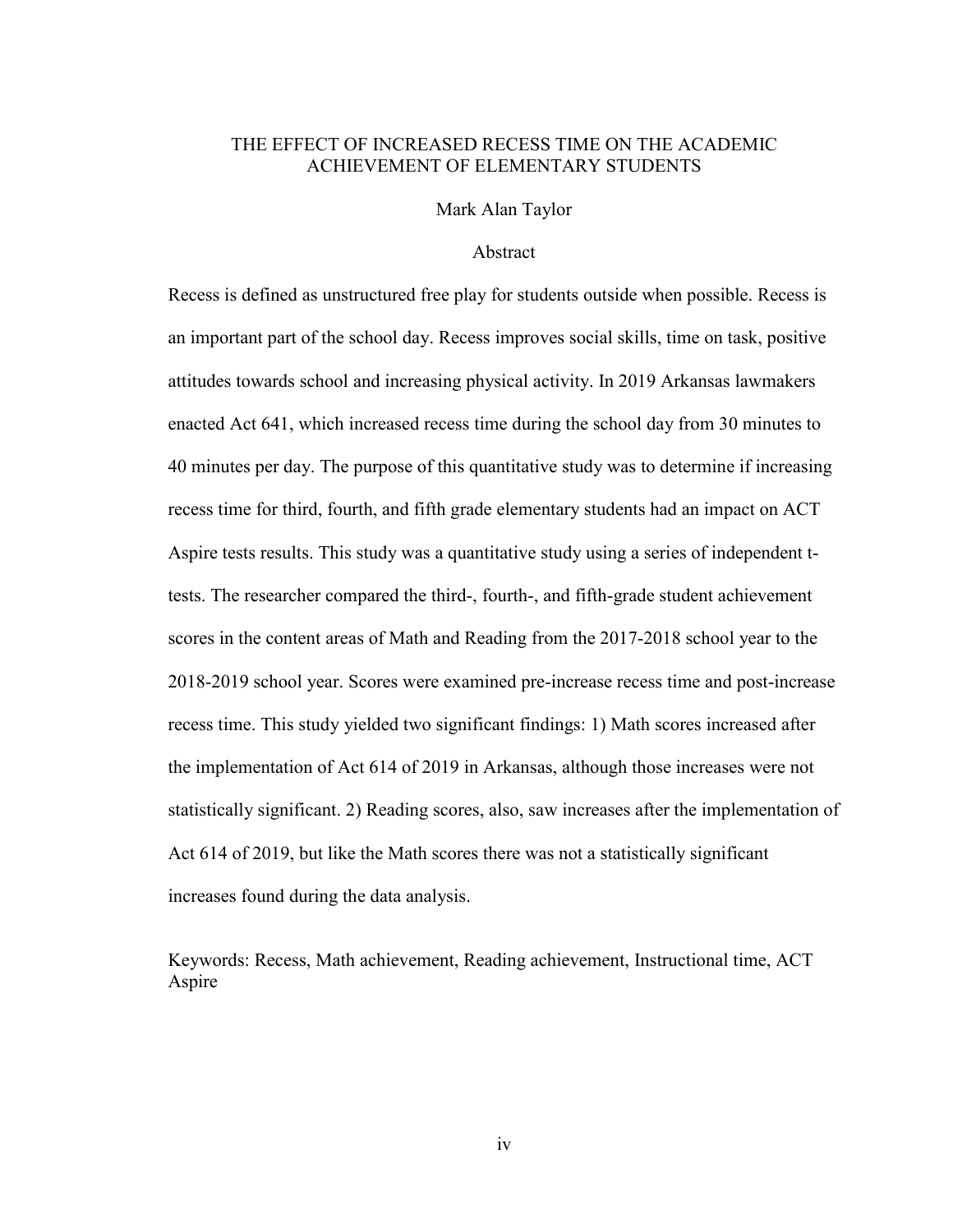# Table of Contents

| Page |
|------|
|      |
|      |
|      |
|      |
|      |
|      |
|      |
|      |
|      |
|      |
|      |
|      |
|      |
|      |
|      |
|      |
|      |
|      |
|      |
|      |
|      |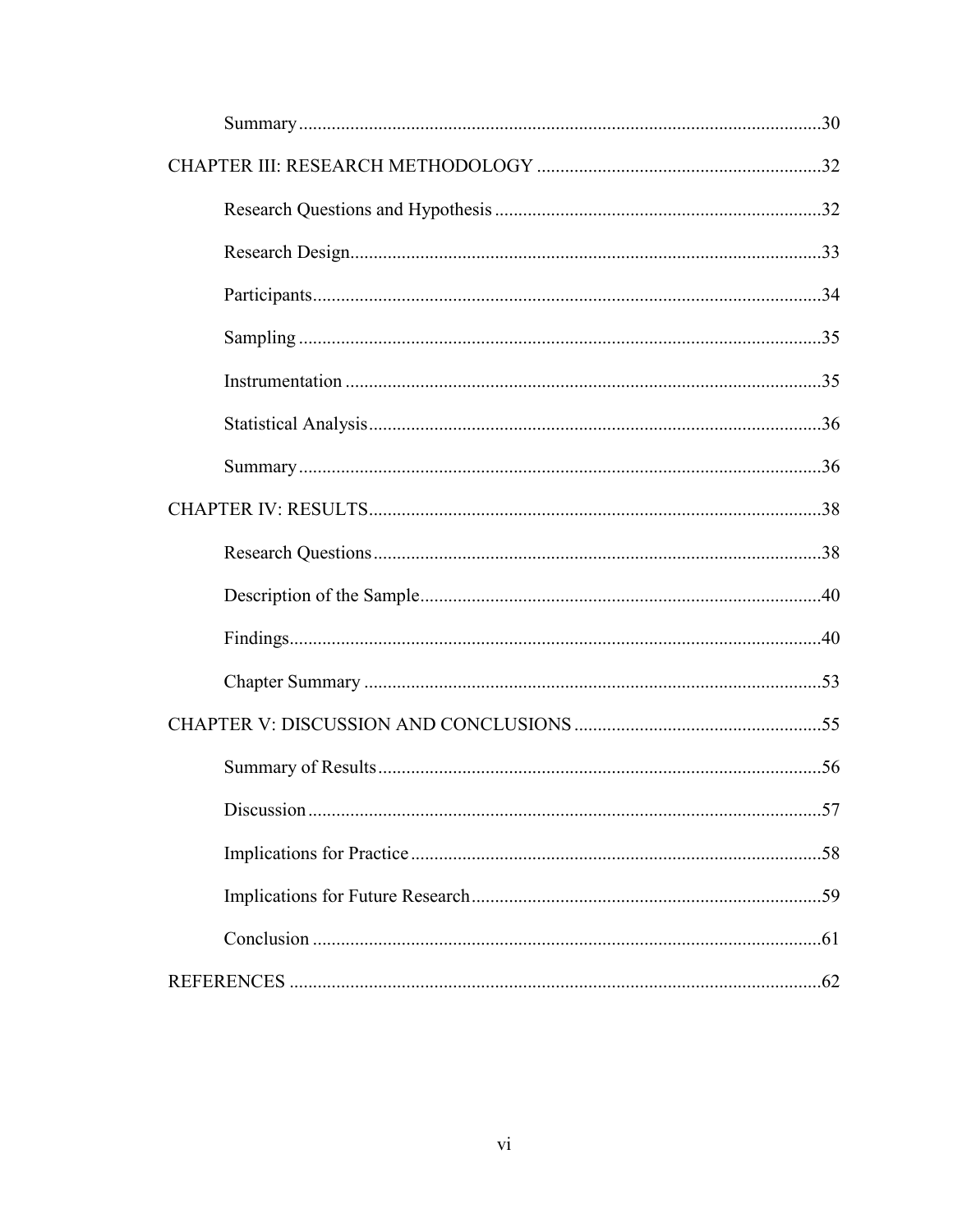# List of Tables

| Table 4.1: ACT Aspire Reading Score in Grades Three, Four, and Five 42   |  |
|--------------------------------------------------------------------------|--|
|                                                                          |  |
|                                                                          |  |
|                                                                          |  |
| Table 4.5: ACT Aspire Reading Scores by Socioeconomic Status 2018-201948 |  |
|                                                                          |  |
|                                                                          |  |
| Table 4.8: ACT Aspire Math Scores by Socioeconomic Status 2018-201953    |  |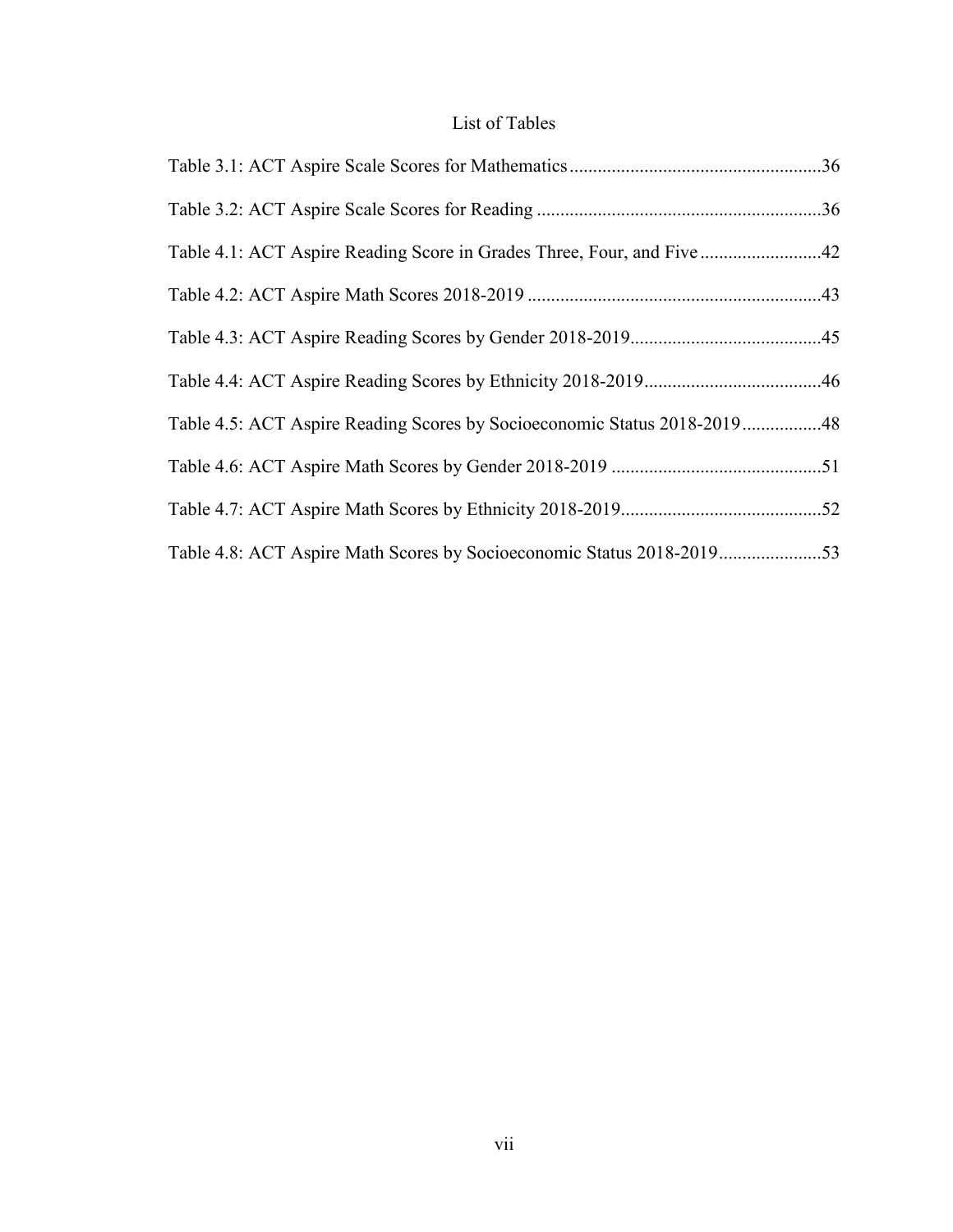#### **Chapter I: Introduction**

#### **Background of the Problem**

The Arkansas Department of Education along with state legislators implemented a "letter grading" system for all schools in the state of Arkansas (A.C.A. §6-16-102). Arkansas Code Ann. § 6-15-1402, requires the Arkansas Department of Education (ADE) to annually prepare and publish a school performance report for each public school in the state, and make the report available to schools, parents, and the local community (Department of Elementary and Secondary Education, n.d.). In response to publishing the annual report card, many administrators across the state felt pressure to perform at even higher levels on state testing. Many administrators began to examine ways to increase instructional time in classrooms, and one frequent discussion item was to reduce the minutes of recess per day (Reilly, 2017).

In 2019, Arkansas lawmakers enacted Act 641 of 2019, which amended state law concerning the school day (A.C.A.  $\S 6$ -16-102). This law requires at least 40 minutes of each day be used for unstructured, supervised recess, which will be outdoors when the weather allows. In New Jersey, Republican Governor Chris Christie vetoed a similar bill allowing for a mere 20 minutes a day of recess for New Jersey schoolchildren. Appearing on Fox News, Christie, a Republican presidential candidate, said it represented "crazy government run amok" (Skatz 2016). He claimed, the bill required that children play outdoors, even on cold days or during inclement weather (Brodesser-Akner, 2016). In Arkansas, the bill's sponsor, Representative Jana Della Rosa (R-Rogers) would ultimately like to see a full hour of recess. Representative Della Rosa originally said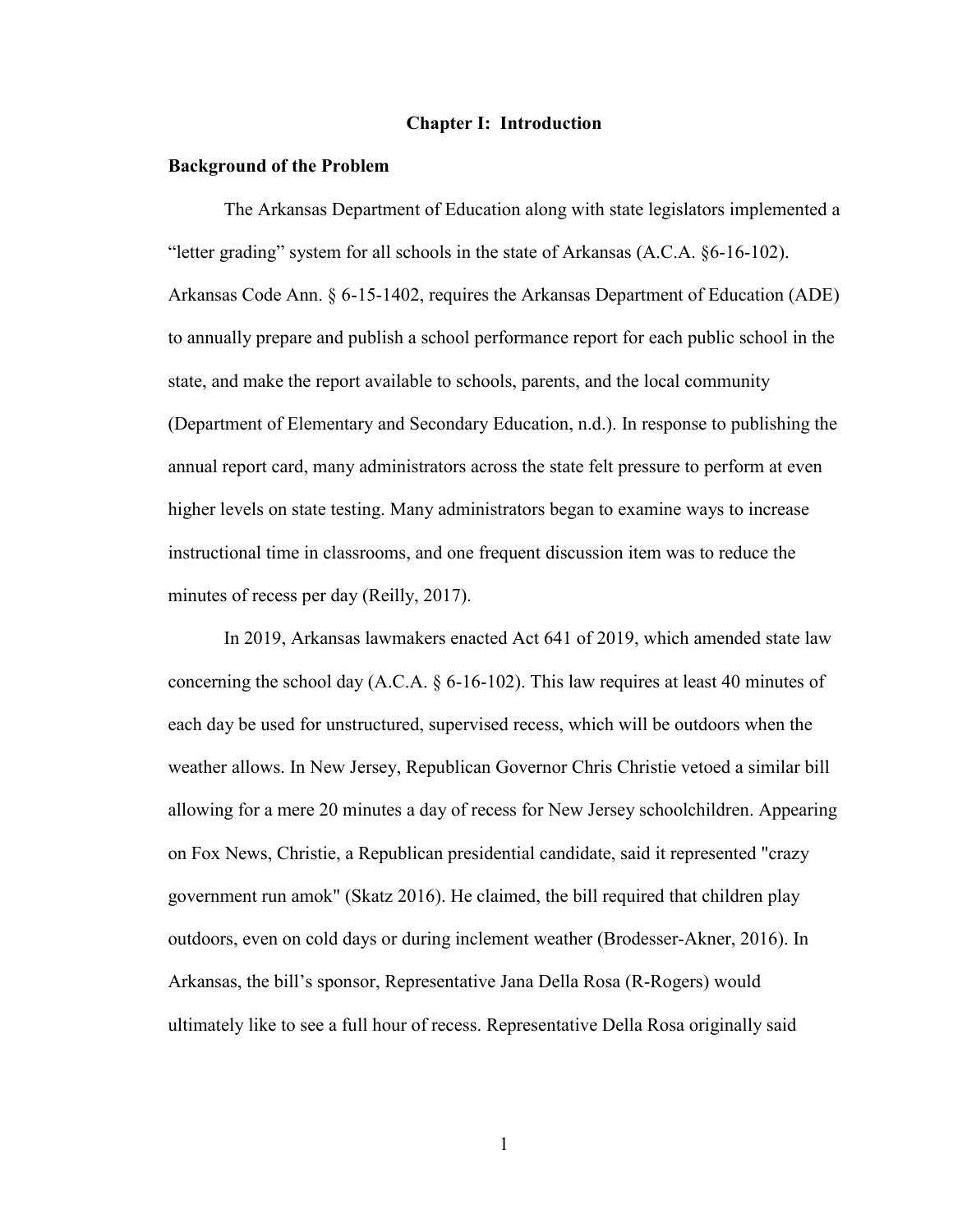elementary students are currently getting about fifteen to thirty minutes a day and it is not nearly enough (Carpenter, 2019).

Instructional time has become a focal point for many schools across the state of Arkansas and across the nation (Andersen et al., 2016). High stakes testing has increased pressure on school leaders to maximize instructional time (Graham et al., 2002). When No Child Left Behind of 2002 was enacted and recently more Common Core State Standards, the debate began to stir about instructional time in the classroom. Today, students take an average of 112 mandated standardized tests between pre-kindergarten and twelfth grade, according to an analysis by the Council of the Great City Schools in 2015 (Reilly, 2017). Many educators devalue recess deeming it a waste of time that could be spent more efficiently in the classroom (Pellegrini, 2008).

Opponents of recess argue that it increases behavior problems in schools including bullying and aggressiveness. There is some evidence of aggressive behaviors; however, studies have shown that supervision at recess reduces aggressive behavior and bullying (Watson et al., 2017). By adding an additional 10 minutes a day of recess, it time will further take away valuable instructional time for teachers. Research is needed to study the relationship between increased recess time and student achievement.

#### **Statement of the Problem**

As high stakes testing became increasingly important to legislators for accountability purposes, more time has been taken away from other areas such as recess (Burriss & Burriss, 2011). Over the past 30 years, schools have been reducing the amount of time students have for recess or physical activity during the school day. Research stated that the primary rationale for decreasing recess time was to improve achievement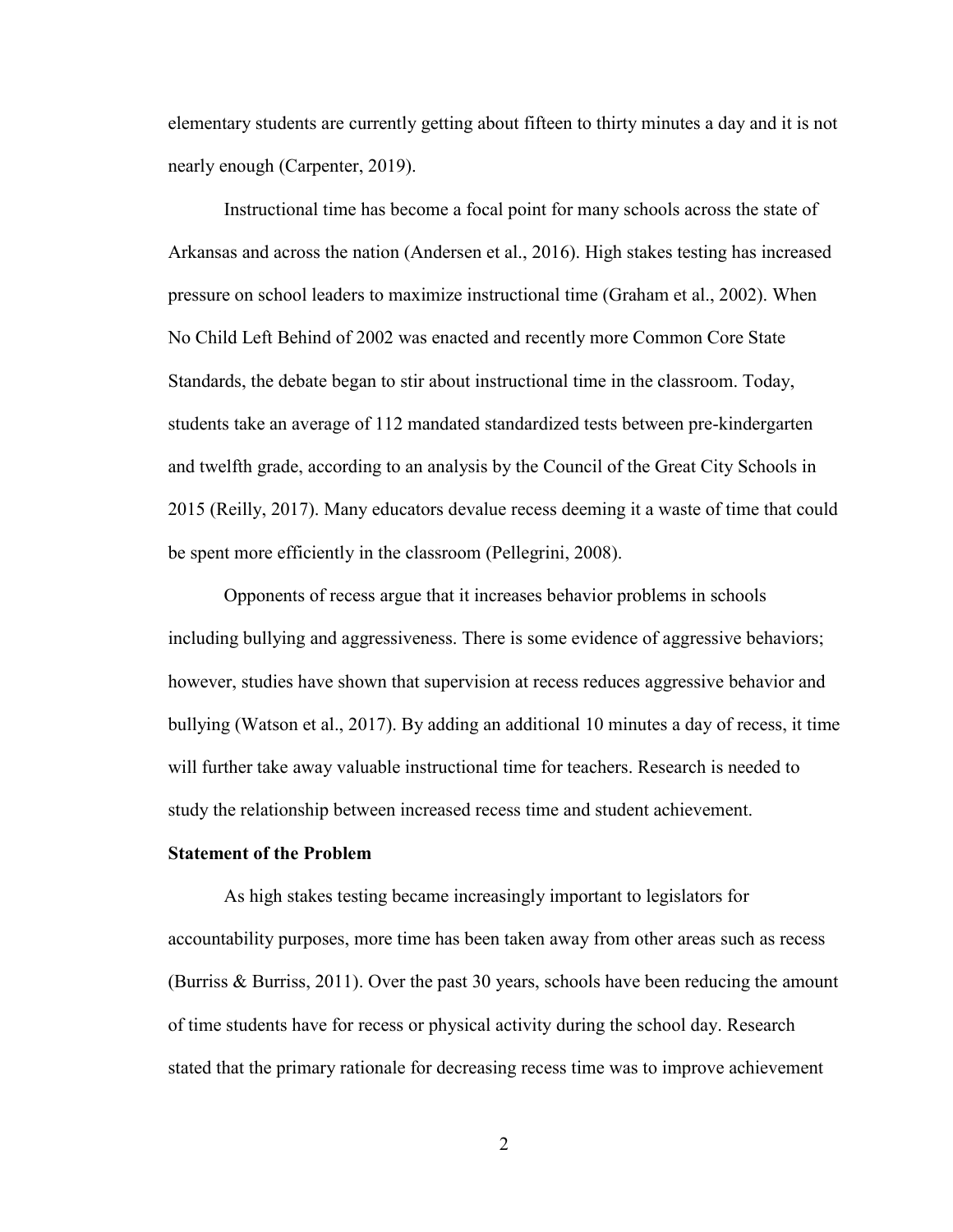and standardized test scores (Pellegrini & Glickman, 1989). By furthering academic accountability standards, the No Child Left Behind Act was enacted in 2002 (No Child Left Behind [NCLB], 2002). No Child Left Behind Act initiated a trend of educational accountability that sparked the discussion of whether recess should remain a part of the elementary school day or not (Dee & Jacob, 2010). In addition, 40% of public schools either reduced or cut out recess time altogether, and most schools do not require a daily recess period (American Heart Association. 2010).

Arkansas legislators saw the need to increase the amount of recess per day from 30 minutes a day to 40 minutes a day (A.C.A. §6-16-102). "Educational leaders cannot allow for a sufficient amount of time in the school day for recess within the current construct of the instructional requirements and time allotted in a school day" (Carpenter, 2019, p.1). The consequence of less recess time are fewer opportunities for students to develop social skills with their fellow students. Due to legislators enacted ACT 641 of 2019, there is more research needed to determine if increased recess time will impact ACT Aspire scores for elementary students.

#### **Purpose of the Study**

The purpose of this quantitative study is to determine if increasing recess time for elementary students had an impact on ACT Aspire tests. The researcher compared scores from the 2017-2018 school year to those from the 2018-2019 school year. Scores from 2017-2018 represented scores before the extra recess time was added, while the 2018- 2019 scores were after the recess time was increased. The researcher used Reading and Math ACT Aspire scores for students in grades three, four, and five.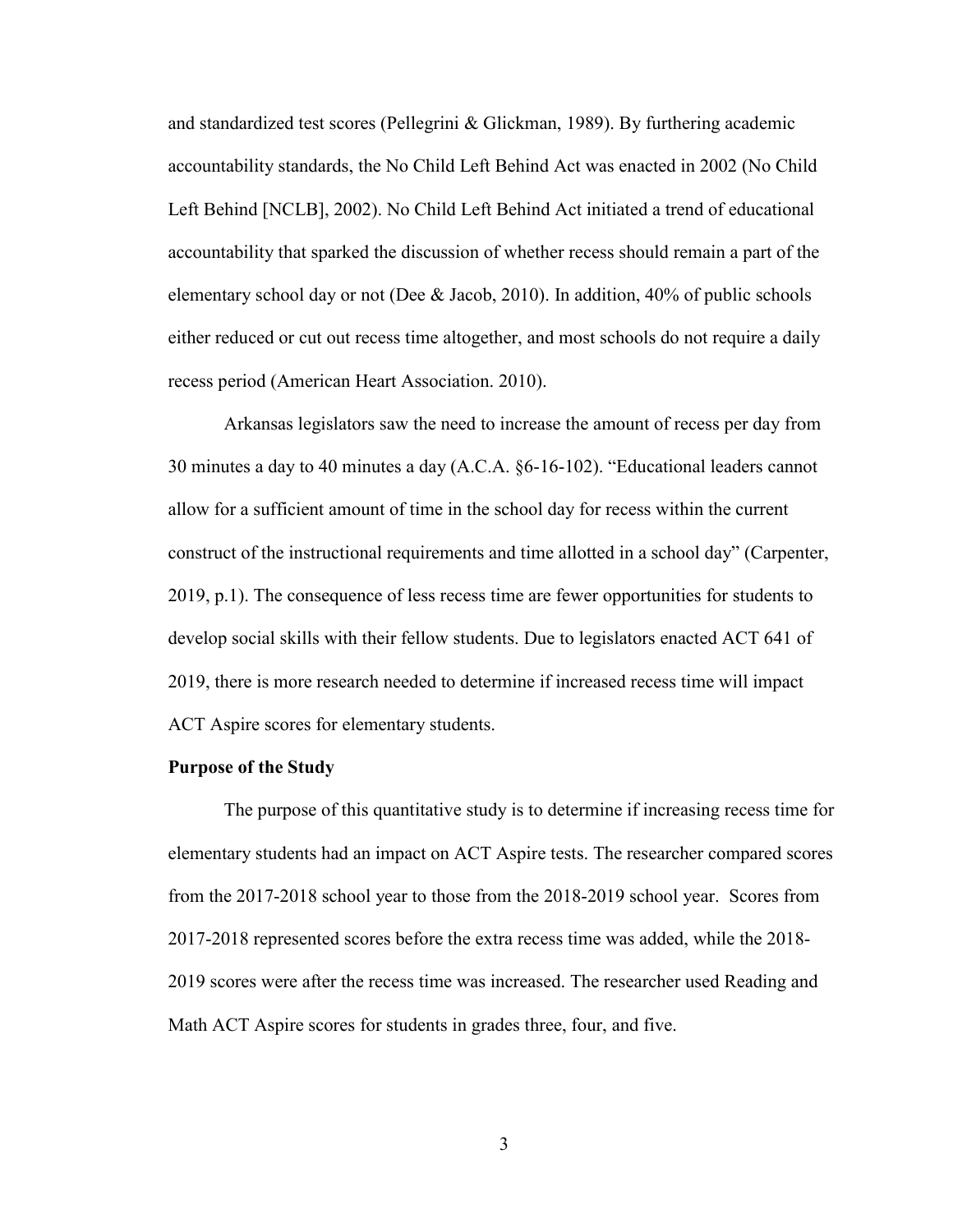## **Research Questions**

1. Is there a statistically significant difference in Reading scores of third, fourth, and fifth grade students, as measured by the ACT Aspire before and after implementation of Act 641 of 2019?

H01: There is no statistically significant difference in the Reading scores of third, fourth and fifth grade students, as measured by the ACT Aspire before and after implementation of Act 641 of 2019.

HA1: There is a significant statistical difference in the Reading scores of third, fourth and fifth grade students, as measured by the ACT Aspire before and after implementation of Act 641 of 2019.

2. Is there a statistically significant difference in Math scores of third, fourth, and fifth grade students, as measured by the ACT Aspire before and after implementation of Act 641 of 2019?

H02: There is no statistically significant difference in the Math scores of third, fourth and fifth grade students, as measured by the ACT Aspire before and after implementation of Act 641 of 2019.

HA2: There is a significant statistical difference in the Math scores of third, fourth and fifth grade students, as measured by the ACT Aspire before and after implementation of Act 641 of 2019.

3. Is there a statistically significant difference in Reading scores of third, fourth, and fifth grade students, as measured by the ACT Aspire before and after implementation of Act 641 of 2019, considering the factors of gender, ethnicity, and socioeconomic status?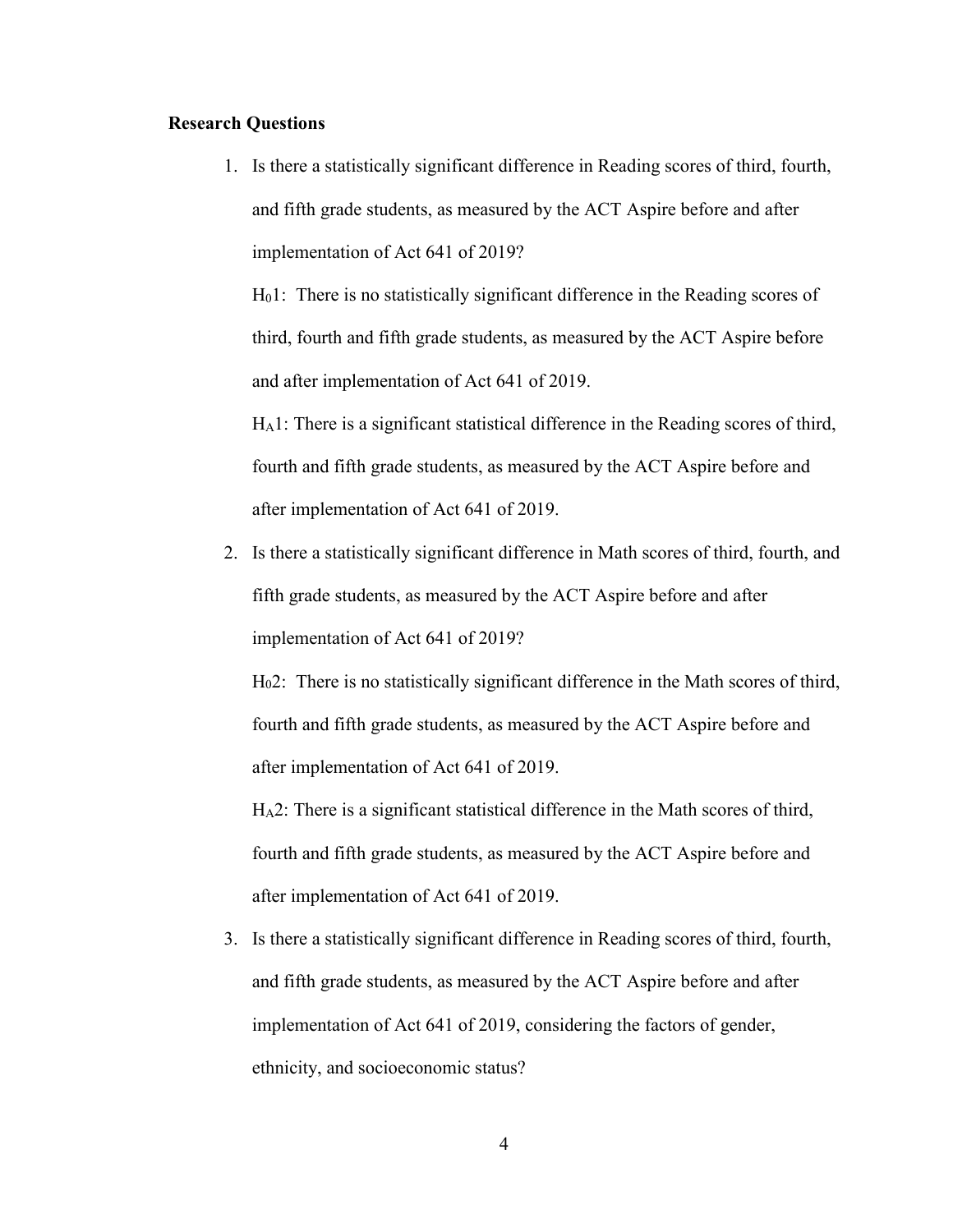H03: There is no statistically significant difference in the Reading scores of third, fourth and fifth grade students, as measured by the ACT Aspire before and after implementation of Act 641 of 2019, considering the factors of gender, ethnicity, and socioeconomic status.

HA3: There is a significant statistical difference in the Reading scores of third, fourth and fifth grade students, as measured by the ACT Aspire before and after implementation of Act 641 of 2019 considering the factors of gender. H04: There is no significant difference in the Reading scores of third, fourth and fifth grade students, as measured by the ACT Aspire before and after implementation of Act 641 of 2019, considering the factors of ethnicity. HA4: There is a significant difference in the Reading scores of third, fourth and fifth grade students, as measured by the ACT Aspire before and after implementation of Act 641 of 2019, considering the factors of ethnicity. H05**:** There is no significant difference in the Reading scores of third, fourth and fifth grade students, as measured by the ACT Aspire before and after implementation of Act 641 of 2019, considering the factors of socioeconomic status.

HA5: There is a significant difference in the Reading scores of third, fourth and fifth grade students, as measured by the ACT Aspire before and after implementation of Act 641 of 2019, considering the factors of economic status.

4. Is there a statistically significant difference in Math scores of third, fourth, and fifth grade students, as measured by the ACT Aspire before and after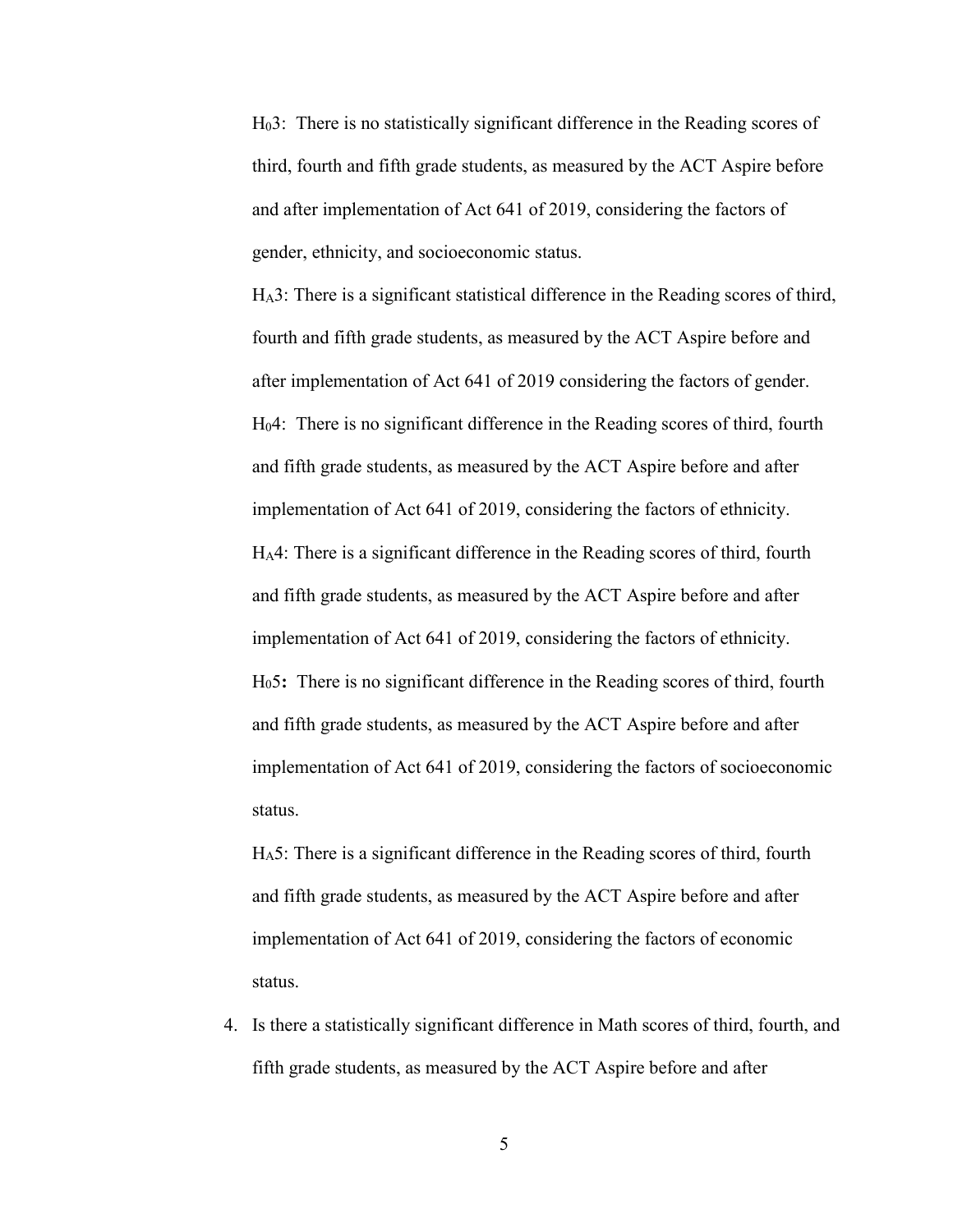implementation of Act 641 of 2019, considering the factors of gender, ethnicity, and socioeconomic status?

H06: There is no significant difference in the Math scores of third, fourth and fifth grade students, as measured by the ACT Aspire before and after implementation of Act 641 of 2019, considering the factors of gender. HA6: There is a significant difference in the Math scores of third, fourth and fifth grade students, as measured by the ACT Aspire before and after implementation of Act 641 of 2019, considering the factors of gender. H07: There is no significant difference in the Math scores of third, fourth and fifth grade students, as measured by the ACT Aspire before and after implementation of Act 641 of 2019, considering the factors of ethnicity. HA7: There is a significant difference in the Math scores of third, fourth and fifth grade students, as measured by the ACT Aspire before and after implementation of Act 641 of 2019, considering the factors of ethnicity. H08: There is no significant difference in the Math scores of third, fourth and fifth grade students, as measured by the ACT Aspire before and after implementation of Act 641 of 2019, considering the factors of socioeconomic status.

HA8: There is a significant difference in the Math scores of third, fourth and fifth grade students, as measured by the ACT Aspire before and after implementation of Act 641 of 2019, considering the factors of socioeconomic status.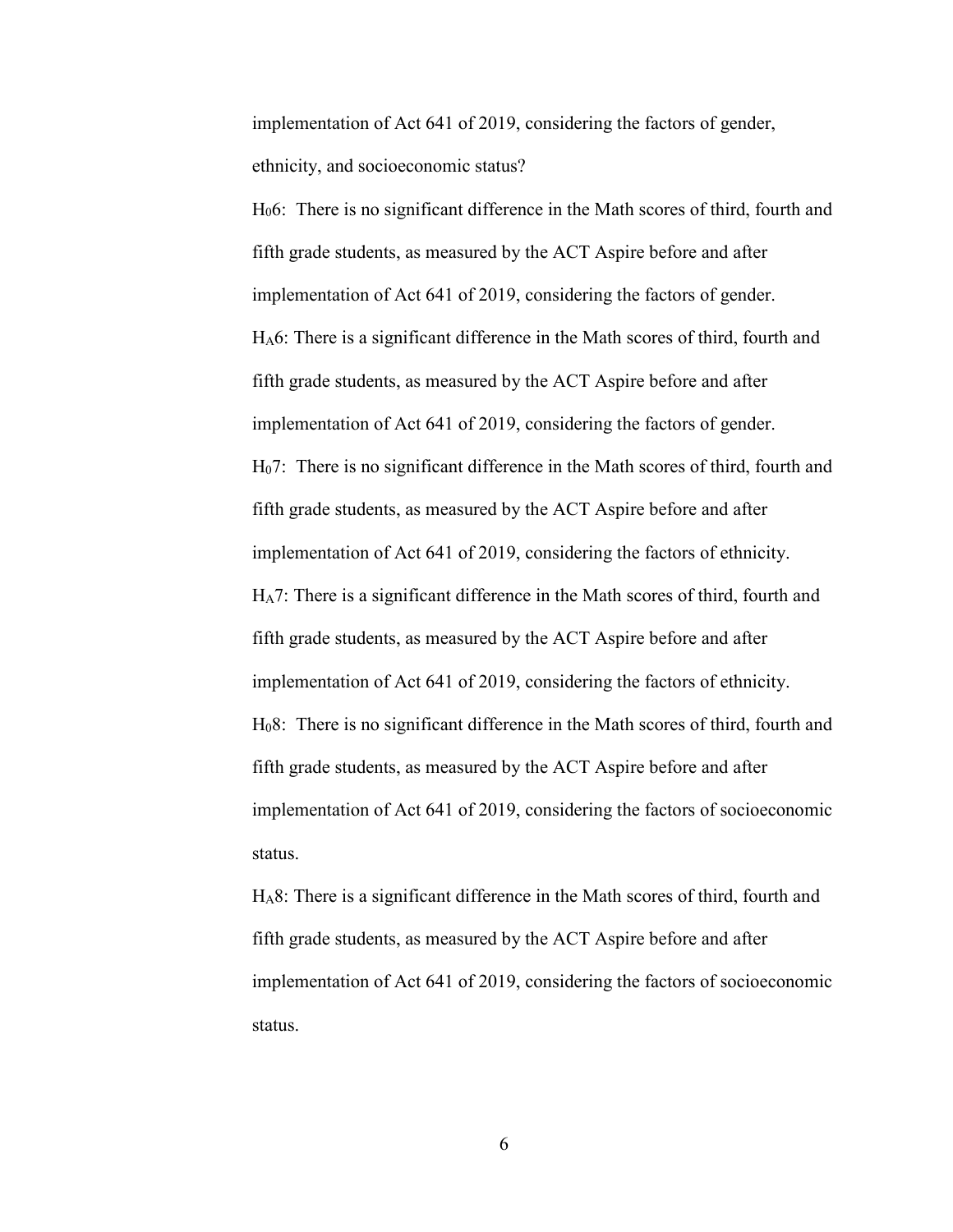## **Definition of Terms**

For the purposes of this study, the following terms were defined:

- *Academic Achievement*: The extent to which a student, teacher, or institution has achieved their educational goals, which are commonly measured by examinations or continuous assessment.
- *ACT 641 of 2019: This act* increased the required minutes for recess/unstructured play to 40 minutes per day for elementary students, and defined recess as part of the instructional day (A.C.A. § 6-16-102).
- *ACT Aspire:* A test that includes a vertically scaled battery of achievement tests designed to measure student growth in a longitudinal assessment system for grades third through tenth in English, Reading, writing, Mathematics, and science (ACT Aspire. (2020).
- *Cognitive Development:* It includes the processes of knowing, understanding and putting together the things that one has learned, and demonstrating problem-solving skills.
- *Physical Activity:* It is defined as any bodily movement produced by skeletal muscles that results in energy expenditure (Caspersen, Powell, & Christenson, 1985).
- *High-Stakes Testing*: Any test used to make important decisions about students, educators, schools, or districts. It is most commonly used for the purpose of ensuring that students are enrolled in effective schools and being taught by effective teachers (Reich & Bally, 2010).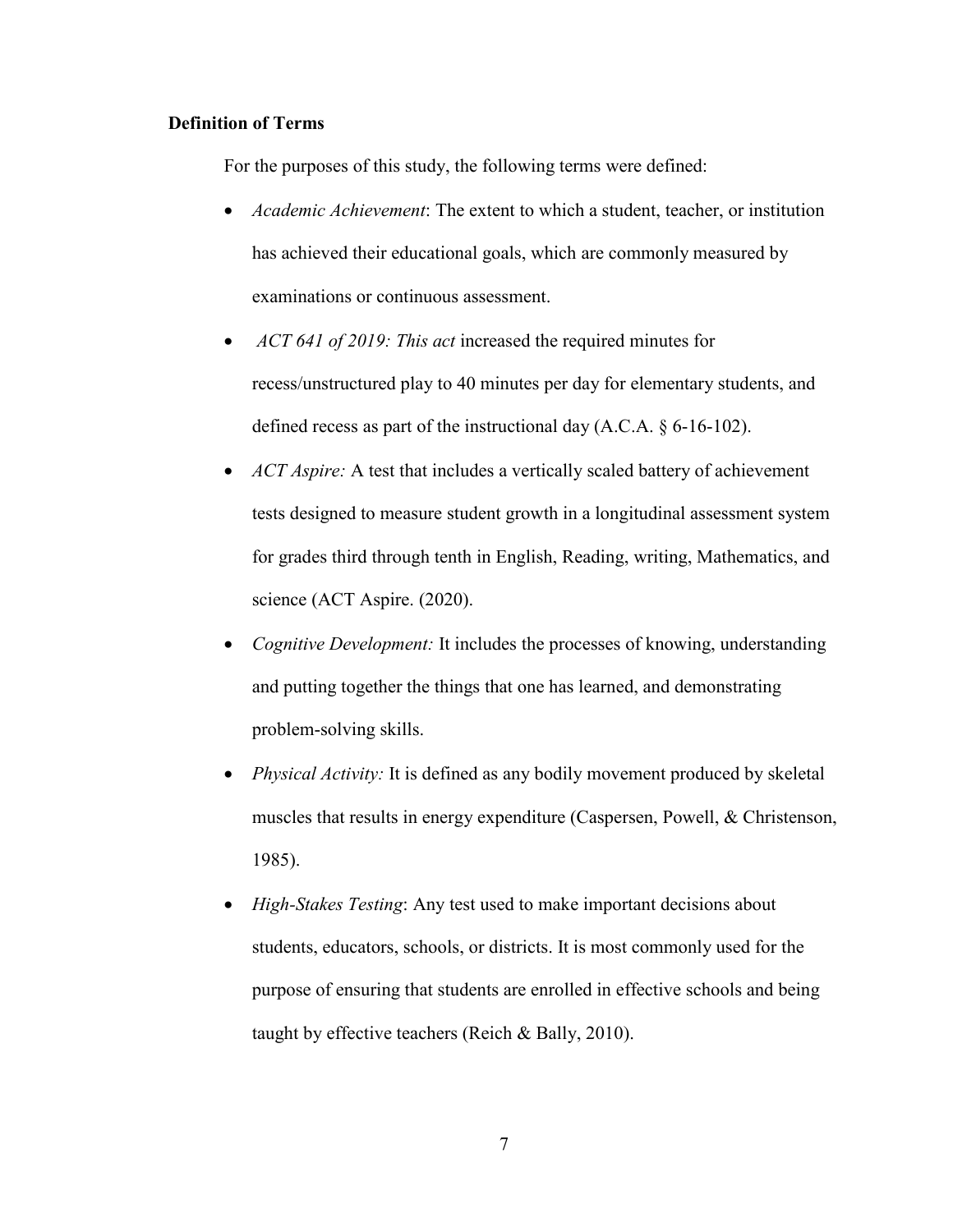• *Recess:* It is defined as a break period for children that typically takes place outdoors (Pellegrini & Smith, 1993). Jarrett (2009) defined recess as a time when children have unstructured free play. "Recess is a necessary break from the rigors of concentrated, academic challenges in the classroom" (Ramstetter et al. p. 183 2010). The Centers for Disease Control and Prevention (2013) defined recess as a regularly scheduled period in elementary school settings for unstructured physical activities and play.

#### **Significance of Study**

Research showed the relevancy of recess and the positive effects it has on the cognitive development of young children (Pellegrini & Bohn, 2005; Bershwinger & Brusseau 2013). It also indicated physical activity breaks can increase the academic achievement of elementary students (Pellegrini & Bohn, 2005). However, the importance of recess has been scrutinized by many educational leaders across the nation (Brez & Sheets, 2017). The findings from this research study will contribute to the existing body of research regarding the impact of recess on elementary student academic achievement. The results of this study may be shared with district personnel, district leaders, legislators, and educational cooperatives in hopes to shape policies that influence student achievement. This study will provide data for administrators to use to help determine schedules for students. By understanding the benefits of providing students physical activity breaks and the relationship to student test scores, it will be valuable for district personnel. Educators and legislators will be able to utilize the data and knowledge gained from this study to help guide decision making in the future. Students may benefit from increased recess and focus on unstructured free play.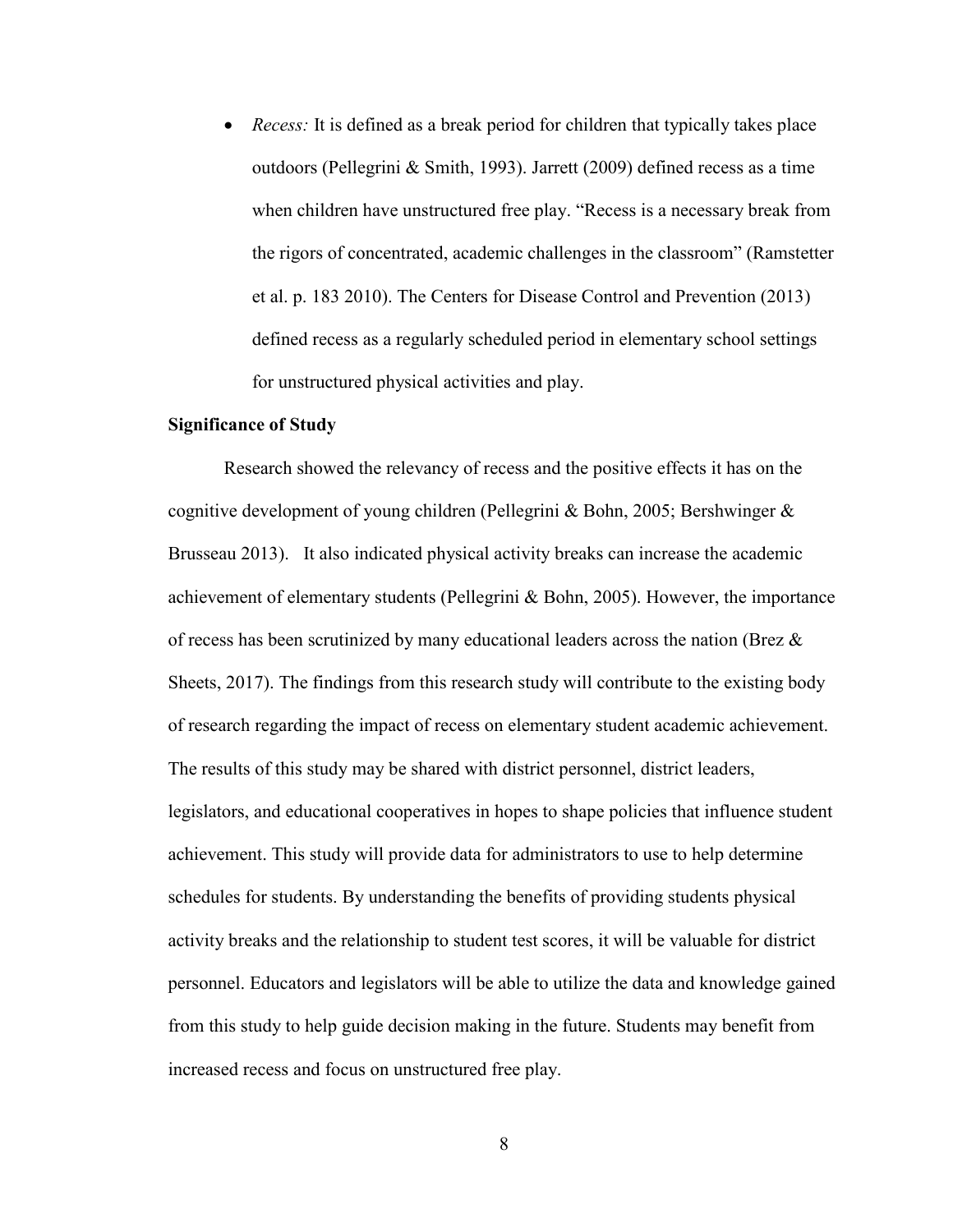## **Assumptions**

It will be assumed that all students in grades three, four, and five performed their best on the ACT Aspire test. This study did not compare age groups (i.e., third to fourth, or fifth to sixth); rather, it explored any changes that may have occurred in students' achievement before and after the schedule changes to accommodate the expanded recess time.

#### **Limitations**

The study was limited to elementary students in grades three, four, and five. Only students who were tested in 2017-2018 when the recess time was at 30 minutes were used to compare the 2018-2019 scores. Due to the sample being from a single school and a convenience sample, the findings from this study may not be generalized to other elementary students. Student motivation could account for variances that could be measured.

The recess times for third and fourth grade students were from 11:00 am to 11:30 am in 2017-2018. This time was before the student's lunch break at 11:40 am. The 2018- 2019 times were from 11:00 am to11:30 am and in the afternoon from 2:15 pm to 2:35 pm. The increased time from 2017-2018 to 2018-2019 was 20 minutes.

Even though the law did not become effective until the 2019-2020 school year, the researcher was able to use 2017-2018 and 2018-2019 scores because the district was a pilot school for the increased recess time during the 2018-2019 school year.

#### **Delimitations**

This study included approximately 160 students in third, fourth and fifth grades from an elementary school in rural Arkansas. ACT Aspire scores were used from the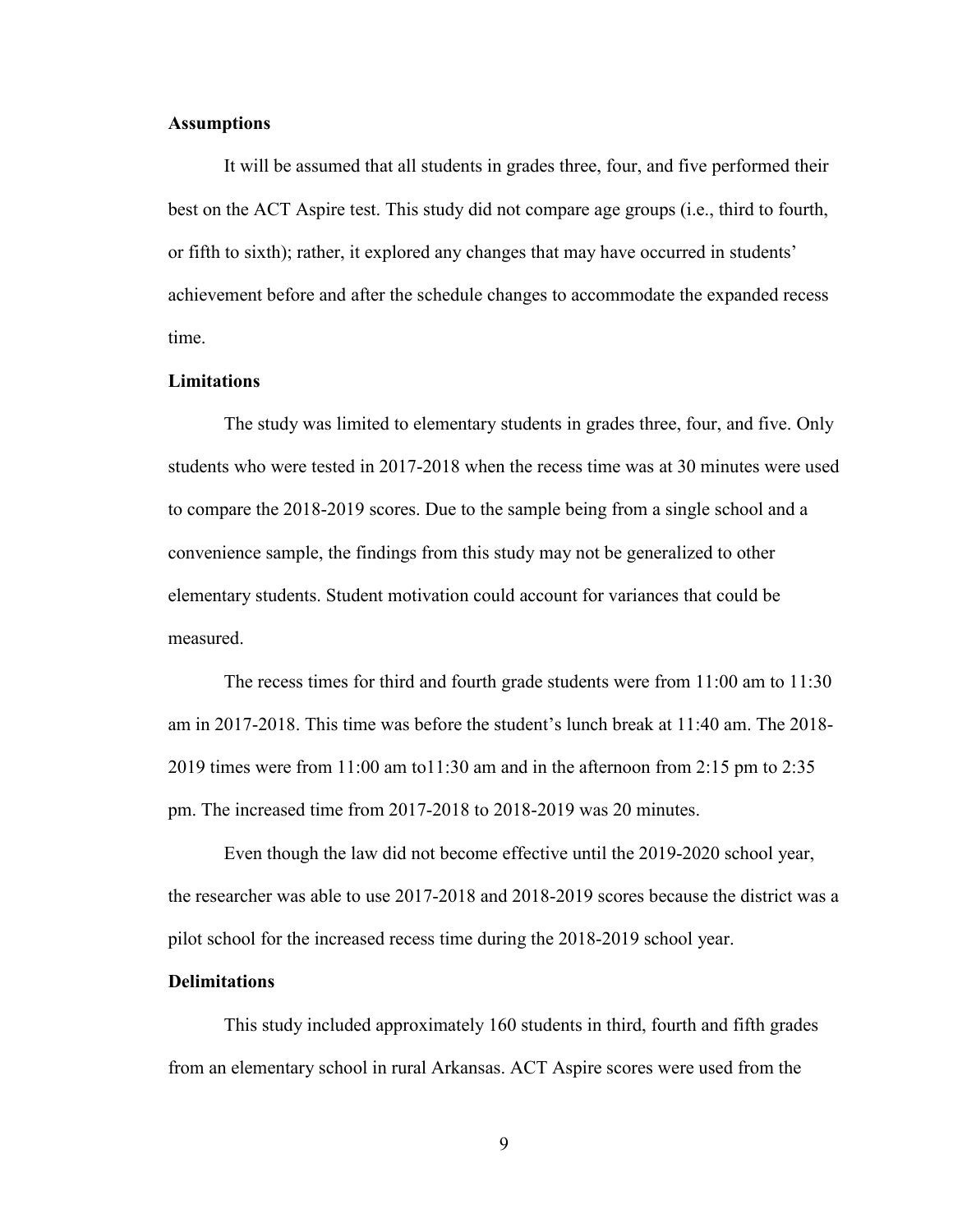2017-2018 school year and compared with the 2018-2019 school year. ACT Aspire Reading and Math scores were used as the variables in this study.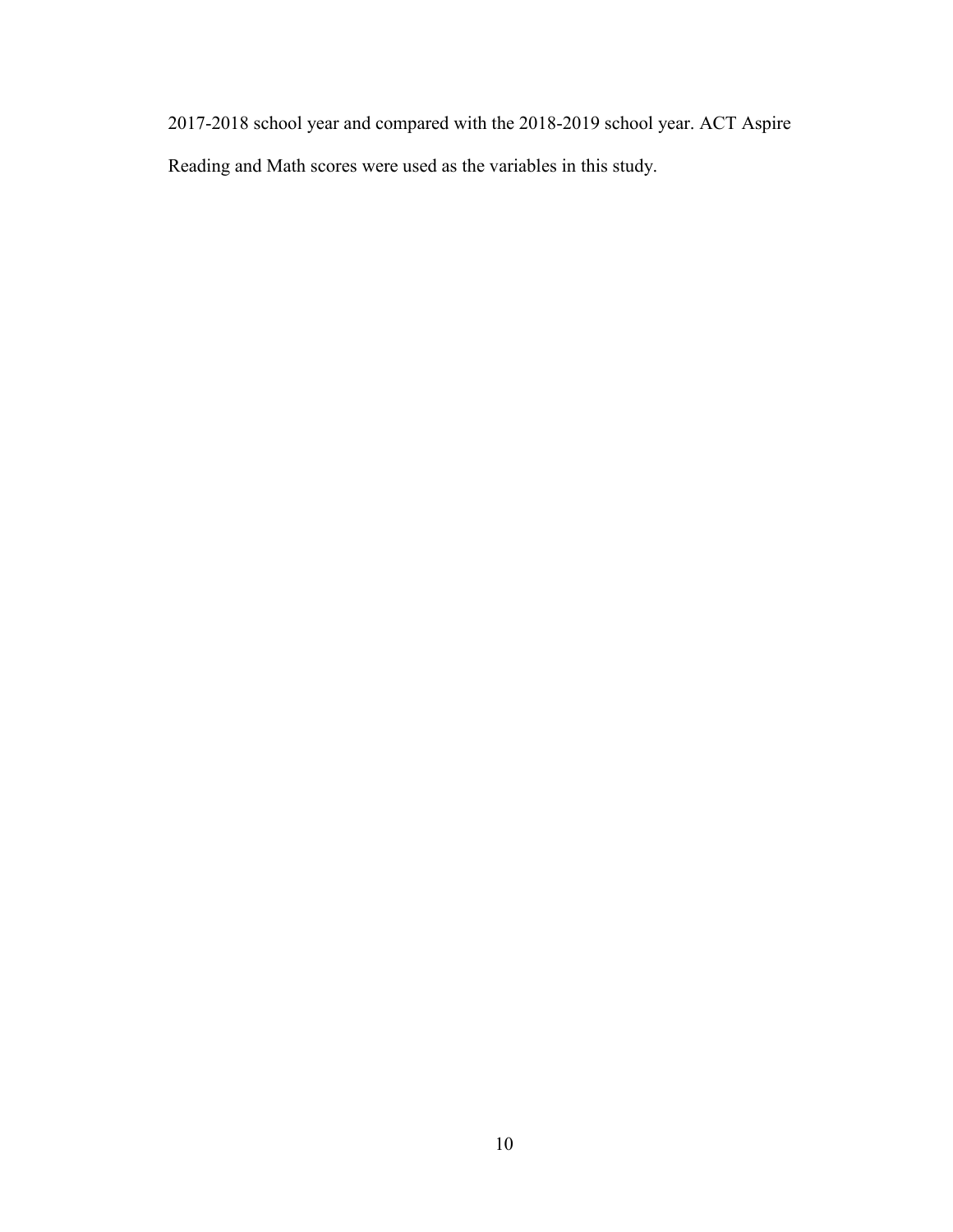#### **Chapter II: Review of Literature**

#### **Introduction**

The relationship between physical fitness and academic achievement has been studied extensively by many researcher (Ayers, 2010; Becker, Lu & Montague, 2015 McClelland,et al. 2013; Pellegrini & Smith 1993;). Teachers and administrators alike tout how beneficial physical activity is for students (Ayers, 2010). Elementary students especially benefit from physical activity and movement (Pellegrini & Bohn, 2005). After a couple of rainy day "inside recesses," any teacher will confirm how important it is for students to have time for free play and exercise.

Physical activity can take many forms throughout our lives, and play is the primary means by which physical activity is achieved in early childhood (Burdette  $\&$ Whitaker, 2005). Following the implementation of No Child Left Behind, the time devoted to recess has been on the decline with more focus given to meeting standardized requirements for Mathematics and Reading (Dee & Jacob, 2010).

#### **Benefits of Recess and Physical Fitness**

Physical activity is defined as any bodily movement produced by skeletal muscles that results in energy expenditure (Caspersen et al., 1985). Physical activity provides several physical and psychological benefits for children. The Centers for Disease Control and Prevention (CDC) recommends 60 minutes a day of physical activity for children and adolescents ages six through seventeen years old (Centers for Disease Control and Prevention [CDC], 2017). During school hours, recess offers students a time of unstructured play where children can run, jump, skip, and climb (Leppo & Davis, 2005).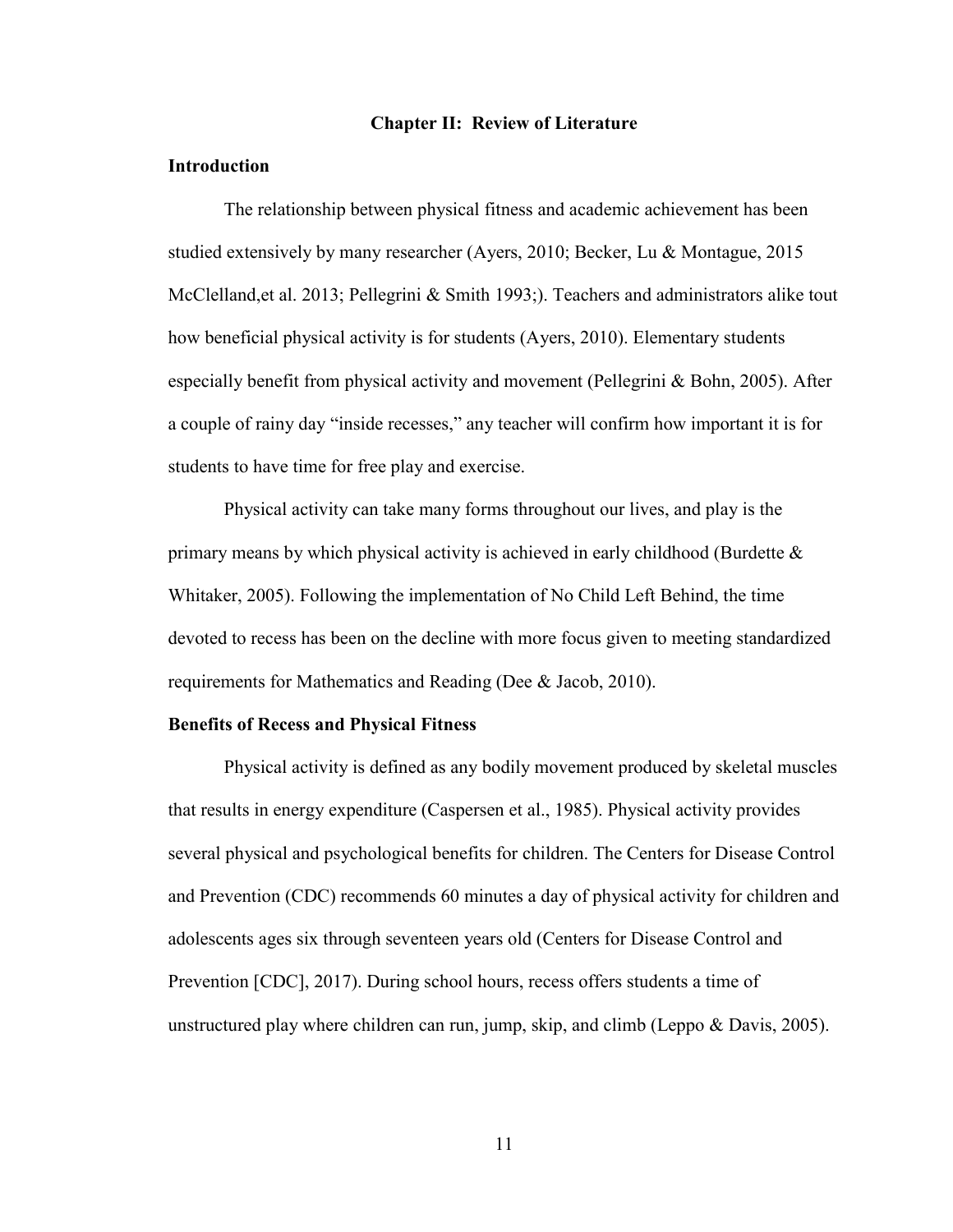This unstructured time for students can break up the day and reduce cognitive interferences during times of learning (Toppino et al., 2009).

Generally, schools offer two different kinds of physical activity opportunities including physical education and recess. It is important to recognize that there are differences between physical education and recess (Pellegrini & Smith, 1998). Physical education refers to an academic subject with specific educational goals using physical activity within the course. Recess is a regularly scheduled period in elementary school settings for unstructured physical activities and play time (CDC, 2013).

The benefits of recess can promote in preventing childhood obesity and improving overall health (Lu & Montague, 2015; Waite-Stupiansky & Findlay 2001). By improving health and decreasing obesity, it will develop active habits, enhance cognition, and obtain whole child benefits are among the reasons why the benefits of recess must be evaluated and promoted within schools (Lu & Montague, 2015). The obesity of children ages two to nineteen increased three-fold between 1980 and 1999. In a 2008 ethnic comparison of children ages two to nineteen, 20.8% of Mexican-American children, 20% of black children, and 15.3% of white children were found to be obese (Ogden et al., 2010). Children have become overweight and obese due to a variety of reasons. The most common factors are lack of physical activity, genetic factors, and unhealthy eating habits (CDC, 2013). Overweight and obese children are likely to stay obese into adulthood and more likely to develop non-communicable diseases like diabetes and cardiovascular diseases at a younger age (Sahoo et al., 2015). Childhood obesity can lead to a lower quality of life and can profoundly affect children's social emotional and physical wellbeing and self-esteem (Sahoo et al., 2015). A major factor in contributing to childhood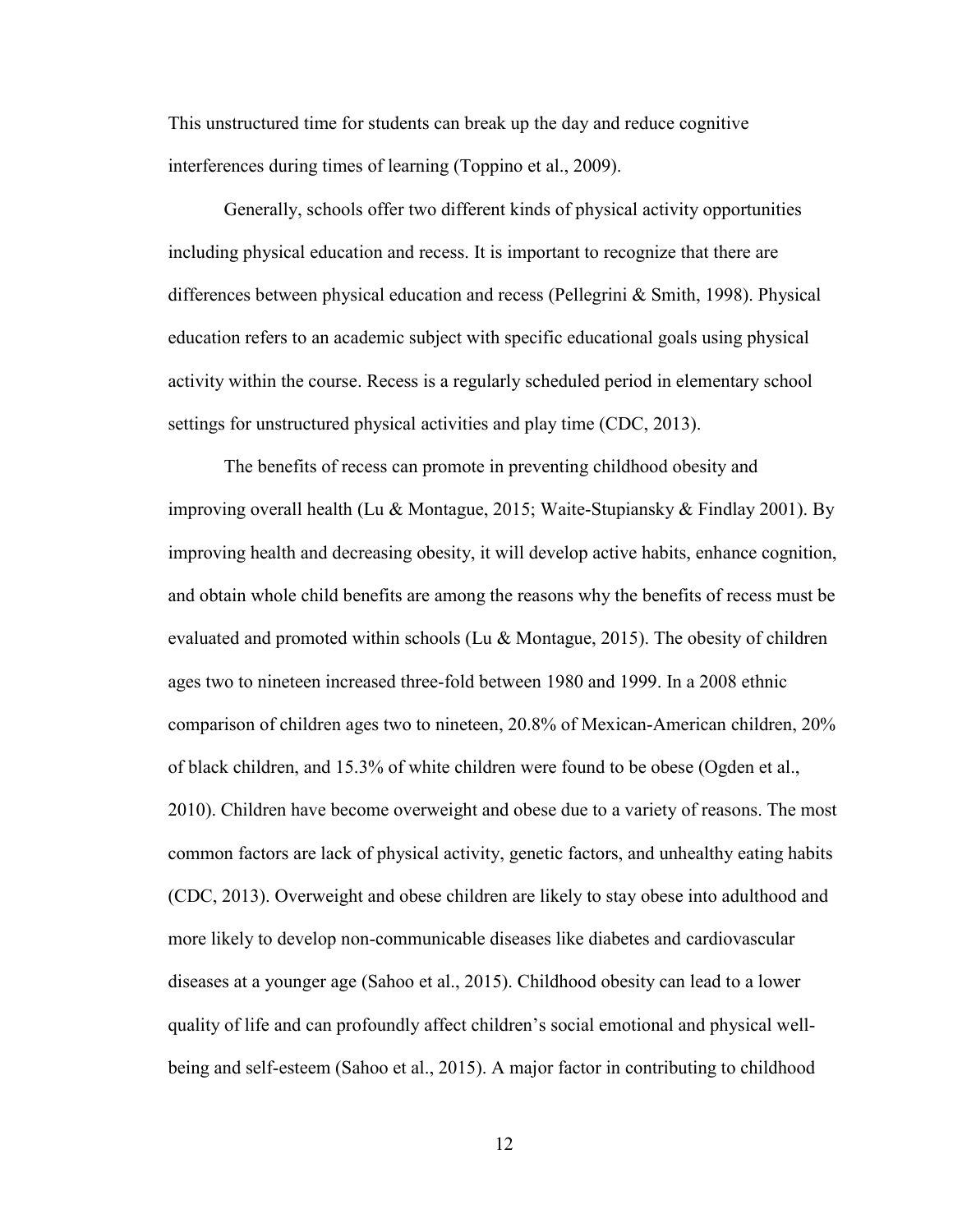obesity is the sedentary lifestyle that has increased dramatically in recent years (Sahoo et al., 2015).

Children can gain up to 40% of their daily recommended daily physical activity during recess (Beighle et al., 2012). Recess is a time where students show a burst of high intensity physical activity during the first six or seven minutes (Pellegrini & Bohn, 2005). Children have the opportunity to promote their own movements during recess. Even if students do not play vigorously, their activity levels are still higher than physical education classes (Jarrett & Waite-Stupiansky, 2009).

Schoolchildren are at school for an average of six to seven hours per day. During that time, students are asked to sit still and be quiet for 30% of the day (Beighle et al., 2012). Due to parents' work schedules, parents are afraid to let their kids play outside, the lack of appropriate and safe places to play outside have impacted the the lack of physical activity children receive outside of school grounds (Burriss & Burriss, 2011). Urban areas lack open spaces for children to exert the necessary physical activity needed to maintain a healthy lifestyle. In addition, safety is a major concern for parents in allowing children to access urban playgrounds (Atmakur-Javdekar, 2016). The trends discussed previously disproportionally affect children from disadvantaged backgrounds. Data showed children who go to large, urban schools with a high minority population and schools with lowincome levels are the least likely to have access to recess, and often report the shortest amount of time dedicated to recess (Massey et al., 2020). Factors contributing to the loss of recess time include environmental factors, bullying and aggressive behaviors, access to space, and adequate equipment.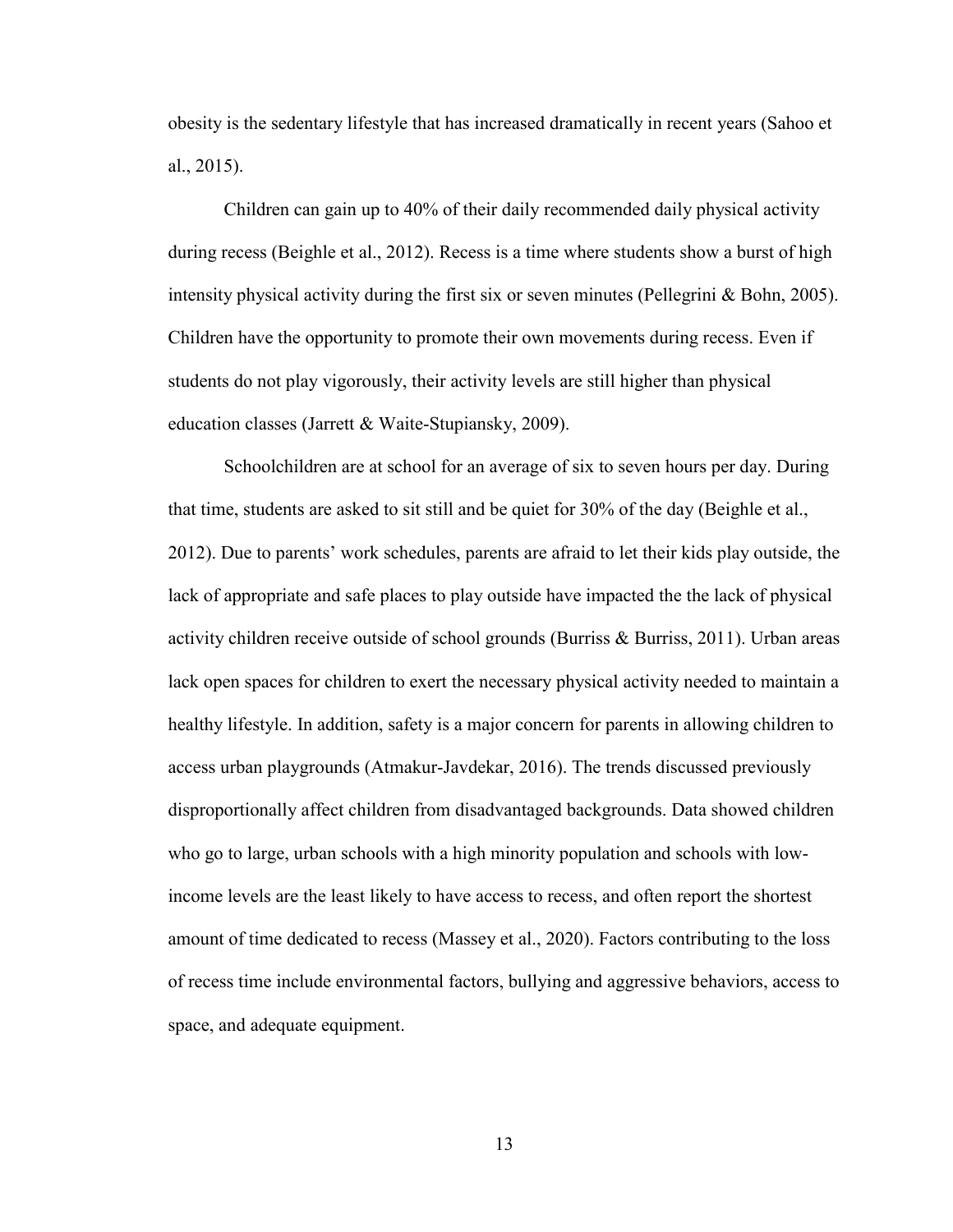The increase in childhood obesity has grown exponentially since the 1970s (Koplan et al., 2005). The obesity epidemic affects both boys and girls and occurred in all ages, races, and ethnic groups throughout the United States (Ogden et al., 2002). Overweight, as defined by the Centers for Disease Control and Prevention, at or above the 95th percentile of body mass index (BMI). BMI is calculated as weight in kilograms divided by the square of height in meters by age (Center for Disease Control and Prevention [CDC\, 2020). According to the CDC, the prevalence of childhood obesity from children 12-19 years old was 18.5% or 13.7 million children. Childhood obesity is more prevalent among certain populations. Hispanic (25.8%) and non-Hispanic Black children (22.0%) had higher obesity rates than non-Hispanic White children (14.1%). Obesity decreased with increasing levels of education within the head of household among children and adolescents aged two to nineteen years.

As discussed earlier, the socioeconomic status was an indicator of increased childhood obesity rates (CDC, 2020). Odgen et al., (2002) provided a number of reasons for the obesity crisis among adolescents including the changing context of the family, ethnic diversity, eating patterns, media use, and advertising patterns among companies luring youths into unhealthy lifestyle patterns to name a few. Interestingly, Odgen et al. (2002) noted the changing of women in the workplace had an impact on childhood obesity. From 1960 until present, there has been a drastic increase with women in the workforce, which changed the labor force participation rate and the make-up of family dynamics. These trends along with the decrease in fertility rates have changed household demographics. It has been suggested that families with smaller household's experience fewer home-prepared meals than do larger families. When preparing food at home, it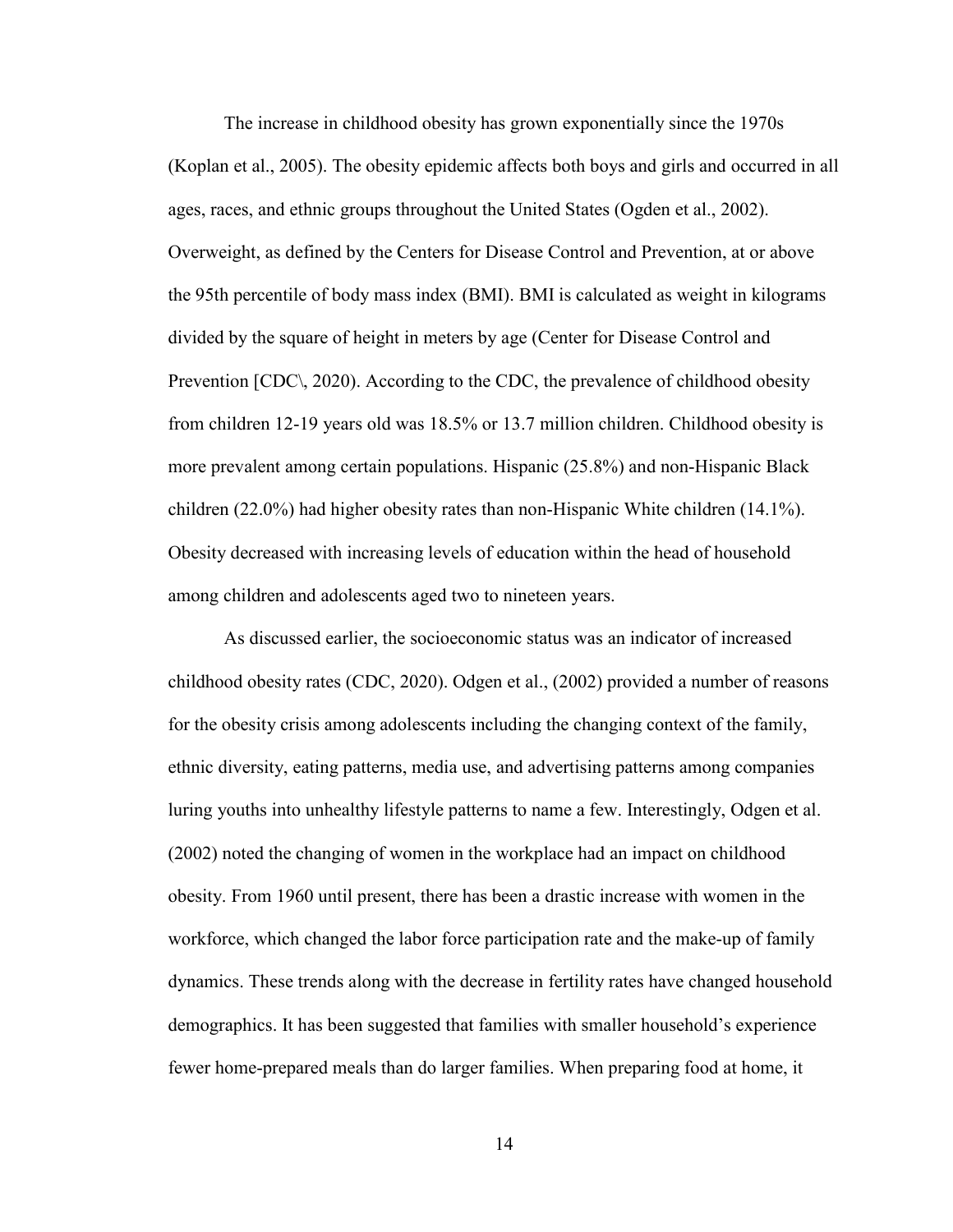involves a set amount of time for every meal and changes minimally with the number of persons being served. By eating meals out, it involves the same marginal costs per person (Odgen et al., 2002). All of these factors have contributed to increased childhood obesity rates over the past 30 years among adolescents from two to nineteen years of age.

#### **Recess, Mental Health, and Well-Being**

The benefits of physical activity and free play to help with mental health and well-being are not always recognized (Lu & Montague, 2015). Active play can have a positive influence on young children's social skills and emotional intelligence (Burdette & Whitaker, 2005). Recess is a time where social learning is on full display. Children must learn to deal with others while organizing games, creating rules to play by, and learning self-discipline (Leppo & Davis, 2005). Children must learn to problem solve, control their aggressions, and show leadership skills (Coe et al., 2006).

Over 10% of children worldwide suffer from type of mental disorder. However, the majority of those children do not receive any mental health services (Bélanger et al., 2019). Evidence suggested that outdoor play is associated with enhanced positive mental health in children and adults. Children spending additional time outdoors relates to improved attention and cognition, and reduced attention hyper/activity disorder (Song et al., 2016). Literature suggested that people who engage in regular physical activity display better health outcomes, feelings of higher quality of life, and better states of mood (Penedo & Dahn, 2005). Active play can have a positive influence on young children's social skills and emotional intelligence. Physical activity can help children feel happier and has the potential to reduce symptoms of anxiety, depression, and sleep problems (Burdette & Whitaker, 2005).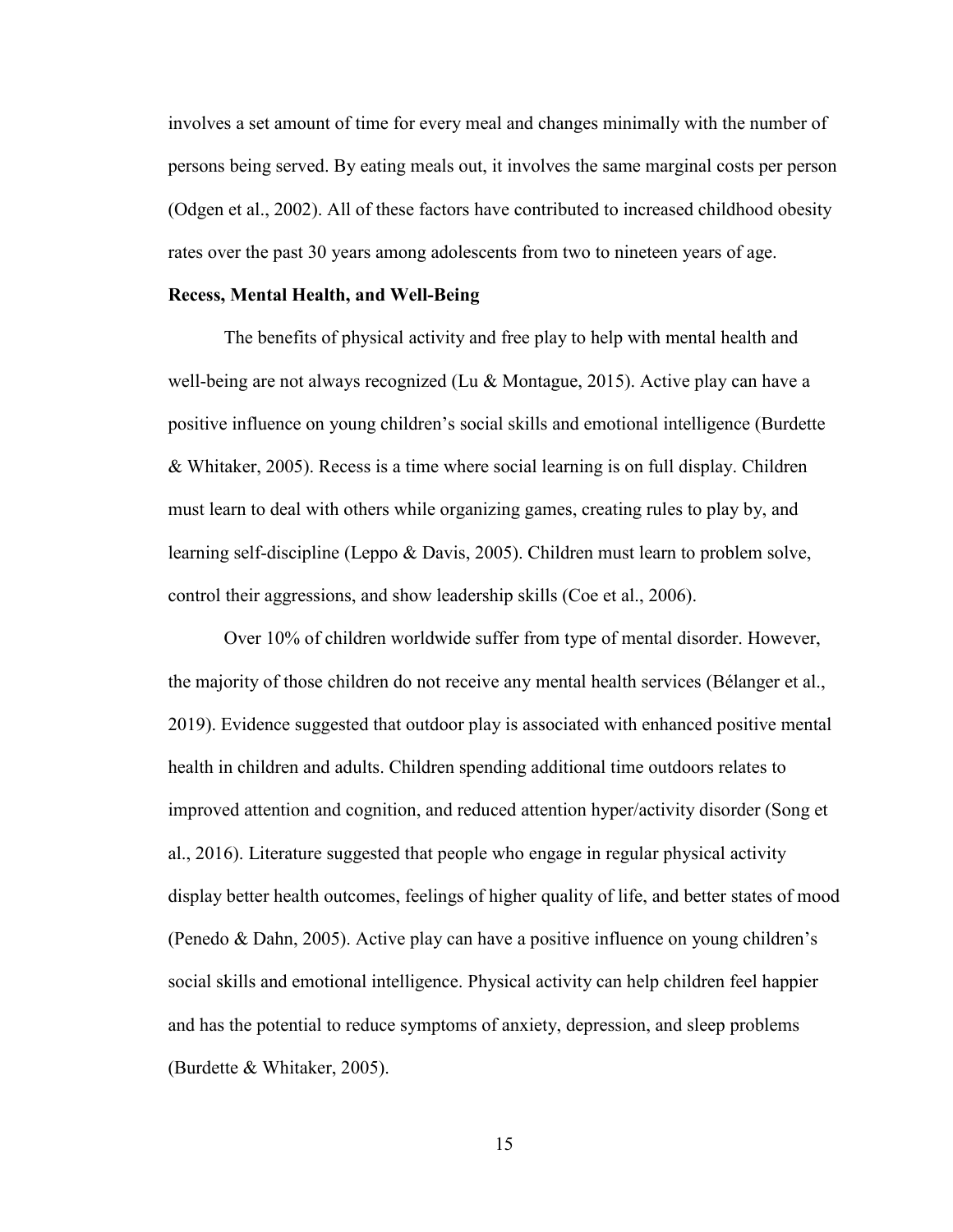The argument that physical activity can positively affect cognitive functioning has gained tremendous momentum in recent years (Savina et al., 2016). The most widely studied area of physical activity and mental health is depression (Biddle, 2016). A study conducted by Soyeon and Fedewa (2016) examined the effects of physical activity on children's mental health outcomes. The study found a statistically significant relationship between increased levels of physical activity and decreased levels of depression. Increased levels of physical activity had significant effects in reducing depression, anxiety, psychological distress, and emotional disturbance in children. These findings mirror results found in adult studies as well (Soyeon & Fedewa, 2011; (Ahamed et al., 2007; Hillman et al., 2004).

Children need meaningful interactions and relationships in order to thrive (McNamara et al., 2017). All humans have the need to belong (Ferguson, 2020). It is this social feeling that connects individuals to the social world (Ferguson, 2020. This need to belong drives us to connect with others and work together toward a common goal. This need to belong is so interwoven in our being, disturbances to it influences our thinking, emotions, and behaviors (Ferguson, 2020. When theorized in this way, it is easier to understand why children need a wide variety of social skills and coping strategies to enable the building and maintenance of social connections (Pellegrini & Bohn, 2005; Ferguson, 2020). If recess is viewed through the sense of belonging, it invites us to find ways to provide these opportunities to children. Recess provides chances for children to freely interact with their peers developing social and emotional development that could affect their way of life (Ferguson, 2020: McNamara, et al., 2017).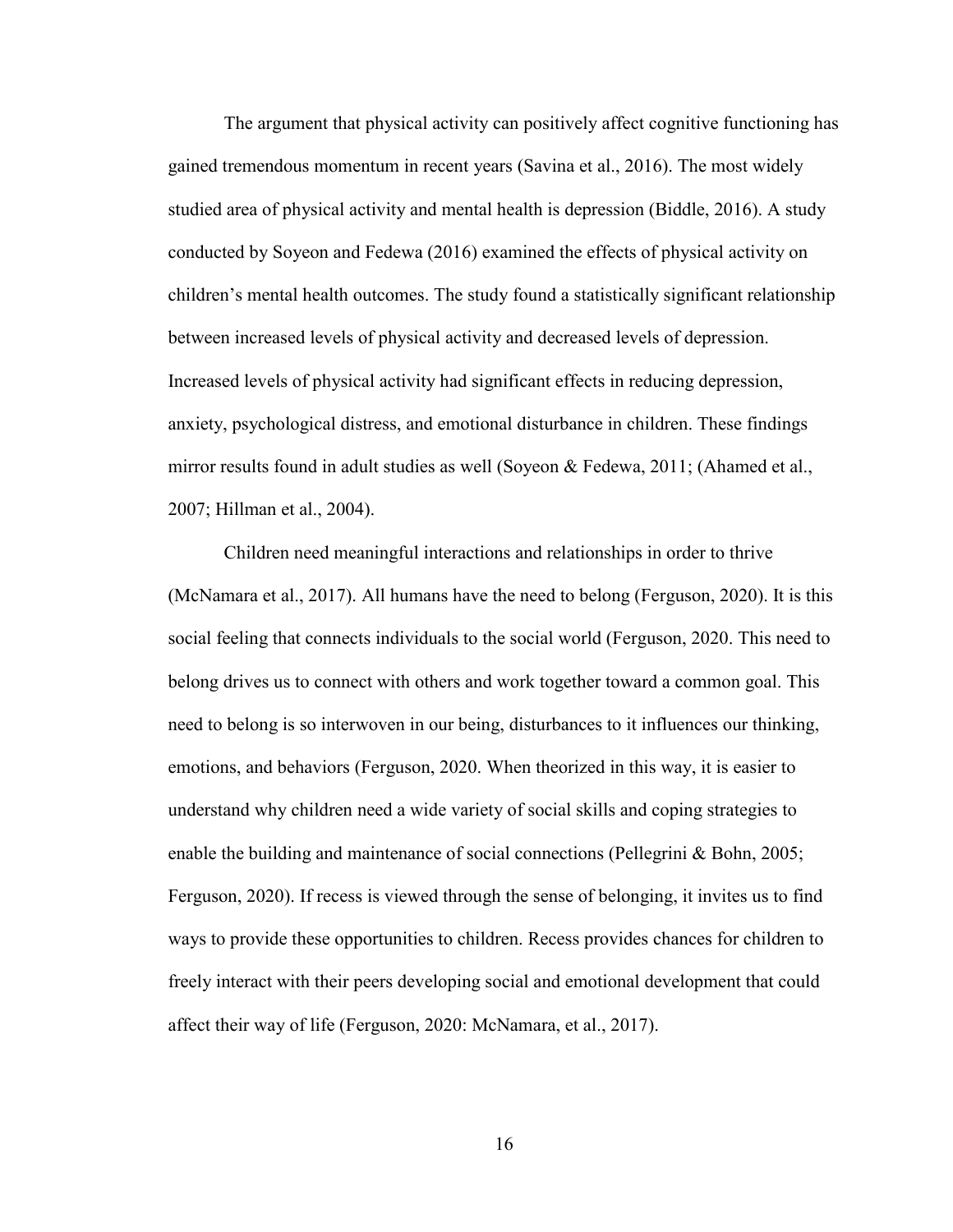Brain research indicated that the brain makes neurological connections that are critical to learning (Isenberg  $&$  Quisenberry, 2002). Children need a break for optimal cognitive processing after periods of concentrated instruction. Younger children do not process information as effectively as do older children (Isenberg & Quisenberry, 2002). This is mainly due to the immaturity of their nervous system and their lack of experiences, which does not enable them to perform higher order cognitive tasks as efficiently as older children (Pellegrini, 2008).

Physical activity enhances memory, inhibitory control, and executive functions (Watson et al., 2017). Biological links between movement and cognitive functioning was found in a recent study ((Mandolesi et al., 2018). Neuroscientists have since been studying how physical activity affects the brain ((Mandolesi et al., 2018). This study asserted that considerable evidence demonstrated long-term physical activity strengthens the brain's executive functions. Physical activity is critical for children's overall brain health and executive function (Coles & Tomporowski, 2008).

During recess, children often seek companionship from other children. By playing an organized game and confronting problems, these are key in child development (Burriss & Burriss, 2011). Unstructured free play gives children opportunities for concept development (Burriss & Burriss, 2011). Children often use many strategies on the playground to be effective players, cooperation, sharing, problem solving and reconciling differences, which benefit a child's social development (Burriss & Burriss, 2011).

Burdette and Whittaker (2005) observed that the reduction in free play in children might be attributed to the "language' that is used to describe play. They proposed efforts to increase physical activity in young children might be more successful if physical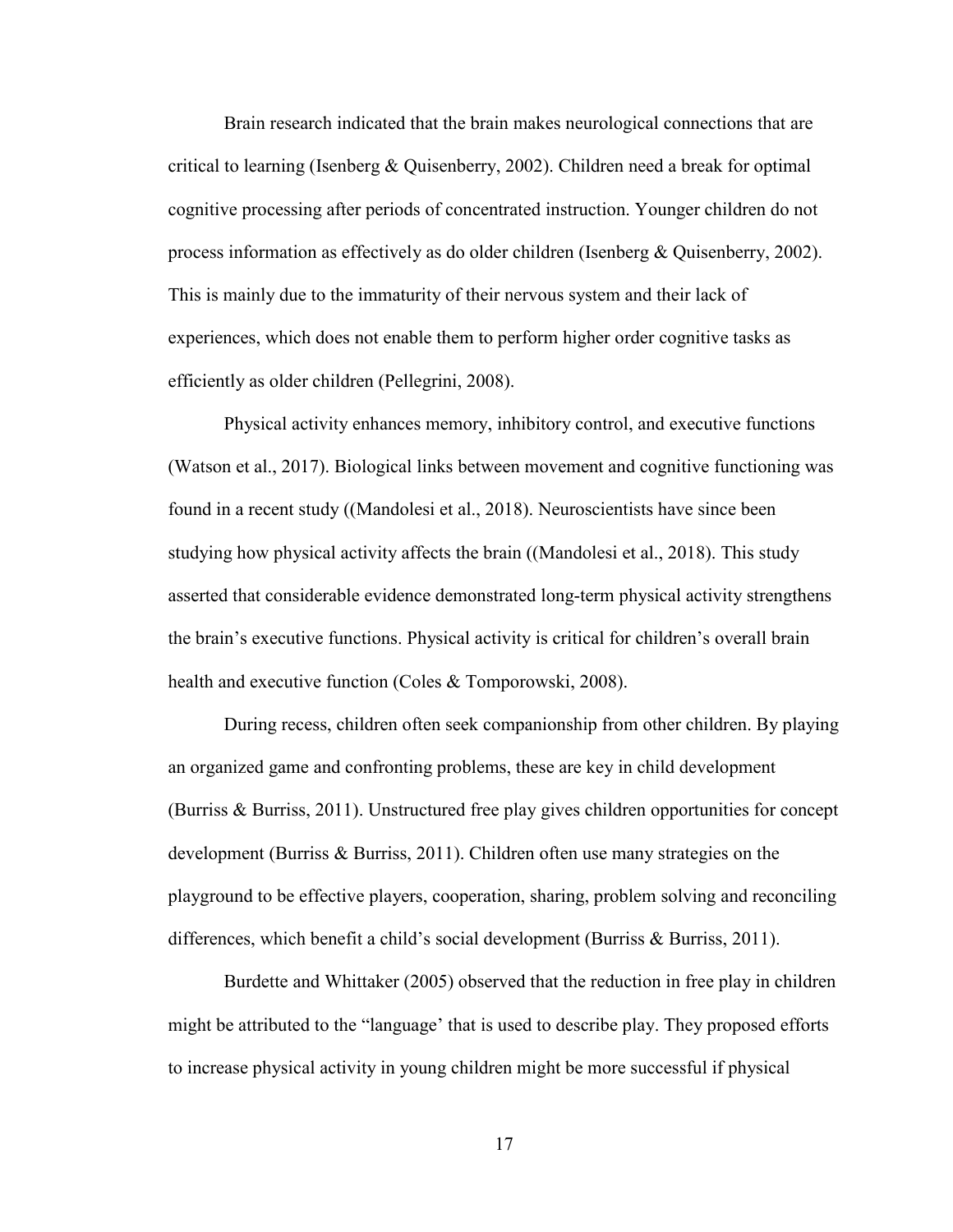activity was promoted using different language that encouraged play. If a different set of outcomes were emphasized, the aspects of child well-being other than physical health would be welcomed by parents and children. Many parents believe that their child may be too active. With a huge surge in treatment of attention deficit disorder (ADD) among preschoolers, there may be a widespread perception from parents that their children are too active. The child may be active and distract the parents or caregivers from their daily routines, but it may just be the child is completely normal, active, and healthy (Burdette & Whittaker, 2005). The word "play" versus physical activity can be viewed more favorably by parents. The words exercise and physical activity are synonymous to large amounts of physical exertion on the body. Burdette and Whittaker (2005) suggested the wording be changed to maximize their children's free play opportunities. To foster free play among children, efforts must be made beyond the home. With more and more parents now working, a tremendous number of children are enrolled in Head Start programs across the country. The mission for these programs addresses child well-being from a holistic approach. Burdette and Whittaker (2005) suggested these are ideal places to implement and promote free play.

#### **Instructional Time in the Classroom**

There have been arguments directed at taking recess away from students (Burriss & Burriss, 2011). Many administrators have used high-stakes testing to reduce the amount of time students have for recess or free play (Dee & Jacob, 2010). As the pressure mounts for students to perform well on high-stakes tests, so does the threat to reduce or eliminate physical education programs and recess (Graham et al., 2002). Shephard (1997) found that a reduction of 240 minutes per week of academic class time replaced with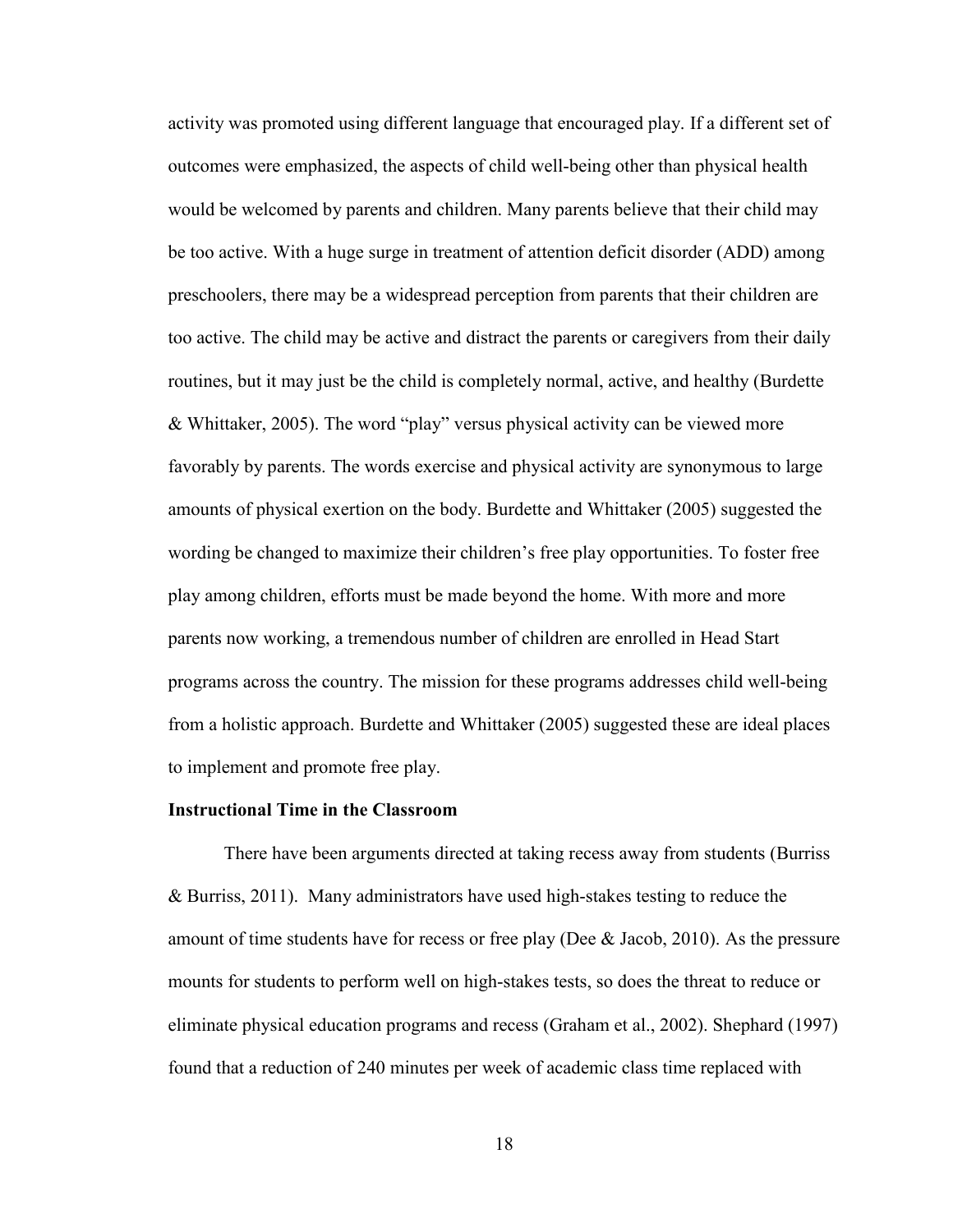increased time for physical education, led to higher scores on standardized Math examinations.

Art, music, and physical education all contributed extensively to the education of the whole child (Graham et al., 2002). These subjects can be used as stimulus to the learning concepts in Math, Reading, and science (Graham et al., 2002). Almost every working person has break built into their day to promote mental alertness. Children require breaks for the same reasons (Bershwinger & Brusseau 2017). Brain research on attention suggested that breaks are important and needed (Jensen, 2005). The brain cannot maintain attention for long periods of time and requires contrast to regain focus (Jensen, 2005). For information to be processed well, it is the necessary to have the necessary down-time to recycle chemicals crucial for long-term memory formation (Jensen, 2005).

Physical activity or recess can be added to the school curriculum by taking time from other subjects without risk of hindering student academic achievement (Trudeau & Shepard, 2008). Administrators must find creative ways to get recess and breaks into the day without sacrificing instructional time. By finding ways to integrate movement and play, it gives students brain breaks to help students and teachers focus during the day (Pellegrini & Bohn, 2005).

Physical activities can be incorporated into the school day in the form of classroom activities, gym, physical education, and recess. The state of Arkansas has legislation protecting students from having recess withheld for punitive reasons (Act 614 of 2019). The Council on School Health in 2013 implored educators not to limit recess time as punishment. Further, the recommended number of steps per day for school aged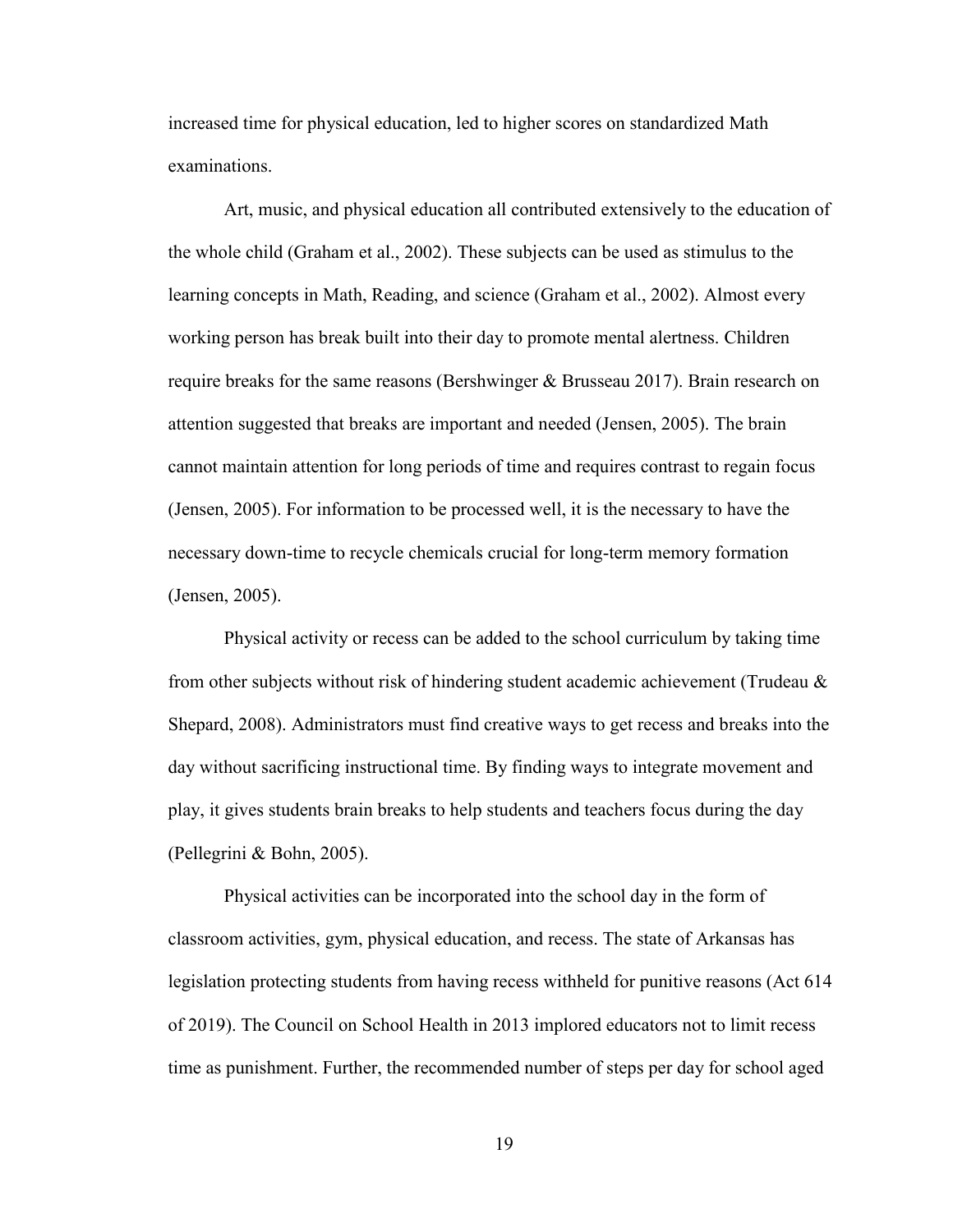children ranges from 10,000 to 16,500 to remain active during the day (Brusseau et al., 2013).

Research was conducted to determine how to best fit the modern classroom to maximize student learning (Brez & Sheets, 2017). Experts have begun to explore physical activity as a way to improve classroom performance (CDC, 2019). Studies focused on physical activity in the classroom often demonstrate increased alertness, attentiveness, and willingness to learn after participating in physical activity (Sallis et al., 1999). Teacher led activities such as indoor and outdoor games, jumping jacks, and walking breaks were given to students throughout the day. By participating in these breaks, it significantly increased the total number of steps taken by students in these classes (Cothran et al., 2010).

By increasing instructional time, it has been a central theme to many state governments across the country since No Child Left Behind Act of 2001. Work is good and play is bad. Some early childhood educators have often seen play and what goes on at recess as a force against work (Pellegrini, 2008). The virtues of work have been stressed over many civilizations. During the cultural revolution, the value of manual labor was stressed over intellectual activities (Pellegrini, 2008). In 2019, a review of research on the effect of increased instructional time on student achievement (Yesil, 2019). The study focused on how the amount of time spent on core subjects of Mathematics, science, and Reading/language arts, and the number of instructional days in a school year related to students' academic achievement. The researcher searched a variety of sources to find relevant research which included instructional time and student achievement. A total of 28 studies were included in the research (Yesil 2019). Unfortunately, the research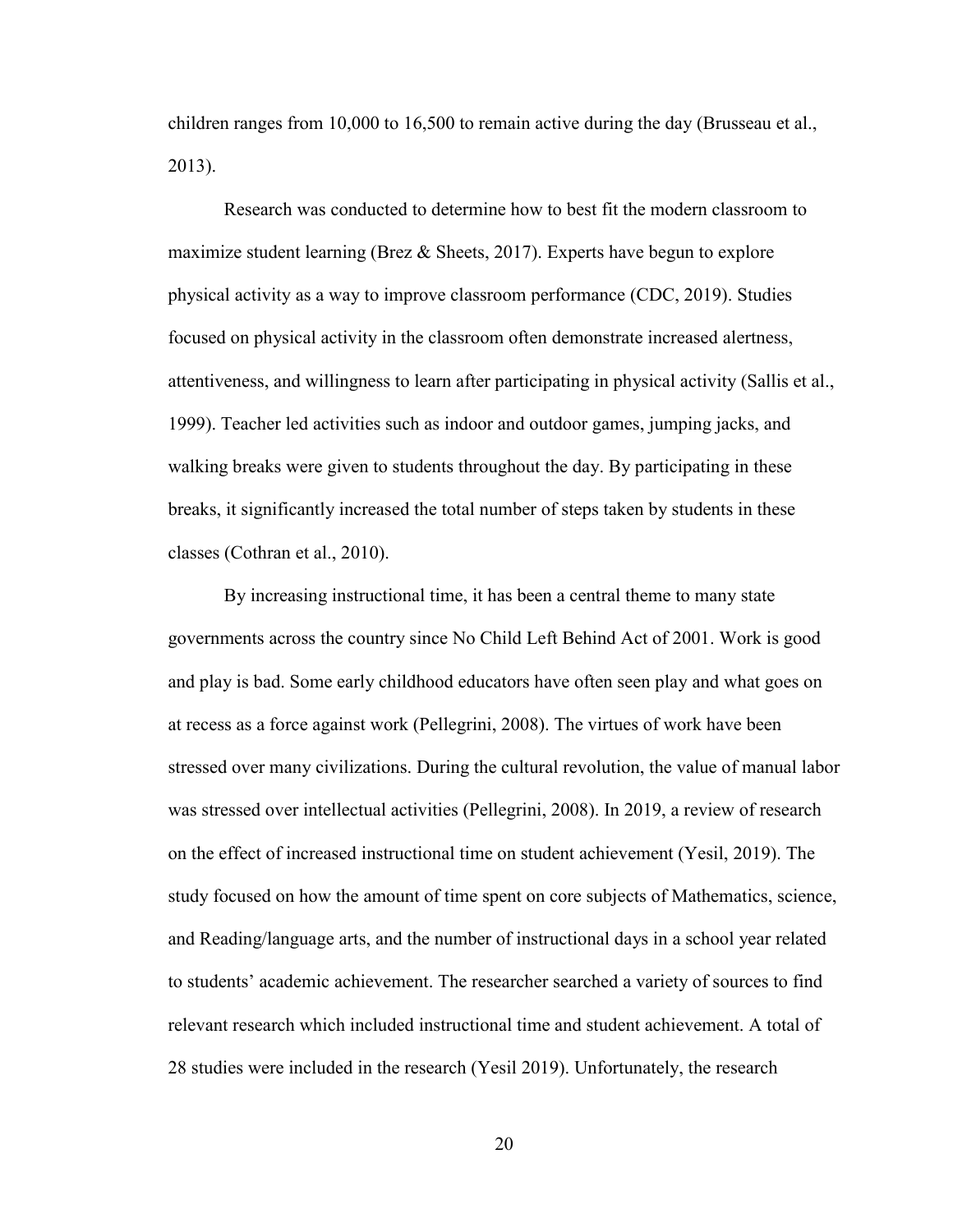findings were inconclusive at best. There was evidence that increased instructional time may have positive effects on academic achievement. However, the evidence was mixed with some studies showing no benefit, and a small minority showing an inverse relationship between instructional time and academic achievement (Yesil, 2019).

This quantitative study examined the effect of recess on fifth grade students time on-task in an elementary classroom. The amount of time students spent on task or engaged in learning has a direct impact on academic achievement. Most instructional time is lost when students drift off-task during class. It is imperative that teachers and administrators find ways to keep students engaged and on task during instruction time (Stapp & Karr, 2018).

In the classroom, students do not have the ability to withdraw from activities. However, on the playground, children have the ability to join, leave or play in situations at their own discretion (Stapp & Karr, 2018). This open setting that children encounter at recess enables them to engage in diverse and abundant social interactions that they may not experience otherwise (Jarrett, 2002).

Academic achievement levels were determined by analyzing data from a formal standardized STAR test, which assesses both Reading and Mathematics skills ((Renaissance, *Assessments-Testing 2021)*. Participants were selected through nonprobability, purposive sampling and were inclusive of six female students and six male students, ages 10-12. Ethnicities of the participants were Caucasian (66.7%), African American (25%), and biracial (8.3%). Participants involved in this study exhibited a wide range of ability levels as determined by their academic achievement. Participants on- and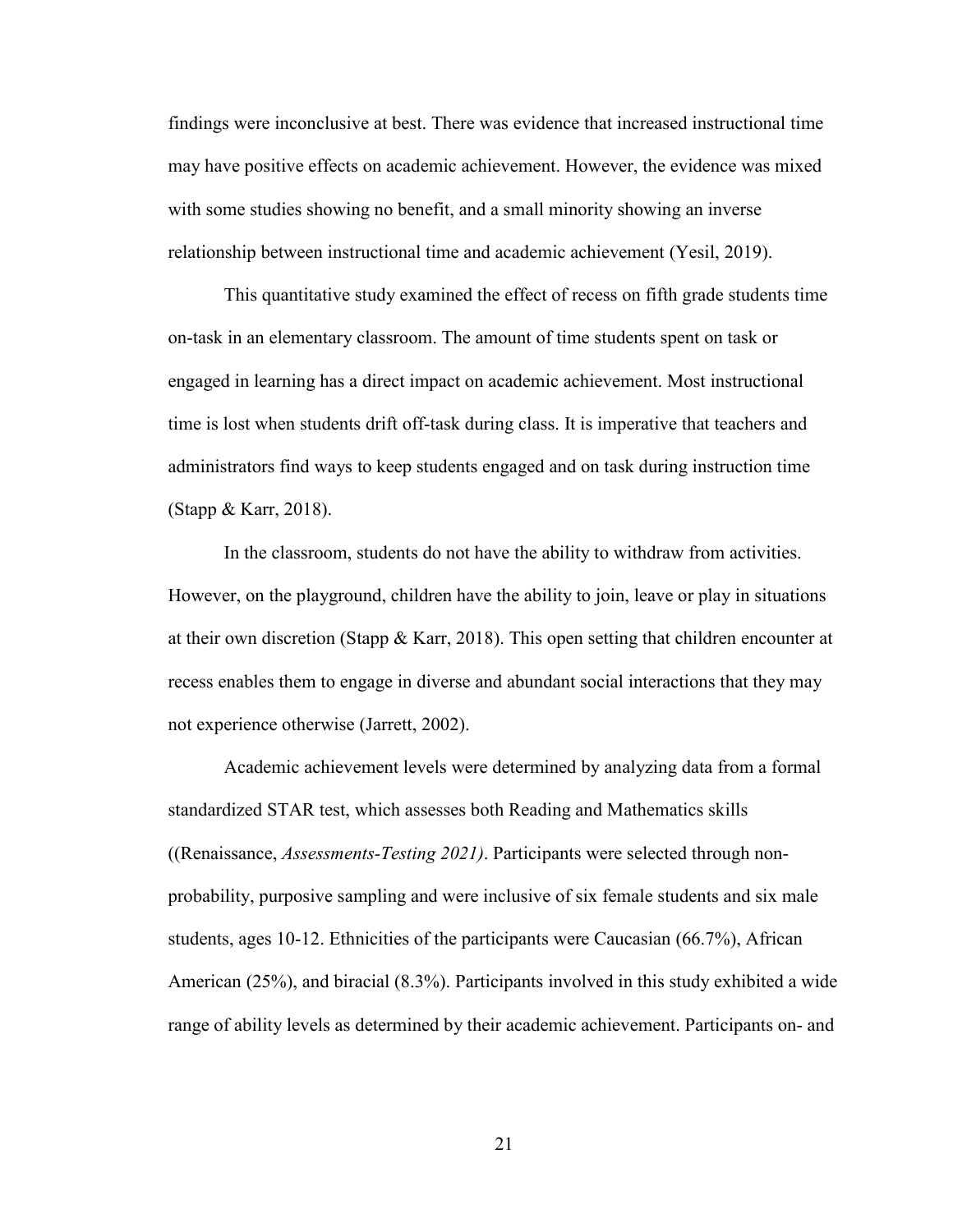off-task behaviors were observed and documented on a task frequency chart prior to and after recess.

The study findings indicate that including recess in a school day's allocated time schedule increases time on-task (Stapp  $&$  Karr, 2018). Results revealed that each of the 12 participant's average time on-task increased from before recess to after recess.

## **Physical Activity and Academic Achievement**

It has been well documented that physical activity has beneficial effects for both physical and mental health **(**Barbosa et al., 2020). In 2016, the American College of Sports Medicine conducted a study to determine the effects of physical activity among children age five to thirteen years old. The research questions in this study included the following: Do physical activity and physical fitness influence cognition, learning, brain structure, and brain function? Among children age 5 to 13 years, do physical activity, physical education, and sports programs influence standardized achievement test performance and concentration and attention? (Donnelly et al., 2016). The study researched 133 peer reviewed articles that presented data on physical activity, fitness, or PE/sport participation and cognition, learning, brain function/structure, academic achievement, or concentration/attention. The majority of the research results supported the view that physical activity boosts children's cognitive functions. The evidence was limited on whether physical activity supports learning. The evidence indicated that physical activity has a relationship to areas of the brain that support complex cognitive processes during laboratory tasks (Donnelly et al., 2016).

A 2008 study conducted by the Centers for Disease Control and Prevention examined the association between time spent in physical education and academic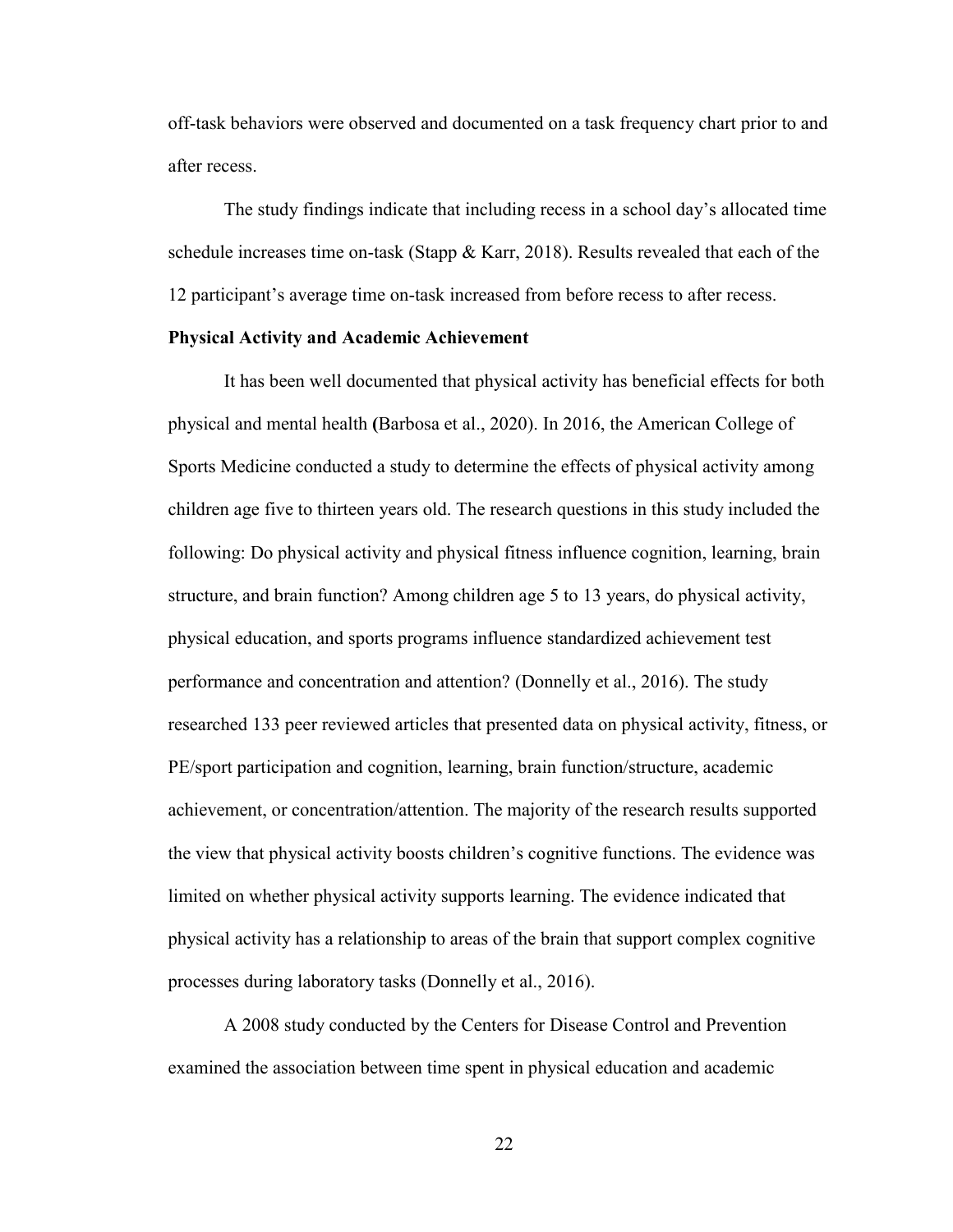achievement in a longitudinal study of students in kindergarten through fifth grade. Time spent in physical education (minutes per week) was collected from classroom teachers, and academic achievement was assessed by a response theory scale. A small, but statistically significant increase was achieved by girls, but no noticeable increases in boys. The study concluded that physical activity did not appear to negatively impact academic achievement in elementary school students. Consequently, any concerns about negative effects on academic achievement may not be legitimate reasons to limit physical activity programs (Carlson et al., 2008).

Coe et al. (2006), examined the association between physical fitness and academic achievement, and found there was an influence of socioeconomic status on the association between fitness and academic achievement in school‐aged children. Physical activity was measured using FITNESSGRAM, which measures aerobic fitness, muscular strength, muscular endurance, flexibility, and body composition. Academic achievement was measured by standardized Math and English scores. There were no statistically significant differences between fitness groups for Math and English in third-grade students. Sixth- and ninth-grade students with high fitness scored significantly better on Math and Social Studies tests compared with less fit students. The study concluded that low socioeconomic status was the strongest variable for academic achievement, but high fitness levels are positively associated with academic achievement in school‐aged youth (Coe et al., 2006).

While time for recess across elementary schools has decreased, the justification for increasing instructional time and decreasing recess may rest on the assumption that increasing instructional time improves academic performance. In 2018, a recent study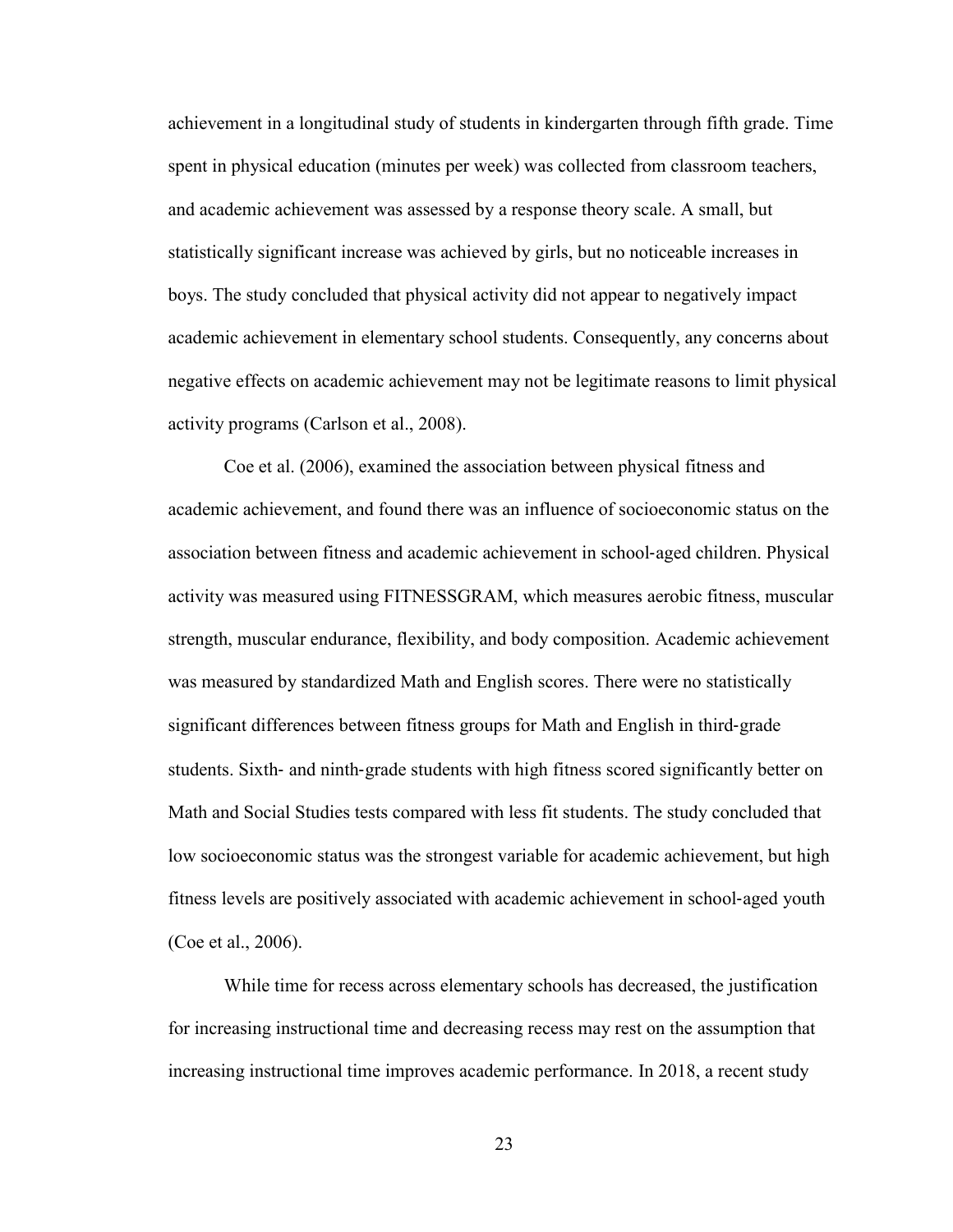examined the effect of recess on fifth grade students' time on-task in elementary classrooms (Stapp  $\&$  Karr, 2018). The researchers asked three research questions including:

- 1. Do on-task behaviors in the classroom increase or decrease after a 25-minute period of recess?
- 2. Are the average minutes of on-task behaviors higher before or after recess?
- 3. Are the average minutes of off-task behaviors higher before or after recess?

On- and off-task frequency charts were used to document the participants behaviors following the 25-minute recess given to students. When the behaviors of the participants were observed prior to a period of recess, 100% of the participants showed an increase time on-tasks. The students spent an average of three minutes to thirteen minutes more minutes on-task prior to the 25-minute recess. The findings of this study indicated that a 25-minute recess period significantly increased fifth grade students time on-task in the classroom (Stapp & Karr, 2018).

A similar study was conducted to determine the effect of a recess break on classroom behavior, specifically working, fidgeting, and listlessness (Jarrett et al., 1998). In this study, the researcher focused on a school district with uninterrupted instructional time, meaning no recess time was given to the students. The researcher was given permission by the school system to allow two classes to have 15-20- minute recess periods once a week, so the children's ensuing behavior on recess and non-recess days could be compared. The participants were students from second and fourth grade classrooms. This study was conducted in the students' own natural setting with the children serving as their own control group, which is a strength of the study. The study stated students significantly benefitted from recess in classrooms where students had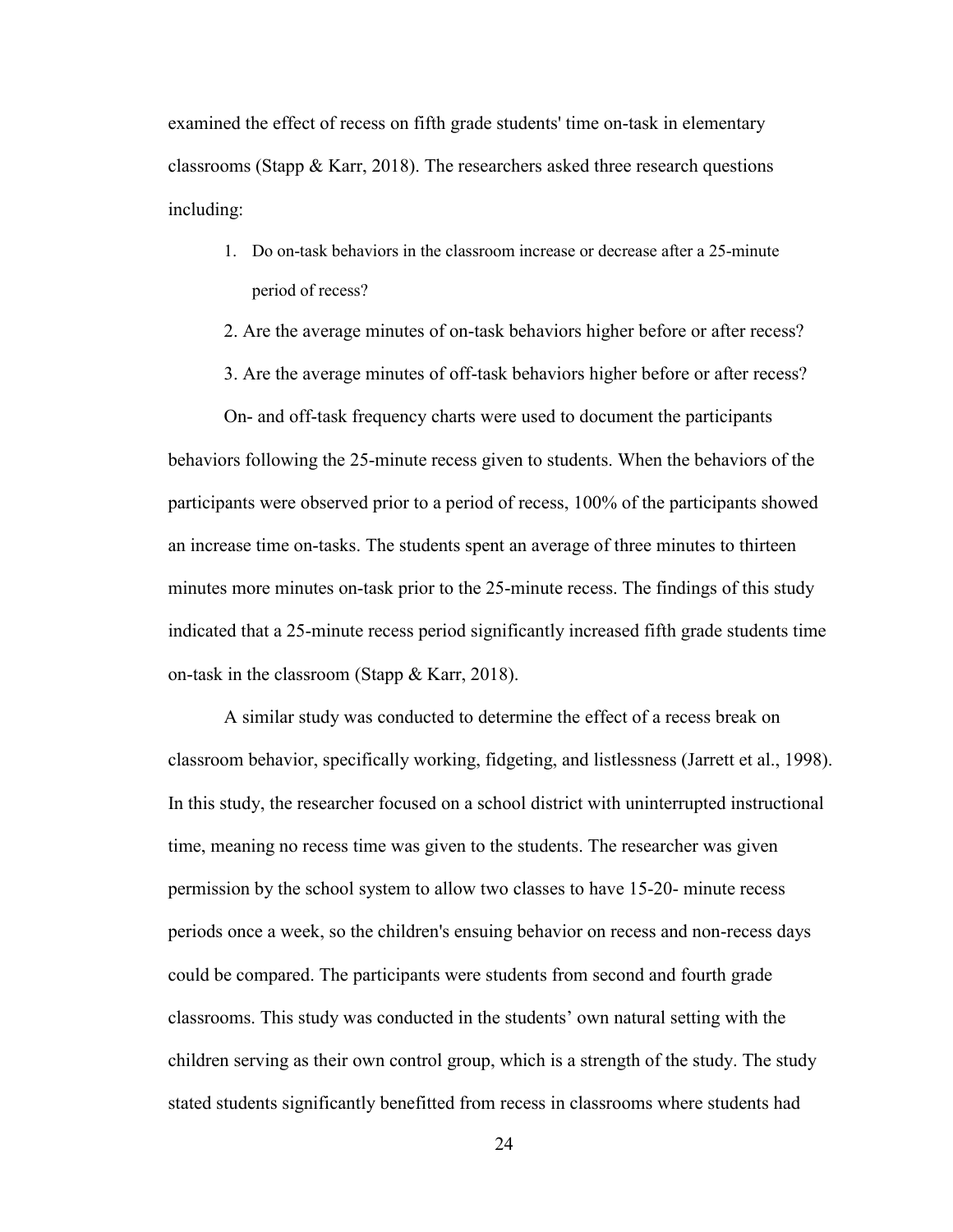some freedom of movement. In more rigid classroom settings, the benefits were even more striking (Jarrett et al., 1998). The results of this study stated "…research suggests that for most children, uninterrupted instructional time may be an inefficient use of instructional time. School policies against recess should be reexamined in light of these findings" (Jarrett et al., 1998, p. 121).

#### **Theoretical Perspective**

Educators and administrators must understand from the time of birth we learned to roll over, crawl, walk, talk, and given many accolades for these types of achievements (Fede, 2012). As students enter school, the tone changes and told to sit still and be quiet. This goes against everything the human body needs to do (Fede, 2012). By thinking back to classroom experiences, the number of students who asked to go to the restroom, it was really a basic need to get up and move. An early hypothesis of Piaget was that the skills of spatial organization required for sport and other forms of active play would carry over into an understanding of the spatial relationships that comprise words and Mathematical relationships (Trudeau & Shepard, 2008).

Child development happens progressively over a couple of decades (Frost et al., 2012). Regular physical activity at school can improve students' motivation with no adverse effects on cognitive development, even if less time is allotted for cognitive tasks (St. Leger & Young, 2009). Numerous studies have displayed the beneficial effects of physical activity on brain development and various aspects of cognition such as working memory, attention, and self-regulation. Each of these aspects of cognition were predictors of early and long-term academic success among young children (Becker et al., 2014; & Rosenbaum, 2008; McClelland et al., 2013; Sattelmair & Ratey, 2009). "Evans Physical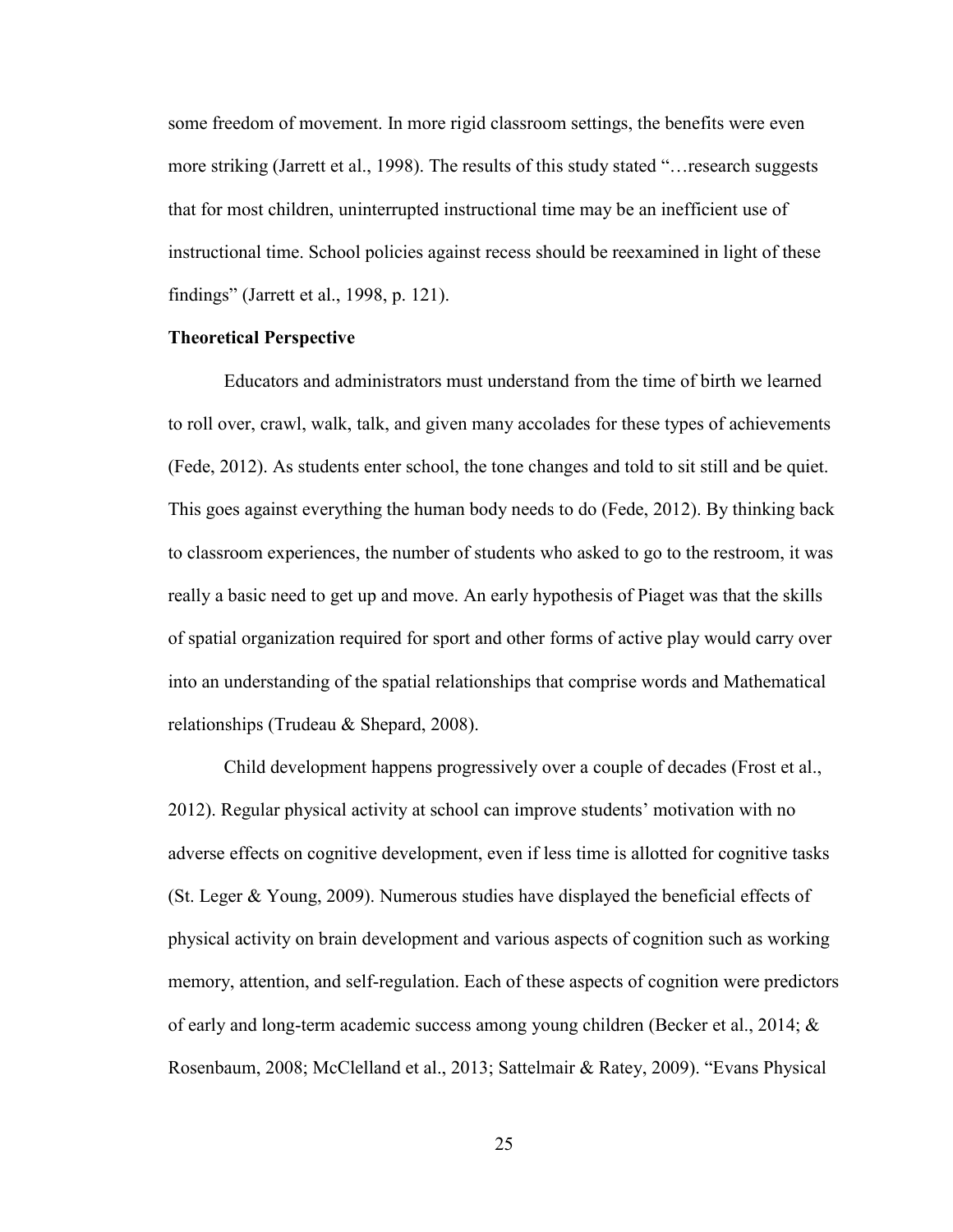activity presents a physiological stress to the brain that, when balanced with recovery, promotes adaptation and growth, preserves brain function, and enables the brain to respond to future challenges" (Sattelmair & Ratey, 2009, p. 125). Learning is different in recess than in the classroom. Children are using language and non-verbal communication to deal with circumstances on the playground or in the gym (Ayers, 2010).

The Theory of Cognitive Development was established by Jean Piaget in 1936. The theory explains how a child constructs a mental model of the world. Piaget stated that as children develop, they become more aware of their environment (Piaget  $\&$ Gabain, 1932). Objects or persons in the environment become meaningful as children grow and gain personal experiences (Piaget & Gabain, 1932). Piaget disagreed with the idea that intelligence was a fixed trait (Brona & Fryer, 2009). Piaget held that early cognitive development involves processes based upon actions, and later progresses to changes in mental operations. Piaget's Theory of Cognitive Development has profoundly influenced current ideas on childhood development, and shaped many preschool and primary school curricula (Babakr et al., 2019).

Classroom teachers might recall studying Piaget's stages of cognitive development. These stages are:

(1) The sensorimotor stage (birth to two years): In this stage, infants combine the use of some, or all, of the five senses with various physical and motor activities (e.g., children begin to track a moving object with their eyes and head) (Bormanaki & Khoshhal, 2017).

(2) The preoperational stage (two to seven years). Young children engage in the acquisition of language and learning to use symbols within their environment. For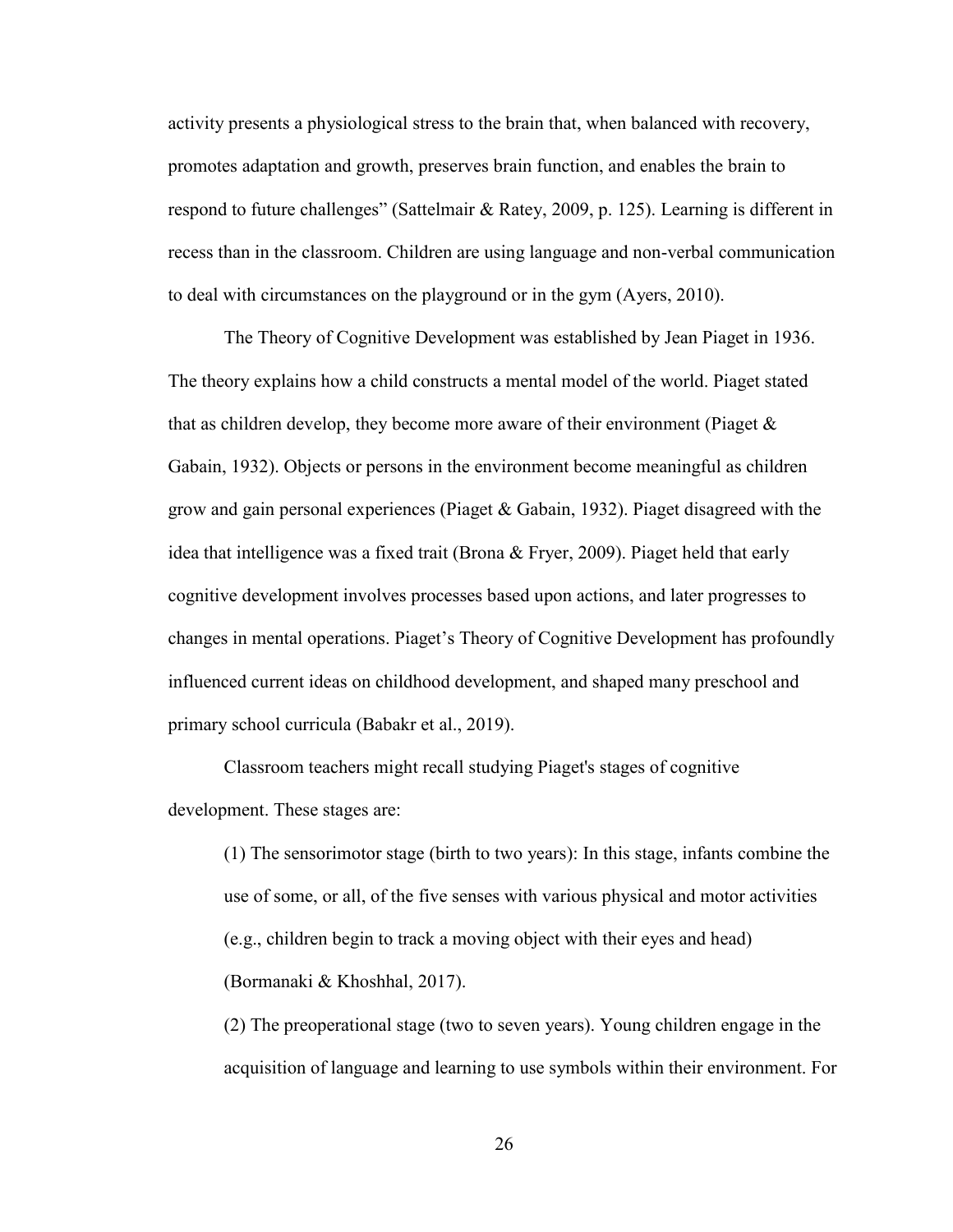example, children create an image in their thought process (such as a ball) and attach the image to the word "ball"(Bormanaki & Khoshhal, 2017).

(3) The concrete operational stage (seven to 11 years). Children's mental operations include the ability to arrange objects in alphabetical order and to perform mental activities that reflect their enhanced capabilities for logical reasoning (e.g., arranging objects by color or size) (Bormanaki & Khoshhal, 2017).

(4) The formal operational stage (11 years and older). The adolescents' mental abilities allow them to use logic and think abstractly (e.g., transferring the practice of motor skills to a game situation, adapting what they learned to a new situation). (Bormanaki & Khoshhal, 2017, p.1002)

By connecting the mind and the body, Piaget's preoperational period of development between two and seven years of age gives a plethora of opportunities for language and motor development (Leppo & Davis, 2005). During the pre-operational stage, children discover and practice many operational and motor skills while engaging in creative play experiences (Babakr, 2019). During the preoperational stage, children begin imaginative play, and many words are necessary (Leppo & Davis, 2005). These early childhood experiences are essential in the cognitive development of a child's life (Babakr, 2019).

As young children become more aware of their body in relationship to the space around them, educators need to provide a variety of movement challenges (Leppo  $\&$ Davis, 2005). Movement such as unstructured free play is important during the school day. Regular physical activity leads to better circulation and oxygen supply to the brain,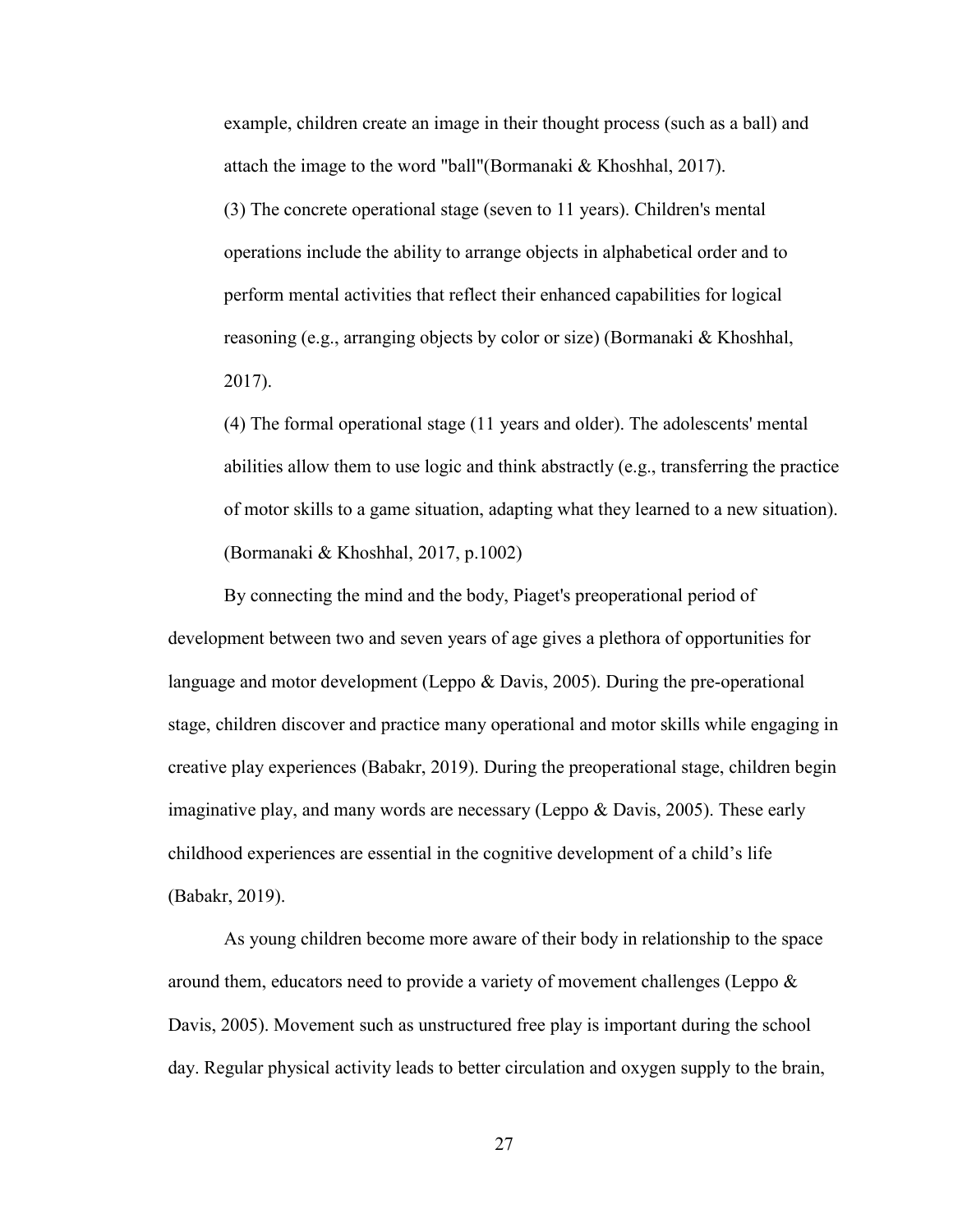which increases in bone and muscle density, and a greater tolerance of stress (Bidzan-Bluma & Lipowska, 2018). Piaget saw the importance of movement and imaginative play for children (Bormanaki & Khoshhal, 2017). This research study examined whether increasing the time students have for recess had a positive impact on academic achievement.

Brain Based Learning Theory is grounded in the philosophy that school environments and teaching practices must be guided by an understanding of healthy brain development. A healthy brain is required for a person to learn, and a healthy brain requires physical activity (Jensen, 2016). Schools present opportunities for physical activity, as well as, such as stress, exercise, nutrition, and social conditions that are all relevant, but brain-based issues affect cognition, attention, classroom discipline, attendance, and memory (Jensen, 2008). Jensen (2008) stated that each school day changes a student's brain in some way. As it relates to physical education and recess, the evidence of exercise is strongly correlated with increased brain mass, better cognition, mood regulation, and new cell production.

The "cognitive immaturity hypothesis" associated with Dr. David Bjorklund asserted that taking a break from high demand tasks is not only beneficial, but necessary for young children (Bjorklund & Pellegrini, 2000; Pellegrini & Bohn, 2005). Traditional views of children's cognitive processing suggest that young children's cognition is an imperfect version of more mature adult processes (Pellegrini & Bohn, 2005). Young children tend to make unrealistic estimates of their own capabilities by overestimating their own cognitive and social status (Pellegrini & Bohn, 2005). The cognitive immaturity hypothesis attributes special importance to the role of peer play (Bjorklund  $\&$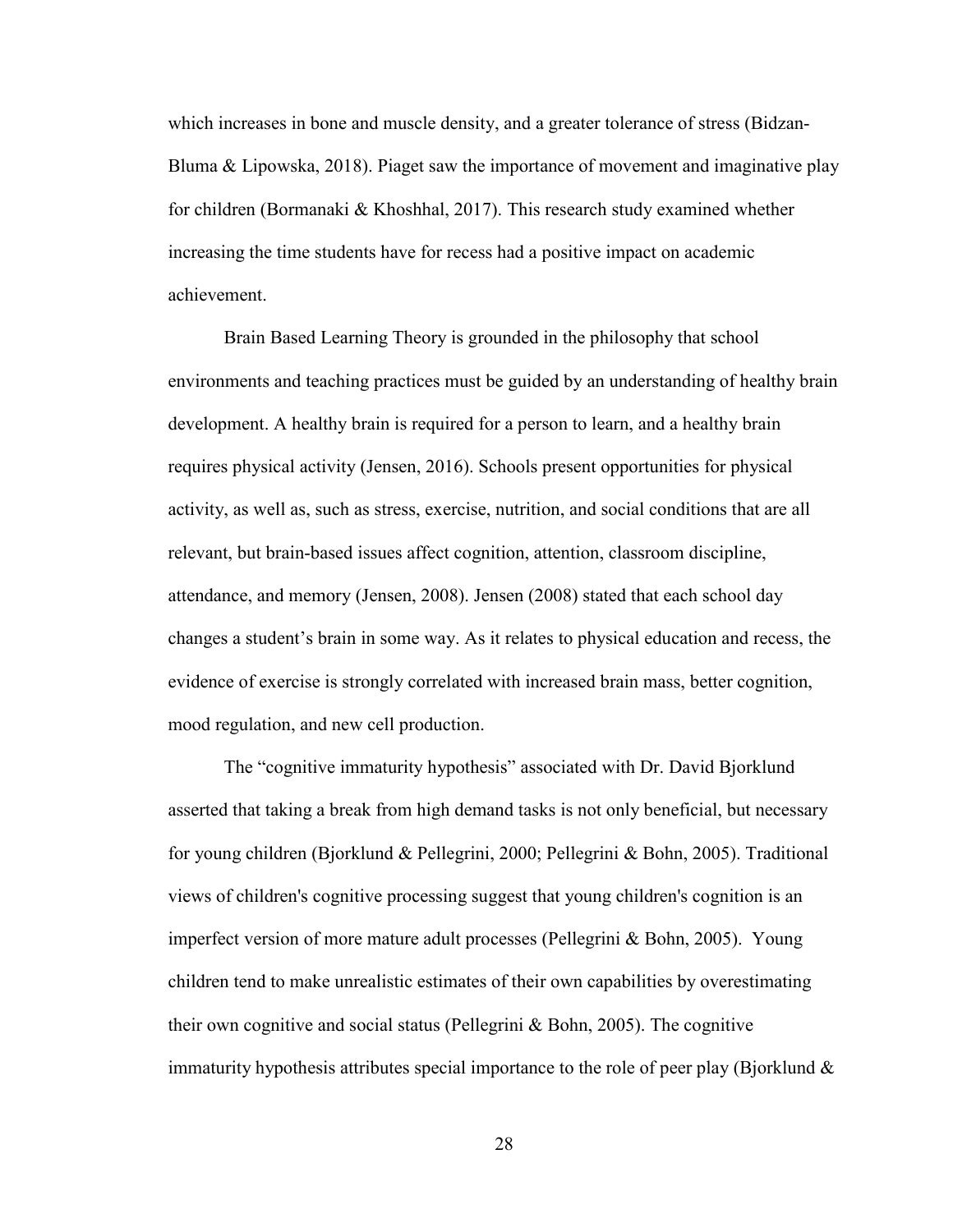Pellegrini, 2000). For example, young children's poor awareness, particularly their poor ability to judge the capability of their own performance may be adaptive in some contexts. Children who overestimate their own abilities may attempt a wider range of activities, and not perceive their less than perfect performance as failure (Bjorklund  $\&$ Pellegrini, 2000). Therefore, children must apply a greater effort in the classroom, which requires more breaks as compared to older children (Pellegrini & Blatchford, 2002). This research study examined whether increasing recess time for elementary students had an impact on students ACT Aspire achievement tests and guided by the following research questions.

#### **Research Questions**

RQ1: Is there a statistically significant difference in Reading scores of third, fourth, and fifth grade students, as measured by the ACT Aspire before and after implementation of Act 641 of 2019?

H01: There is no statistically significant difference in the Reading scores of third, fourth and fifth grade students, as measured by the ACT Aspire before and after implementation of Act 641 of 2019.

RQ2: Is there a statistically significant difference in Math scores of third, fourth, and fifth grade students, as measured by the ACT Aspire before and after implementation of Act 641 of 2019?

H02: There is no statistically significant difference in the Math scores of third, fourth and fifth grade students, as measured by the ACT Aspire before and after implementation of Act 641 of 2019.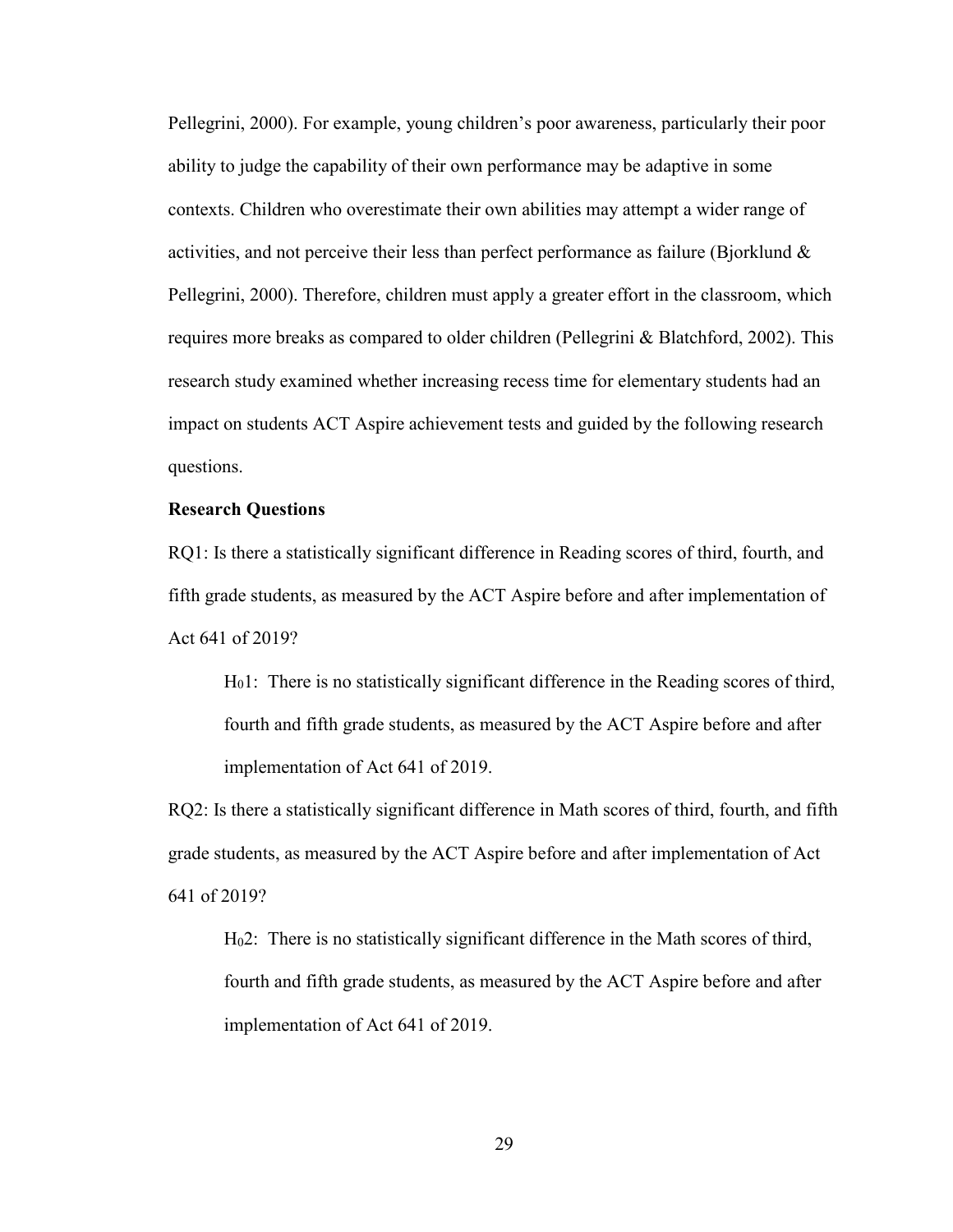RQ3: Is there a statistically significant difference in Reading scores of third, fourth, and fifth grade students, as measured by the ACT Aspire before and after implementation of Act 641 of 2019, considering the factors of gender, ethnicity, and socioeconomic status?

H03: There is no statistically significant difference in the Reading scores of third, fourth and fifth grade students, as measured by the ACT Aspire before and after implementation of Act 641 of 2019, considering the factors of gender, ethnicity, and socioeconomic status.

RQ4: Is there a statistically significant difference in Math scores of third, fourth, and fifth grade students, as measured by the ACT Aspire before and after implementation of Act 641 of 2019, considering the factors of gender, ethnicity, and socioeconomic status?

H04: There is no statistically significant difference in the Math scores of third, fourth and fifth grade students, as measured by the ACT Aspire before and after implementation of Act 641 of 2019, considering the factors of gender, ethnicity, and socioeconomic status.

### **Summary**

This study examined whether increasing recess time from 30 minutes a day to 50 minutes a day significantly impacted academic achievement in elementary students. Many children encountered recess with multiple peers for the first-time when they enter school. If educators become aware that physical activity improves children's capacity to learn in all areas, they may be more apt to prioritize it in the daily schedules of students in elementary schools. Administrators and educators can work together to create a healthy environment where recess and free play is valued by schools.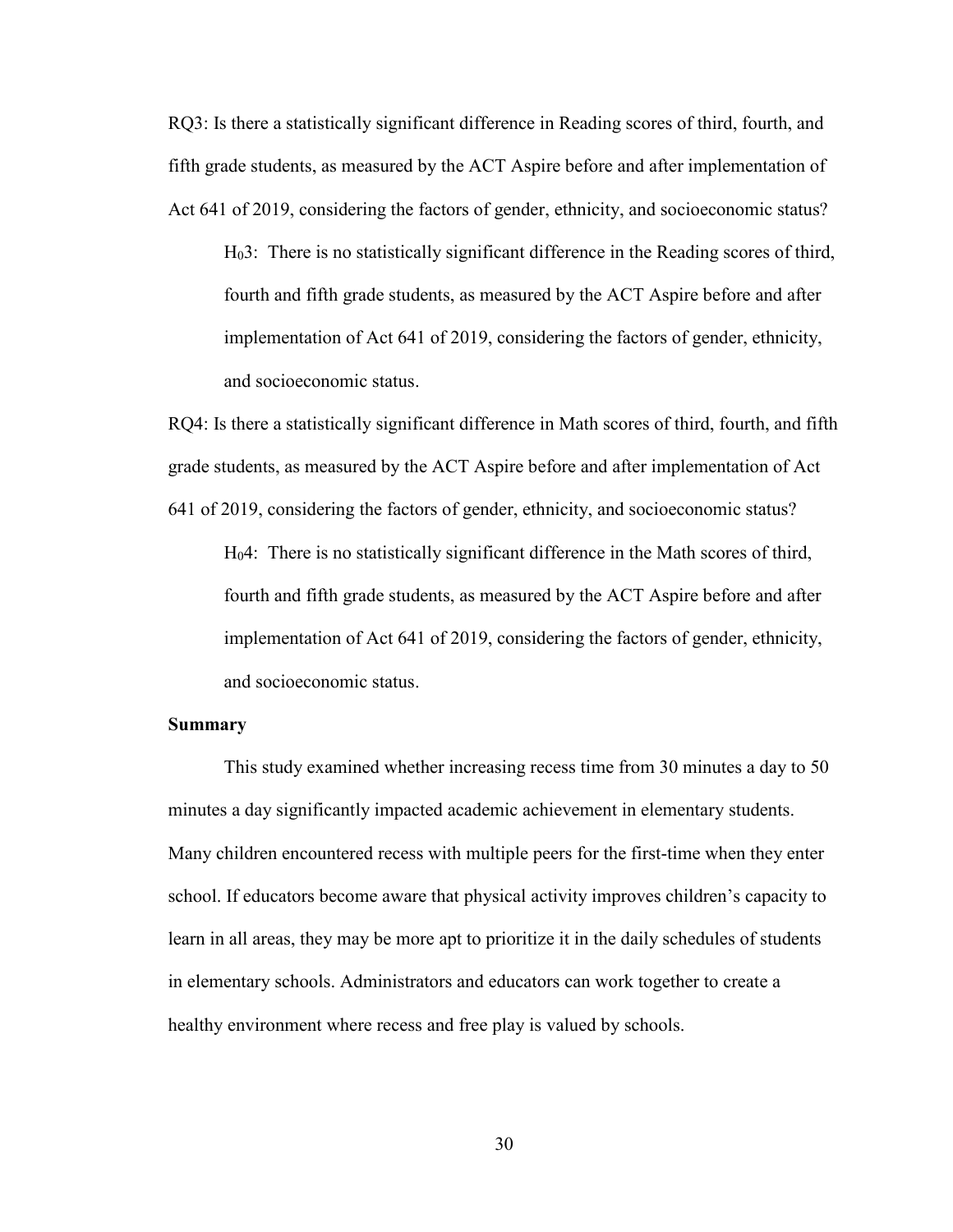#### **Chapter III: Research Methodology**

The purpose of this quantitative study was to determine if increasing recess time for elementary students had an impact on ACT Aspire test scores. Since high-stakes testing begins in the third grade, this study targeted third, fourth and fifth grade students to help define the overall trajectory of academic achievement as it related to increased recess time. Quantitative data was collected using ACT Aspire test data from 2017-2018 (pre-increased recess time) and 2018-2019 (post-increased recess time). The relationship between physical fitness and academic achievement has been studied extensively by researchers (Ayers, 2010; Brez & Sheets 2017; Pellegrini & Bohn, 2005), but increasing physical activity in elementary students by ten or more minutes a day has not been researched. This study helped fill a gap in the research. The following questions were investigated in this research study.

#### **Research Questions and Hypothesis**

- 1. Is there a statistically significant difference in Reading scores of third, fourth, and fifth grade students, as measured by the ACT Aspire before and after implementation of Act 641 of 2019?
- $\bullet$  H<sub>0</sub>1: There is no statistically significant difference in the Reading scores of third, fourth and fifth grade students, as measured by the ACT Aspire before and after implementation of Act 641 of 2019.
- 2. Is there a statistically significant difference in Math scores of third, fourth, and fifth grade students, as measured by the ACT Aspire before and after implementation of Act 641 of 2019?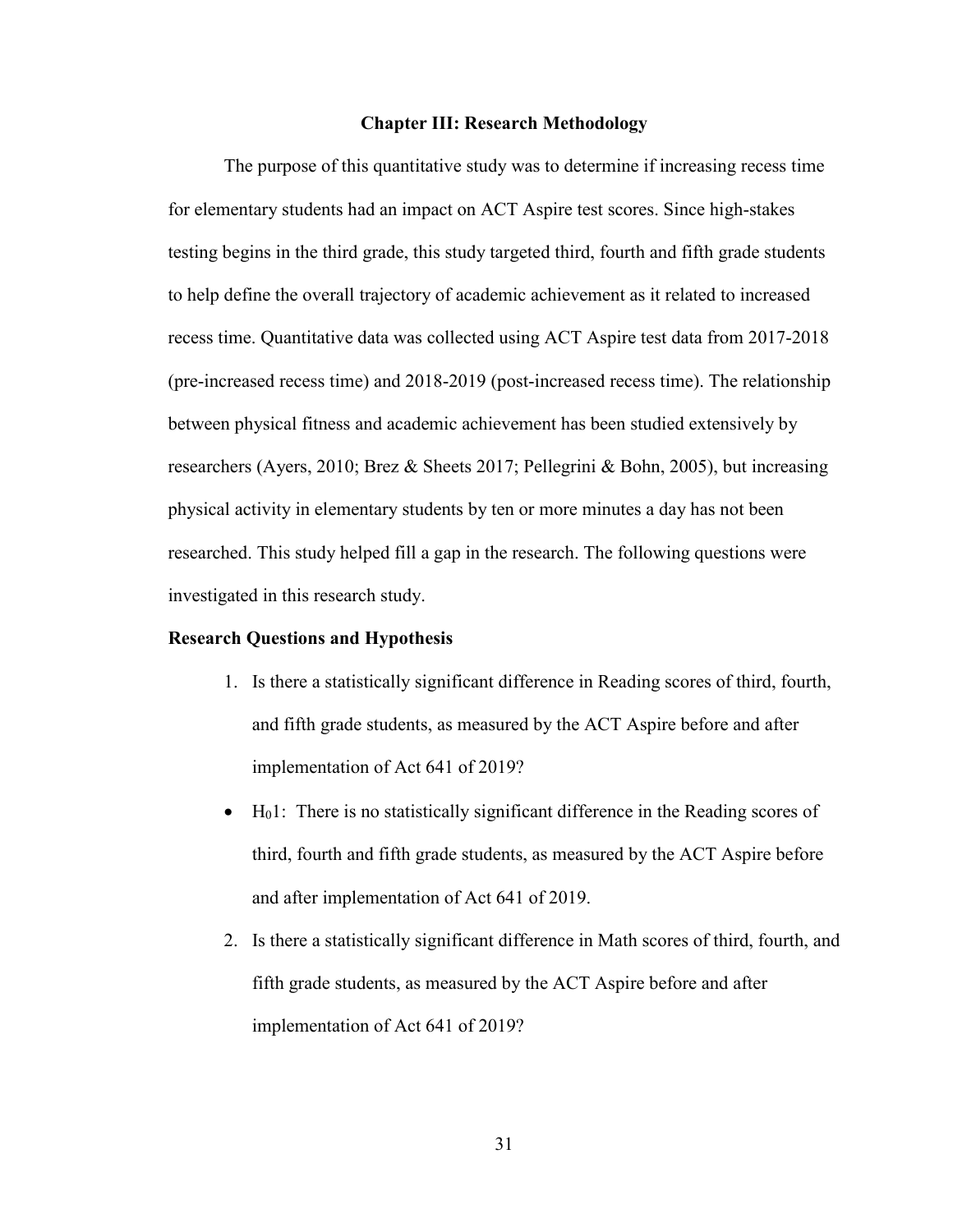- $\bullet$  H<sub>0</sub>2: There is no statistically significant difference in the Math scores of third, fourth and fifth grade students, as measured by the ACT Aspire before and after implementation of Act 641 of 2019.
- 3. Is there a statistically significant difference in Reading scores of third, fourth, and fifth grade students, as measured by the ACT Aspire before and after implementation of Act 641 of 2019, considering the factors of gender, ethnicity, and socioeconomic status?
- $\bullet$  H<sub>0</sub>3: There is no statistically significant difference in the Reading scores of third, fourth and fifth grade students, as measured by the ACT Aspire before and after implementation of Act 641 of 2019, considering the factors of gender, ethnicity, and socioeconomic status.
- 4. Is there a statistically significant difference in Math scores of third, fourth, and fifth grade students, as measured by the ACT Aspire before and after implementation of Act 641 of 2019, considering the factors of gender, ethnicity, and socioeconomic status?
- $\bullet$  H<sub>0</sub>4: There is no statistically significant difference in the Math scores of third, fourth and fifth grade students, as measured by the ACT Aspire before and after implementation of Act 641 of 2019, considering the factors of gender, ethnicity, and socioeconomic status.

## **Research Design**

This study was a quantitative study using a series of independent t-tests. The researcher compared the third-, fourth-, and fifth-grade student achievement scores in the content areas of Math and Reading from the 2017-2018 school year to the 2018-2019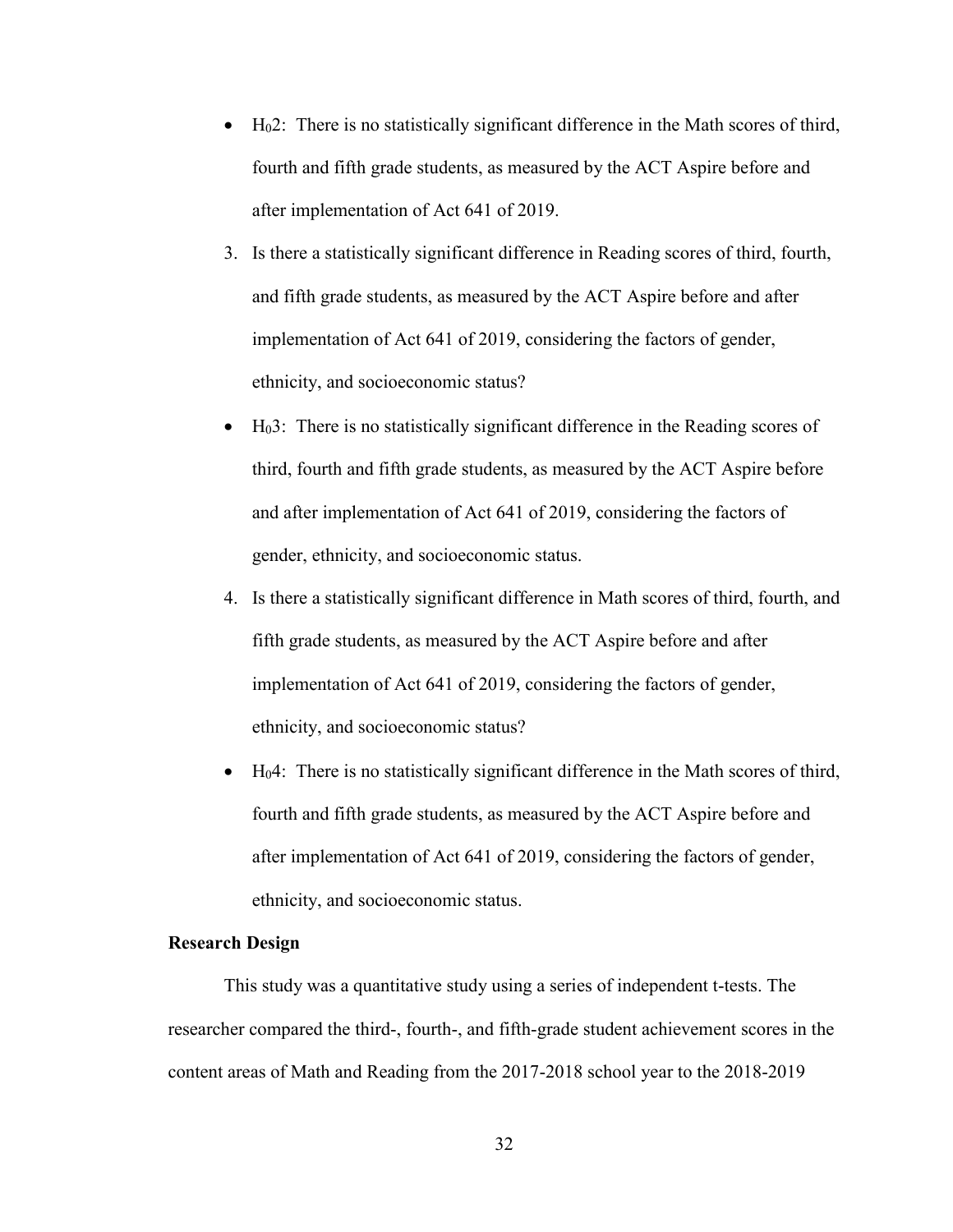school year. During the 2018-2019 school year, the researcher used scores from the same students who were promoted to fourth, fifth and sixth grades. The quantitative study allowed the researcher to objectively compare scores from the pre-increase recess times to the post-increase recess times. The researcher treated these groups as separate groups and ran a series of independent t-tests. By using this statistics method, the researcher compared the pre-increase recess achievement of each grade to its post-increase recess achievement in the content areas of Reading and Math. The researcher identified changes that occurred to third graders achievement before and after increased recess time, fourth graders achievement before and after increased recess time, and fifth graders achievement before and after increased recess time.

#### **Participants**

The research study student data was from Hector Elementary School in north central Arkansas. The data was from third, fourth and fifth grade students in the 2017- 2018 school year and fourth, fifth, and sixth grade students in the 2018-2019 year who completed the ACT Aspire tests in 2018 and 2019. The sample size was approximately 126 students. There was no interaction with students in this study. The only data used was archived student data.

The student demographics in this study showed little diversity. The student demographics were White (96.6 %), Hispanic (2%), and African American (02 %), respectively. A very high percentage (77%) of the students come from lowsocioeconomic backgrounds.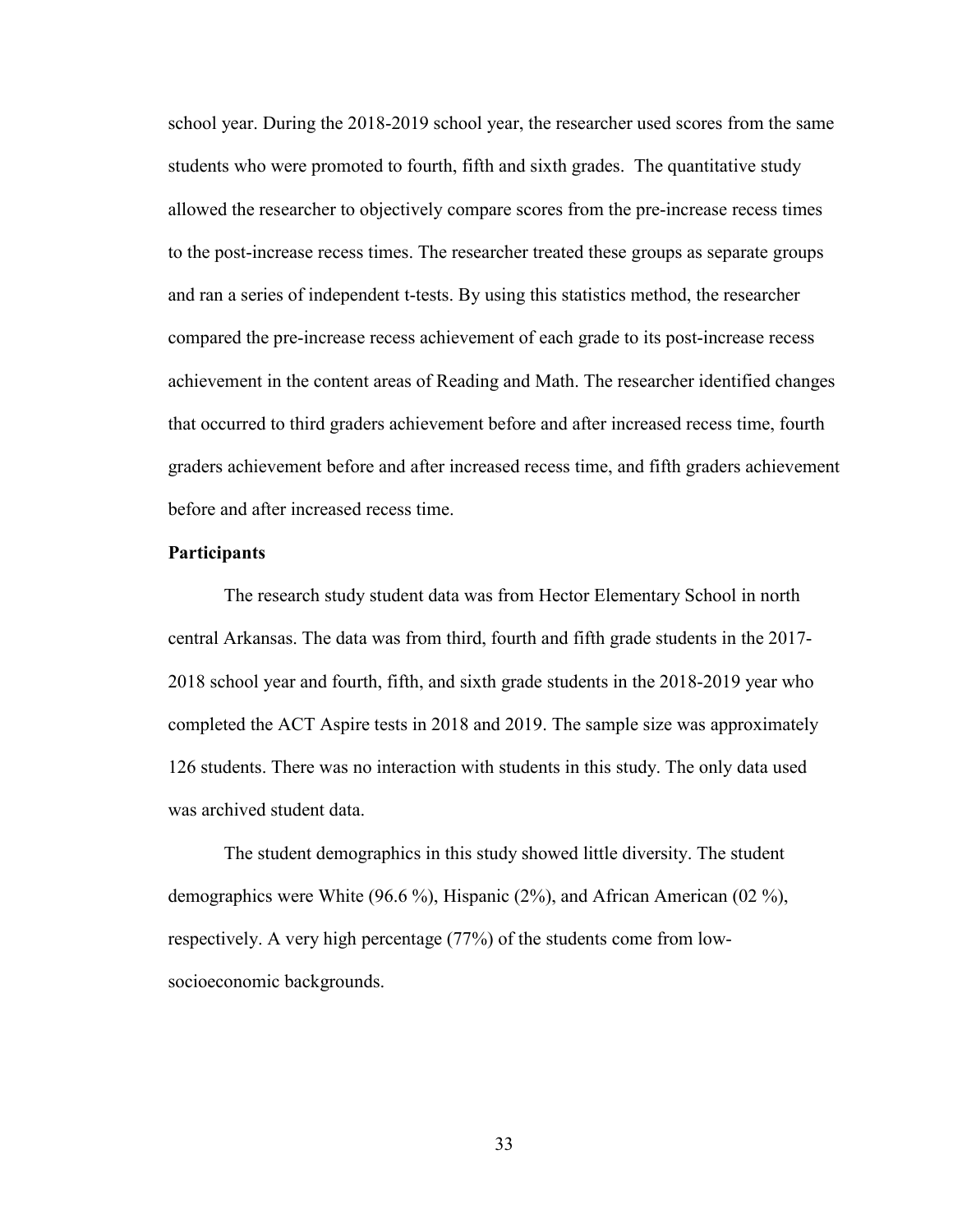## **Sampling**

The participant data in this study included third, fourth, and fifth grade students who were chosen based upon the students' enrollment in the school district where the researcher is currently employed. To be included in the study, the students must have completed the ACT Aspire tests in 2018 and 2019. Students who took alternative tests were excluded from this study.

### **Instrumentation**

ACT Aspire scale scores range begin with a possible 400 points and goes up depending on the subject and grade. Table 3.1 shows the range of scores possible for the Math portion of the test. Table 3.2 shows the range of scores possible for the Reading portion of the ACT Aspire. Each scale is unique to the ACT Aspire and clearly differentiates ACT Aspire from other scoring scales. The ACT Aspire score scale runs from grade three to grade ten in English, Math, Reading, and science. Raw scores on the ACT Aspire tests are computed using the sum of the points an examinee earns across the multiple-choice, technology-enhanced, and constructed-response items on the administered test form (ACT Aspire, 2020).

ACT Aspire was designed to measure student progress toward college and career readiness over the course of time, specifically for grades three through ten. To this end, each of the achievement tests comprised of ACT Aspire battery produces scores that describe a student's longitudinal growth in English, Reading, Mathematics and Science. Each scale score is linked to college and career data through scores on the ACT assessment.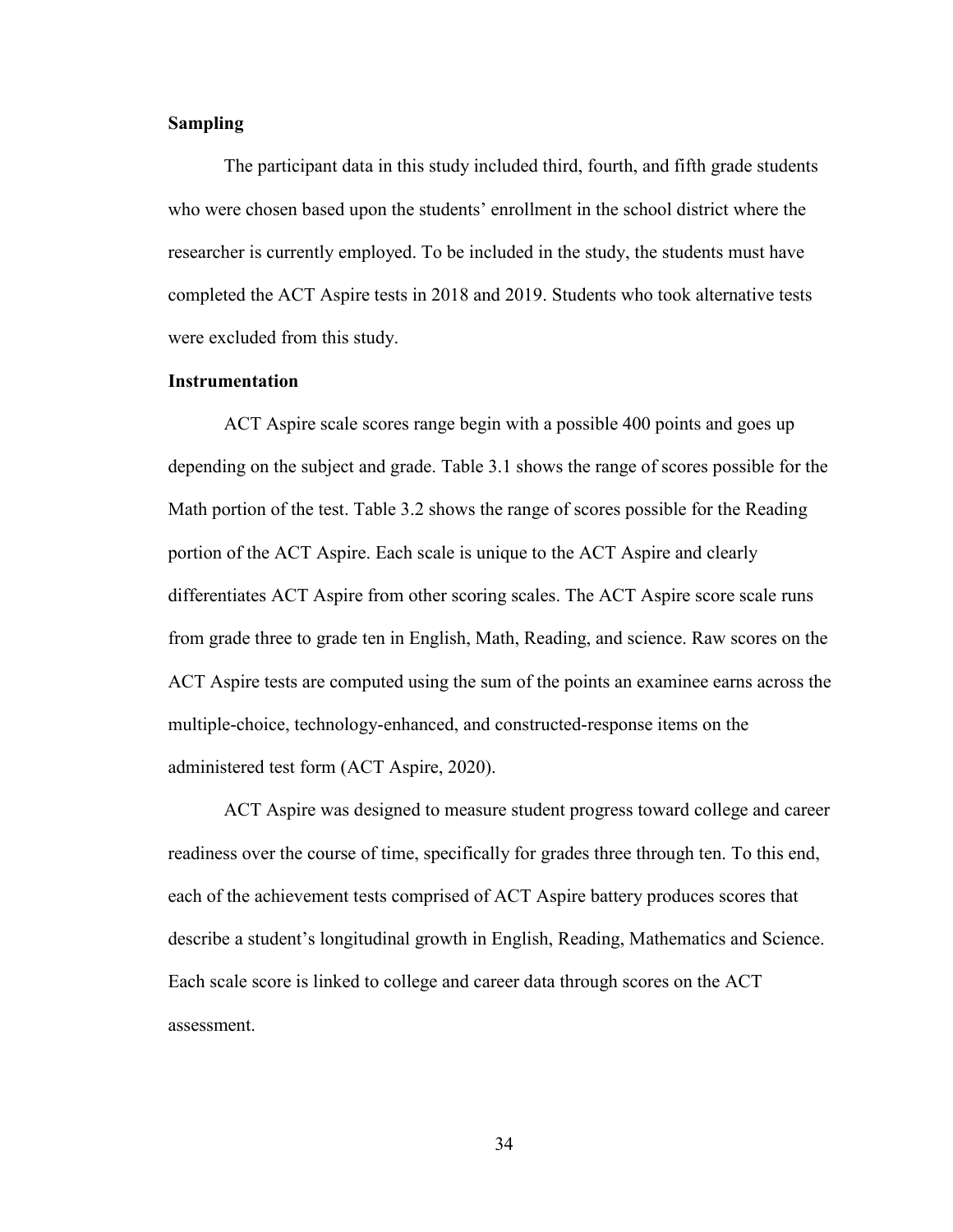# Table 3.1

| <b>Tested Grade</b> | Lowest Possible<br>Score | <b>Highest Possible</b><br>Score | Benchmark |
|---------------------|--------------------------|----------------------------------|-----------|
|                     | 400                      | 434                              | 413       |
|                     | 400                      | 440                              | 416       |
|                     | 400                      | 446                              | 418       |
| b                   | 400                      | 448                              | 420       |

*ACT Aspire Scale Scores for Mathematics*

### Table 3.2

*ACT Aspire Scale Scores for Reading*

| <b>Tested Grade</b> | <b>Lowest Possible</b><br>Score | <b>Highest Possible</b><br>Score | Benchmark |
|---------------------|---------------------------------|----------------------------------|-----------|
|                     | 400                             | 429                              | 413       |
|                     | 400                             | 431                              | 416       |
|                     | 400                             | 434                              | 418       |
| O                   | 400                             | 448                              | 420       |

#### **Statistical Analysis**

Scores were collected via the ACT Aspire portal which linked with the school district database. The data was collected in spring 2021 and manually entered into an Excel spreadsheet. Once the names and other identifiable information were deleted, the data was analyzed using IBM SPSS Statistics 24.0 or later software. Each research question was analyzed using an independent t-test, and tested at the significance level of .05.

## **Summary**

The purpose of this quantitative study was to examine the impact of increased recess time for third, fourth, and fifth grade students based on their ACT Aspire results. Scores were obtained from the ACT Aspire database. The focus was on the Math and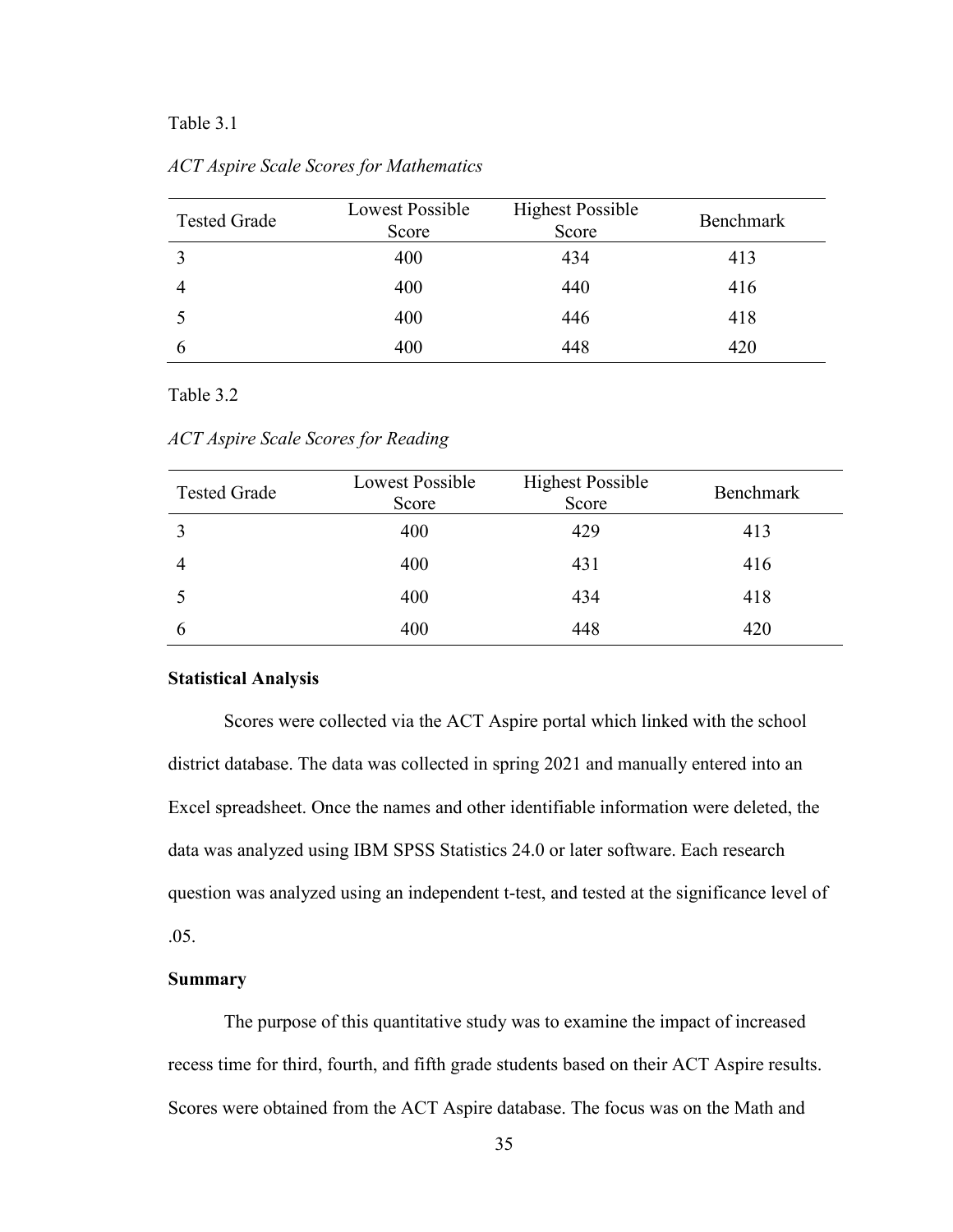Reading scores of third, fourth, and fifth grade students over two school years. The researcher compared the scores from both years and the results were reported in Chapter IV.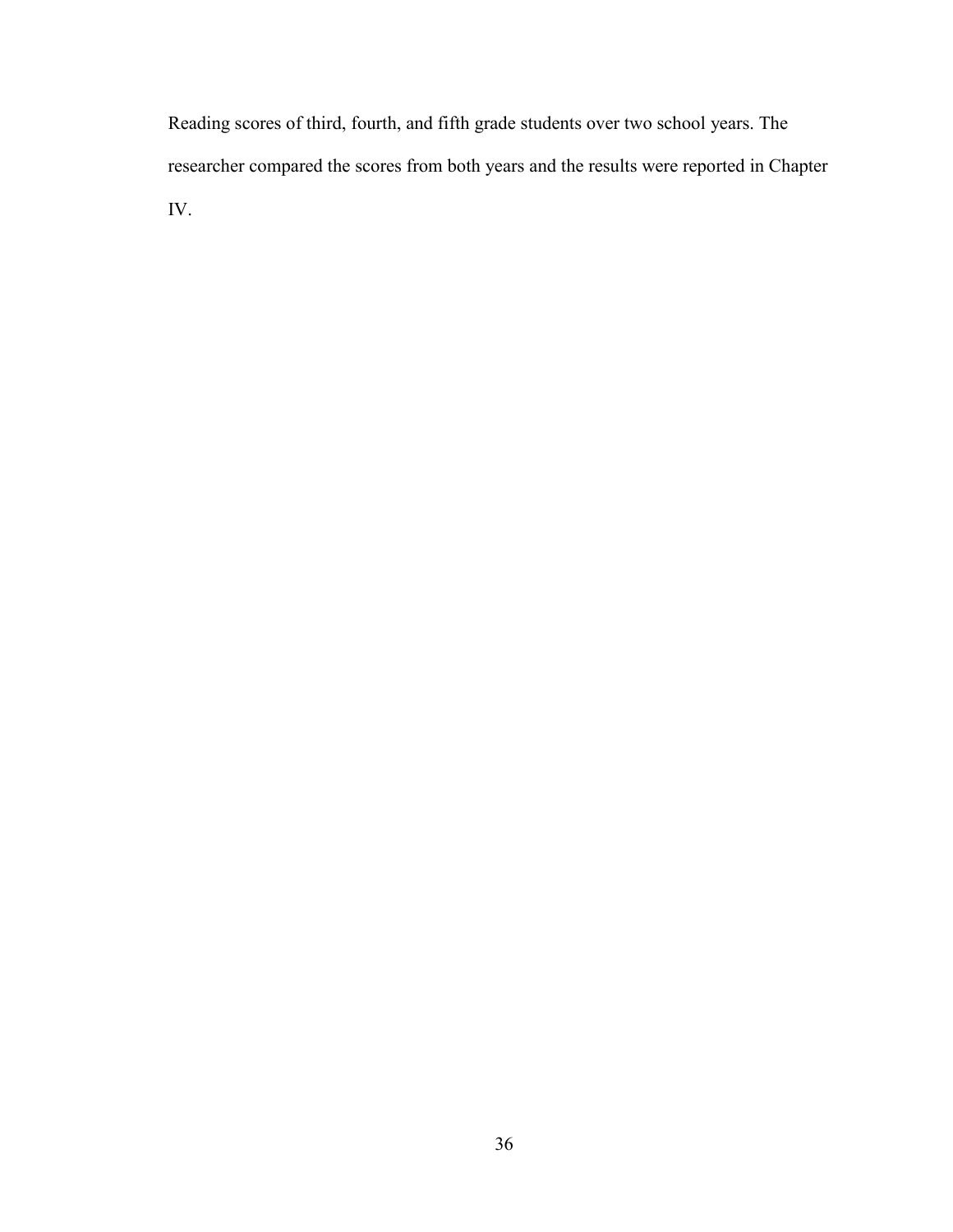#### **Chapter IV: Results**

The purpose of this quantitative study was to determine if increasing recess time for elementary students had an impact on ACT Aspire test scores. The researcher compared scores from the 2017-2018 school year to those from the 2018-2019 school year. Scores from 2017-2018 represented scores before the extra recess time was added, while the 2018-2019 scores were after the recess time was increased. The researcher used Reading and Math ACT Aspire scores for students in grades three, four, and five.

#### **Research Questions**

RQ1: Is there a significant difference in Reading scores of third, fourth, and fifth grade students, as measured by the ACT Aspire before and after implementation of Act 641 of 2019?

H01: There is no significant difference in the Reading scores of third, fourth and fifth grade students, as measured by the ACT Aspire before and after implementation of Act 641 of 2019.

RQ2: Is there a significant difference in Math scores of third, fourth, and fifth grade students, as measured by the ACT Aspire before and after implementation of Act 641 of 2019?

H02: There is no significant difference in the Math scores of third, fourth and fifth grade students, as measured by the ACT Aspire before and after implementation of Act 641 of 2019.

RQ3: Is there a significant difference in Reading scores of third, fourth, and fifth grade students, as measured by the ACT Aspire before and after implementation of Act 641 of 2019, considering the factors of gender, ethnicity and socioeconomic status?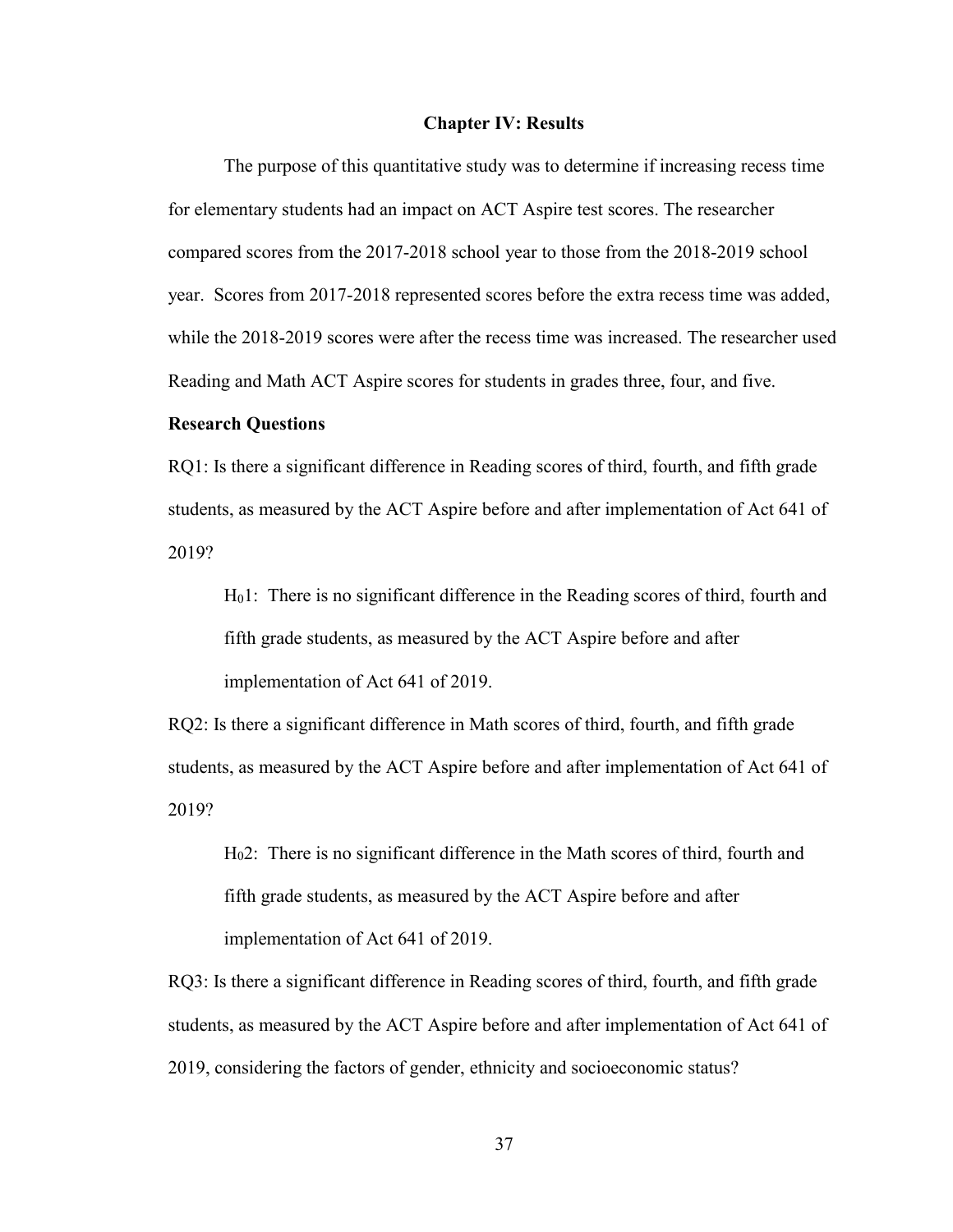H03: There is no significant difference in the Reading scores of third, fourth and fifth grade students, as measured by the ACT Aspire before and after implementation of Act 641 of 2019, considering the factors of gender. H04: There is no significant difference in the Reading scores of third, fourth and fifth grade students, as measured by the ACT Aspire before and after implementation of Act 641 of 2019, considering the factors of ethnicity. H05: There is no significant difference in the Reading scores of third, fourth and fifth grade students, as measured by the ACT Aspire before and after implementation of Act 641 of 2019, considering the factors of socioeconomic status.

RQ4: Is there a significant difference in Math scores of third, fourth, and fifth grade students, as measured by the ACT Aspire before and after implementation of Act 641 of 2019, considering the factors of gender, ethnicity, and socioeconomic status?

H06: There is no significant difference in the Math scores of third, fourth and fifth grade students, as measured by the ACT Aspire before and after implementation of Act 641 of 2019, considering the factors of gender. H07: There is no significant difference in the Math scores of third, fourth and fifth grade students, as measured by the ACT Aspire before and after implementation of Act 641 of 2019, considering the factors of ethnicity. H08: There is no significant difference in the Math scores of third, fourth and fifth grade students, as measured by the ACT Aspire before and after implementation of Act 641 of 2019, considering the factors of socioeconomic status.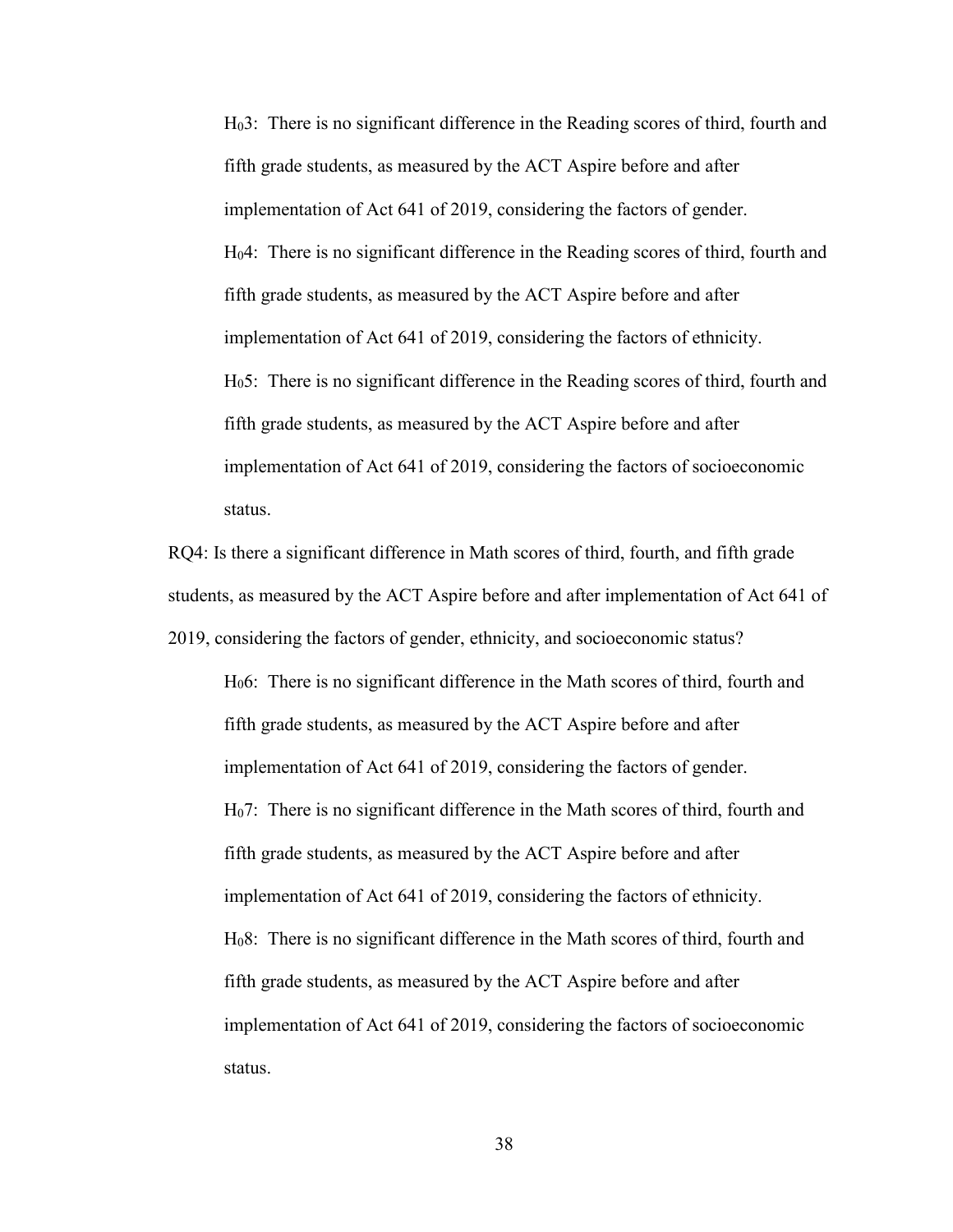#### **Description of the Sample**

The population who was targeted for this study were third, fourth, and fifth grade students from Hector Elementary School. Hector Elementary School had an enrollment of 331 students during the 2018 school year and 327 students during the 2019 school year in grades Kindergarten through the sixth grade. Based on the study criteria, a total of 126 students' scores were examined for this study. The demographics of the students show little diversity in this study. The demographics by race were white (96.6%), Hispanic (.03%), Black (.015%), and one Asian student, respectively. A very high percentage (77%) of the students come from low-socioeconomic backgrounds.

### **Findings**

This section outlines the data analysis and findings for the research questions in this study. The first research question examined the difference in ACT Aspire Reading scores based on increased recess time from school years 2017-2018 and 2018-2019. The second question examines the difference in ACT Aspire Math scores based on increased recess time from school years 2017-2018 and 2018-2019. The third question examined the difference in ACT Aspire Reading scores, according to gender, ethnicity, and socioeconomic status from school years 2017-2018 and 2018-2019. The fourth question examined the difference in ACT Aspire Math scores based on gender ethnicity and socioeconomic increased recess time from school years 2017-2018 and 2018-2019.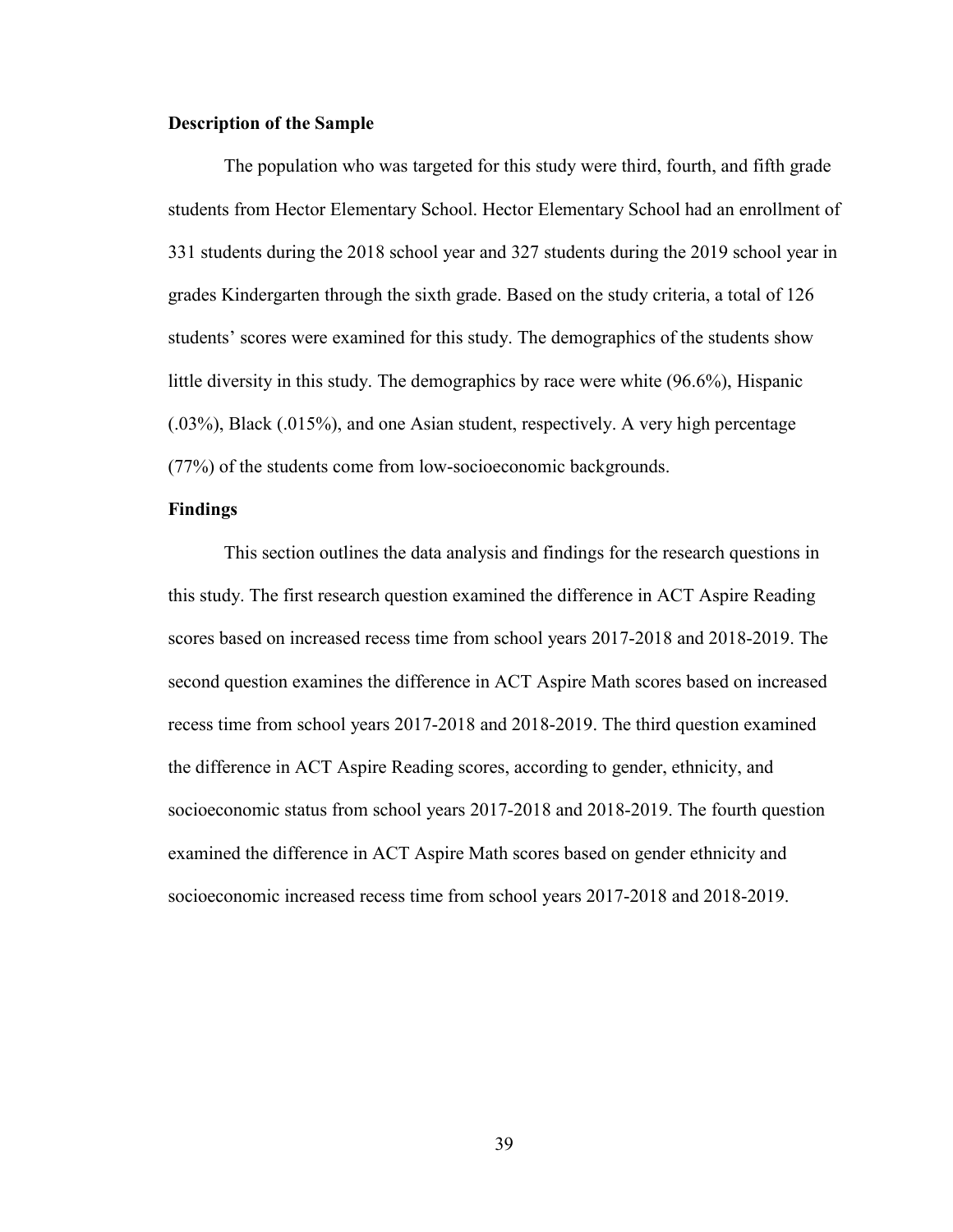## *Research Question 1*

RQ1: Is there a significant difference in Reading scores of third, fourth, and fifth grade students, as measured by the ACT Aspire before and after implementation of Act 641 of 2019? The purpose of this question was to determine if students taking the ACT Aspire Reading test scores were significantly higher or lower after the implementation of increased recess time. The hypotheses associated with this research question were the following:

**H01:** There is no significant statistical difference in the Reading scores of third, fourth and fifth grade students, as measured by the ACT Aspire before and after implementation of Act 641 of 2019.

**HA1**: There is a significant statistical difference in the Reading scores of third, fourth and fifth grade students, as measured by the ACT Aspire before and after implementation of Act 641 of 2019.

To test  $H_0$ 1, an independent t-test was computed using the ACT Aspire score as the dependent variable (Reading) and testing years 2018 (pre-increase recess time) and 2019 (post-increase recess time) as the grouping variable to determine if there was a statistically significant difference in scores. The t-test is widely used for a variety of tests and is a very common test to determine if there is a significant statistical difference between two groups (Knapp, 2013).

There was no statistically significant difference between the Reading scores of third, fourth, and fifth grade students combined on the 2018 ACT Aspire exam (*M* = 415.5,  $SD = 6.273$ ) and the 2019 exam ( $M = 417.1$ ,  $SD = 6.376$ );  $t(250) = -1.94$ ,  $p =$ .053). While the scores were slightly higher after implementation of increased recess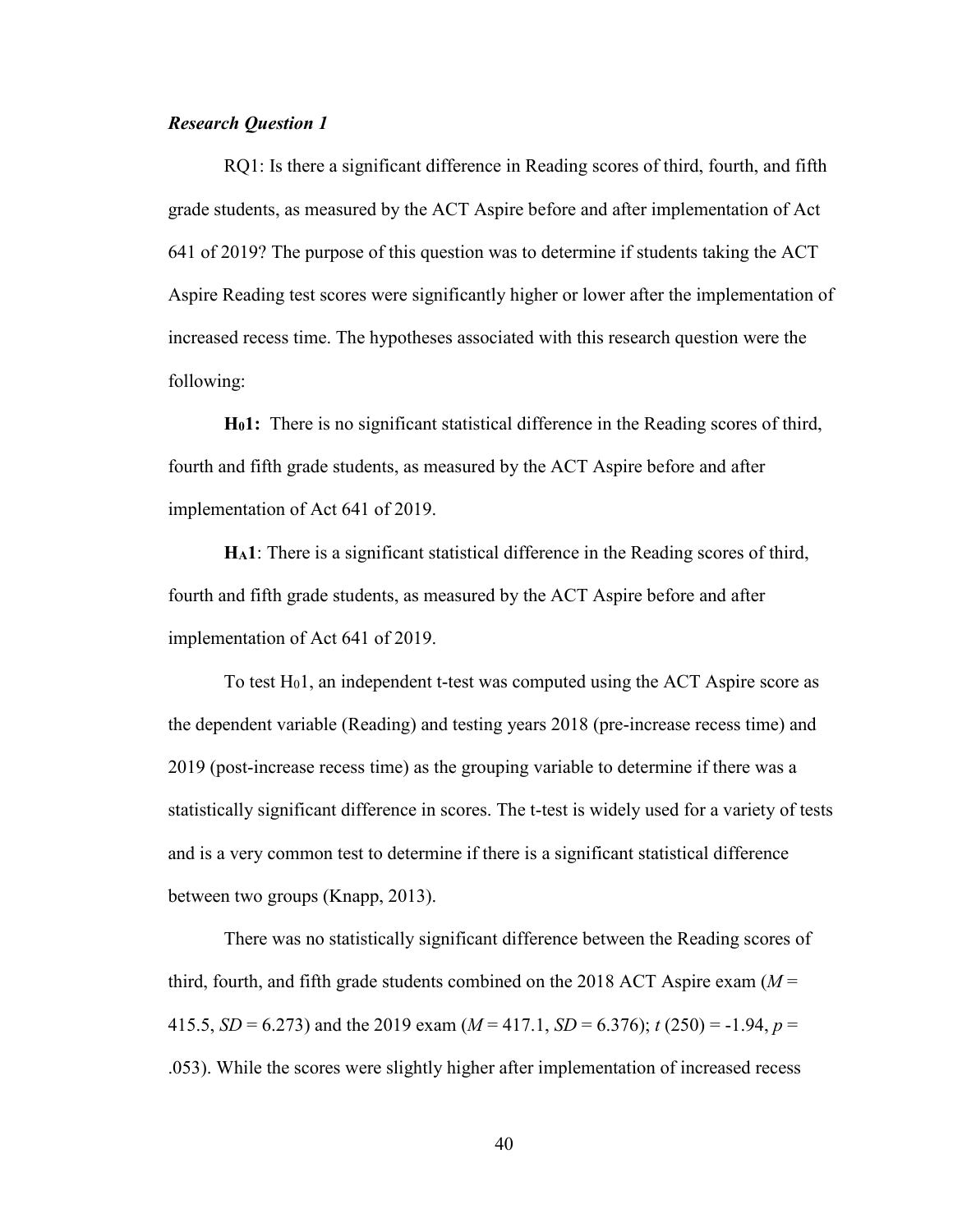time, they were not significantly higher. Table 4.1 presents the results of the statistical test.

Table 4.1

|         | <b>Test Date</b>      | N                                             | M      |                 | Std. Deviation               | Std. Error Mean |
|---------|-----------------------|-----------------------------------------------|--------|-----------------|------------------------------|-----------------|
|         | 18                    | 126                                           | 415.50 |                 | 6.273                        | .559            |
| Reading | 19                    | 126                                           |        | 417.05<br>6.376 |                              | .568            |
|         |                       |                                               |        |                 |                              |                 |
|         |                       | Levene's Test for<br>Equality of<br>Variances |        |                 | t-test for Equality of Means |                 |
|         |                       | F                                             | Sig.   | t               | df                           | Sig. (2-tailed) |
| Reading | Equal<br>Assumed      | .029                                          | .864   | $-1.942$        | 250                          | .053            |
| Reading | <b>Not</b><br>Assumed |                                               |        | $-1.942$        | 249.934                      | .053            |

*ACT Aspire Reading Scores in Grades Three, Four, and Five*

## *Research Question 2*

RQ2: Is there a significant difference in Math scores of third, fourth, and fifth grade students, as measured by the ACT Aspire before and after implementation of Act 641 of 2019? The purpose of this question was to determine if students taking the ACT Aspire Math test scores were significantly higher or lower after the implementation of increased recess time. The hypotheses associated with this research question were:

**H02:** There is no significant difference in the Math scores of third, fourth and fifth grade students, as measured by the ACT Aspire before and after implementation of Act 641 of 2019.

**HA2**: There is a significant statistical difference in the Math scores of third, fourth and fifth grade students, as measured by the ACT Aspire before and after implementation of Act 641 of 2019.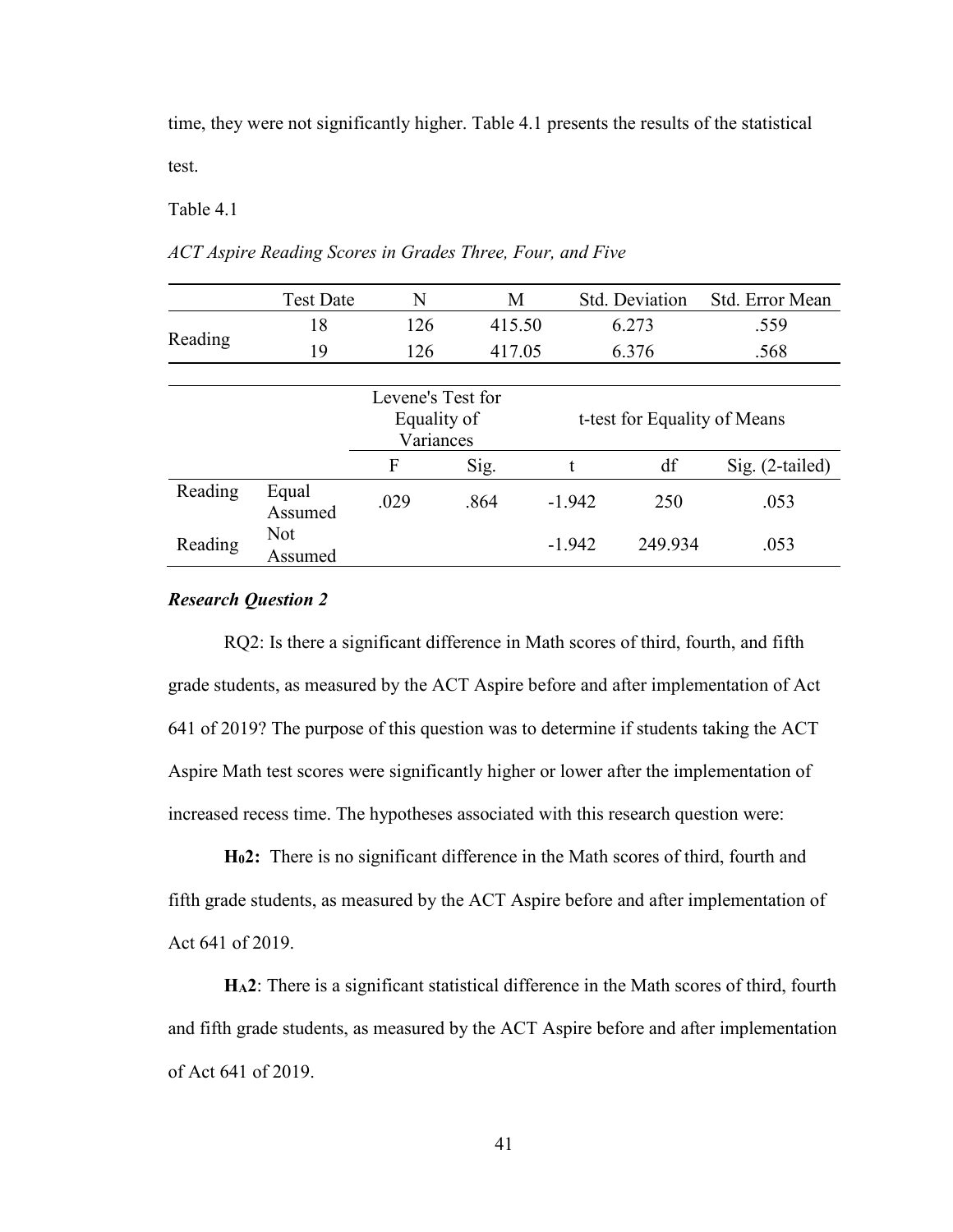To test H02, an independent t-test was computed using the ACT Aspire score as the dependent variable (Math) and testing years 2018 (pre-increase recess time) and 2019 (post-increase recess time) as the grouping variable to determine if there was a statistically significant difference in scores.

There was a statistically significant difference between the Math scores of third, fourth, and fifth grade students combined on the 2018 ACT Aspire exam (*M* = 415.46, *SD* = 4.19) and the 2019 exam ( $M = 416.78$ , *SD* = 4.86);  $t(250) = -2.3$ ,  $p = .022$ ). Scores were statistically higher after implementation of increased recess time. Table 4.2 presents the results of the statistical test.

Table 4.2

|      | <b>Test Date</b>              | N                                                 | Mean   | Std. Deviation |                              | Std. Error Mean   |
|------|-------------------------------|---------------------------------------------------|--------|----------------|------------------------------|-------------------|
|      | 18                            | 126                                               | 415.46 |                | 4.19                         | .37               |
| Math | 19                            | 126                                               | 416.78 |                | 4.86                         | .43               |
|      |                               |                                                   |        |                |                              |                   |
|      |                               | Levene's Test for<br><b>Equality of Variances</b> |        |                | t-test for Equality of Means |                   |
|      |                               | F                                                 | Sig.   | t              | df                           | $Sig. (2-tailed)$ |
| Math | Equal<br>variances<br>assumed | 2.52                                              | .113   | $-2.30$        | 250                          | .022              |
|      |                               |                                                   |        |                |                              | .045              |

*ACT Aspire Math Scores 2018-2019*

#### *Research Question 3*

RQ3: Is there a significant difference in Reading scores of third, fourth, and fifth grade students, as measured by the ACT Aspire before and after implementation of Act 641 of 2019 considering the factors of gender, ethnicity and socioeconomic status? The purpose of this question was to determine if students taking the ACT Aspire Reading test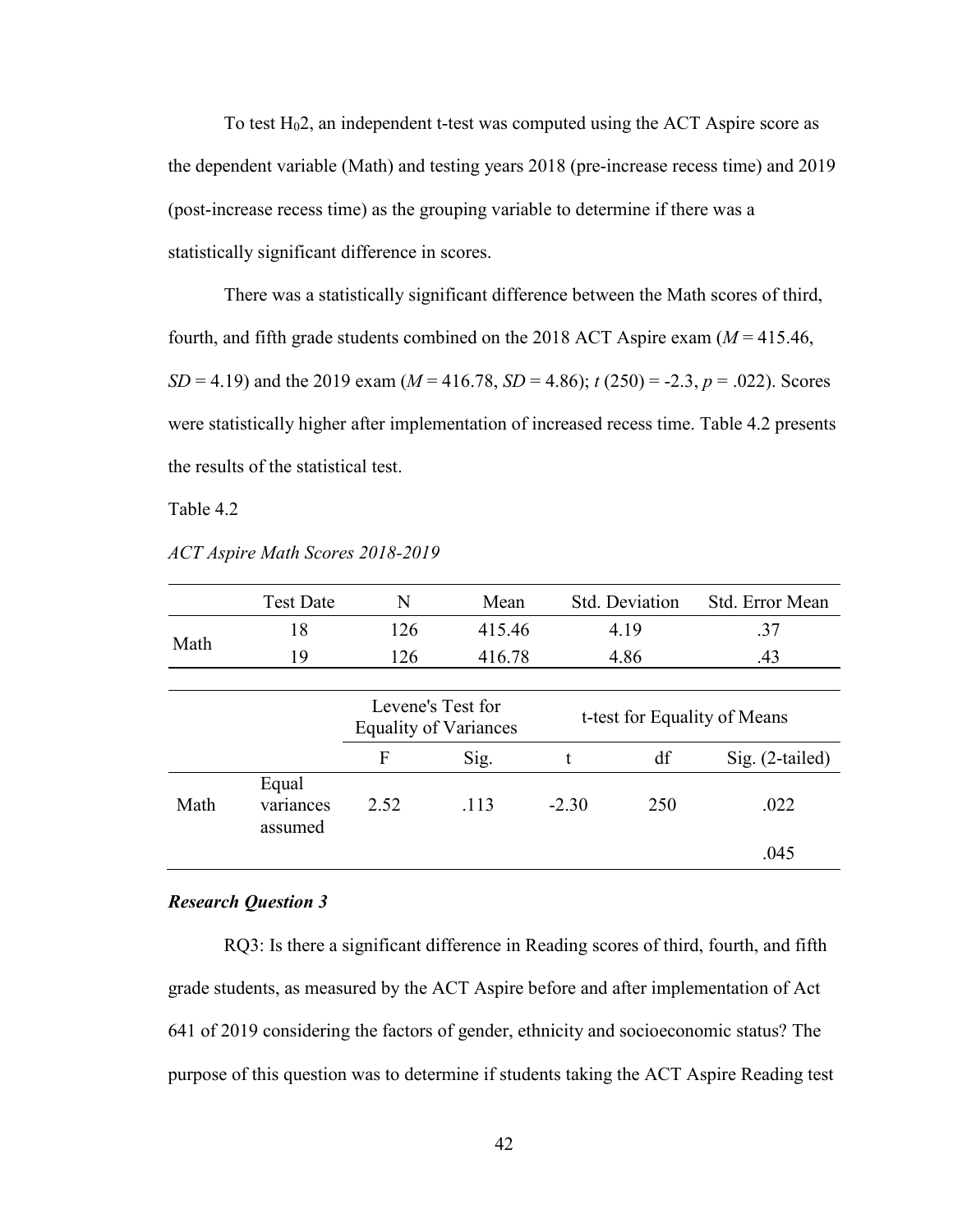scores were significantly higher or lower after the implementation of increased recess time, considering a number of factors. The hypotheses associated with this research question were:

**H03:** There is no significant difference in the Reading scores of third, fourth and fifth grade students, as measured by the ACT Aspire before and after implementation of Act 641 of 2019 considering the factor of gender.

**HA3**: There is a significant statistical difference in the Reading scores of third, fourth and fifth grade students, as measured by the ACT Aspire before and after implementation of Act 641 of 2019 considering the factors of gender.

To test the hypothesis, two independent t-tests were computed. First, an independent t-test was computed using the ACT Aspire Reading scores of males as the dependent variable and testing years 2018 (pre-increase recess time) and 2019 (postincrease recess time) as the grouping variable. Second, an independent t-test was computed using the ACT Aspire Reading scores of females as the dependent variable, and testing years 2018 (pre-increase recess time) and 2019 (post-increase recess time) as the grouping variable.

As noted in Table 4.3, male Reading scores were slightly higher in 2019 (*M* = 416.3,  $SD = 6.30$ ) than in 2018 ( $M = 415.5$ ,  $SD = 5.96$ ), but the scores were not statistically significantly higher,  $t(131) = -.709$ ,  $p = .480$ . Likewise, female Reading scores were slightly higher in 2019 ( $M = 417.7$ ,  $SD = 6.45$ ) than in 2018 ( $M = 415.7$ , *SD*  $= 6.68$ ), but the scores again were not statistically significantly higher, *t* (117) = -1.652, *p*  $=.101.$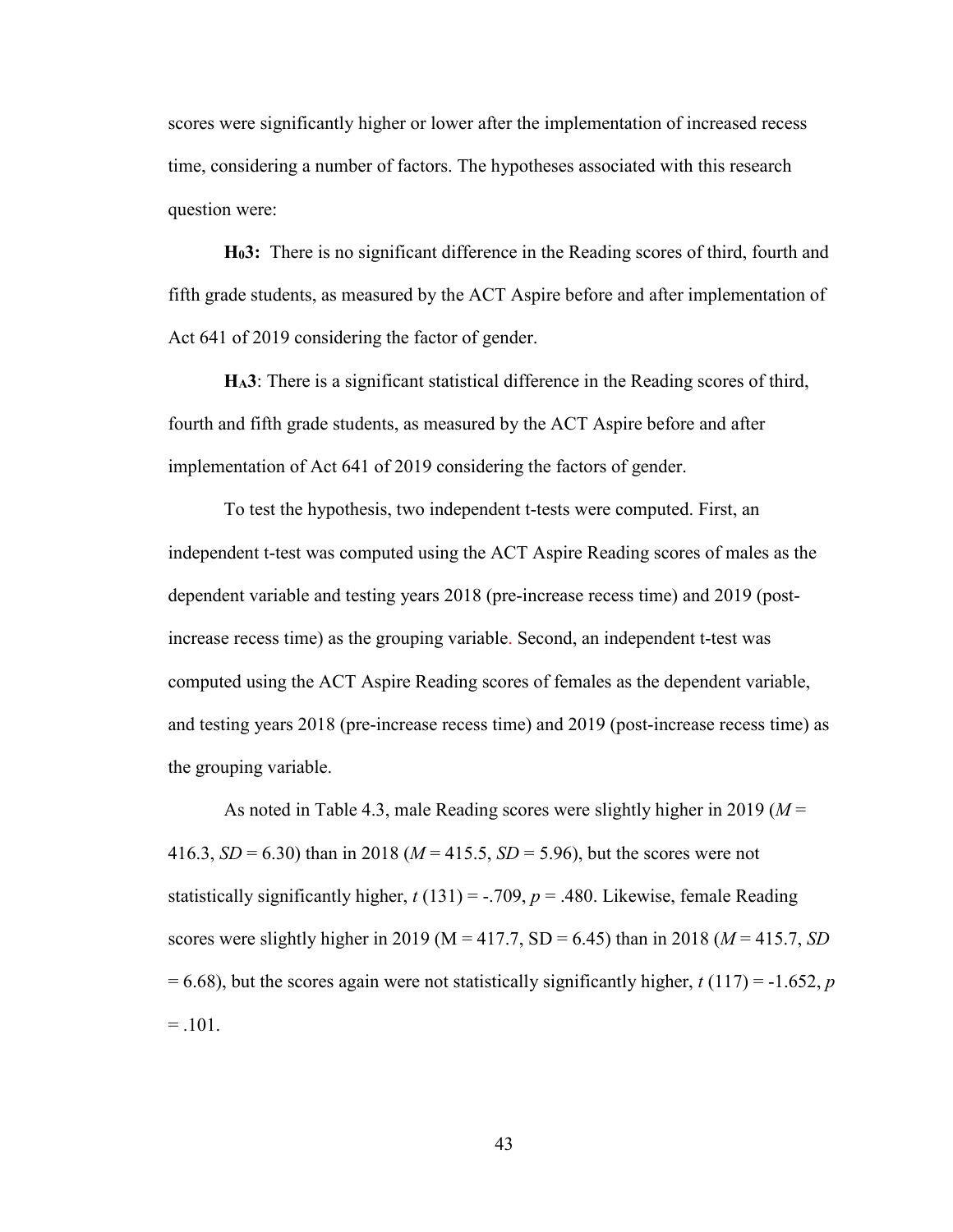## Table 4.3

|         | <b>Test Date</b> | N  | Mean   |      | Std. Deviation Std. Error Mean |
|---------|------------------|----|--------|------|--------------------------------|
| Reading | 2018             | 59 | 415.71 | 6.68 | .86                            |
| Females | 2019             | 60 | 417.7  | 6.45 | .83                            |
| Reading | 2018             | 66 | 415.5  | 5.96 | .73                            |
| Males   | 2019             | 67 | 416.25 | 6.29 | .77                            |

*ACT Aspire Reading Scores by Gender 2018-2019*

|                    |                               | Levene's Test for<br><b>Equality of Variances</b> |      | t-test for Equality of Means |     |                 |
|--------------------|-------------------------------|---------------------------------------------------|------|------------------------------|-----|-----------------|
|                    |                               | F                                                 | Sig. |                              | df  | Sig. (2-tailed) |
| Reading<br>Females | Equal<br>variances<br>assumed | .300                                              | .585 | $-1.652$                     | 117 | .101            |
| Reading<br>Males   | Equal<br>variances<br>assumed | .184                                              | .668 | $-.709$                      | 131 | .480            |

**H04:** There is no significant difference in the Reading scores of third, fourth and fifth grade students, as measured by the ACT Aspire before and after implementation of Act 641 of 2019, considering the factor of ethnicity.

**HA4:** There is a significant difference in the Reading scores of third, fourth and fifth grade students, as measured by the ACT Aspire before and after implementation of Act 641 of 2019, considering the factor of ethnicity.

Since only one Asian student and two black students took the ACT Aspire exams, there were no statistical tests performed for those ethnicities. Four Hispanic students took the exams in 2018 and five did so in 2019, while 120 white students took the test in 2018 and 118 in 2019.

To test the hypothesis, two independent t-tests were computed. First, an independent t-test was computed using the ACT Aspire Reading scores of Hispanic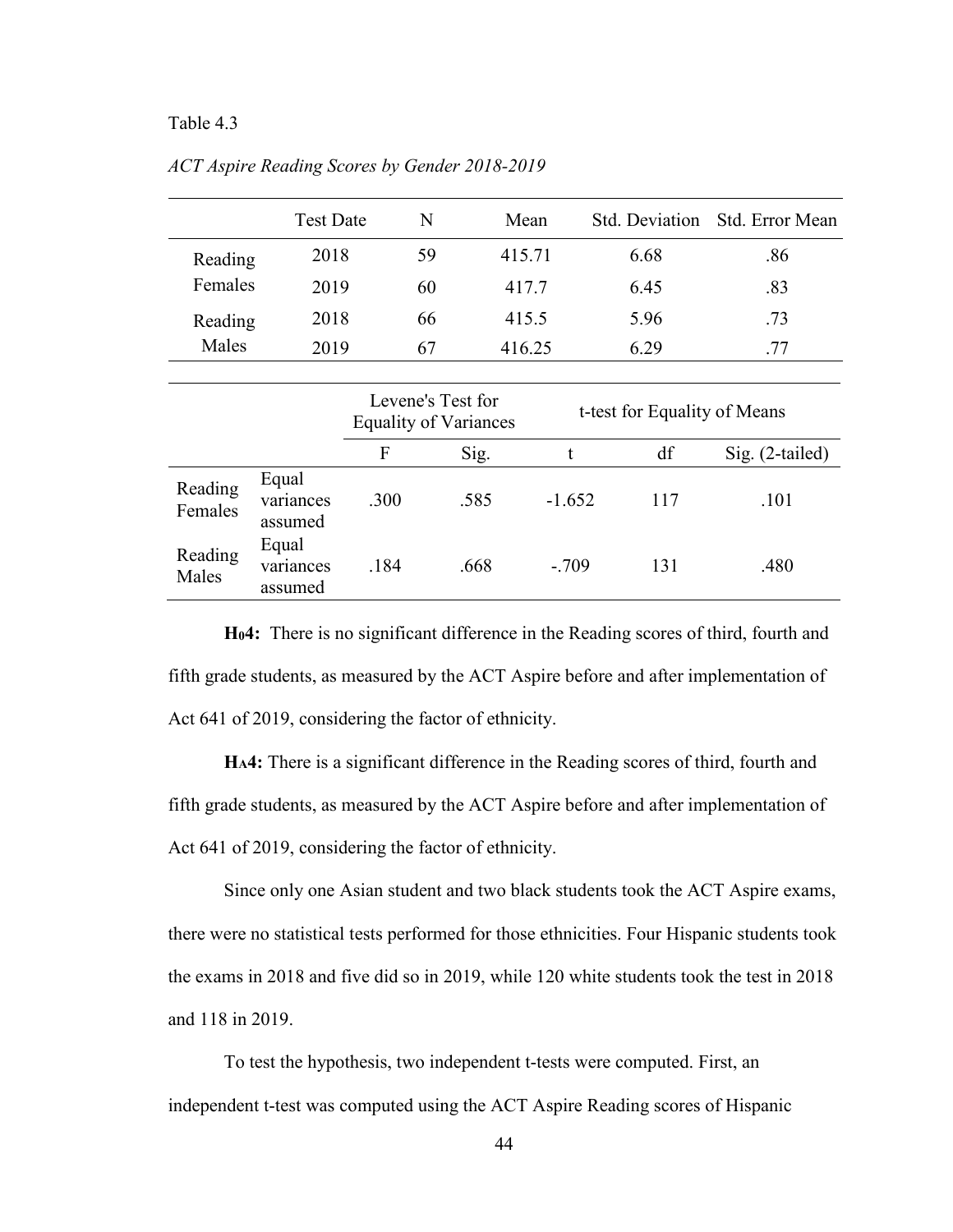students as the dependent variable, and testing years 2018 (pre-increase recess time) and 2019 (post-increase recess time) as the grouping variable. Second, an independent t-test was computed using the ACT Aspire Reading scores of white students as the dependent variable, and testing years 2018 (pre-increase recess time) and 2019 (post-increase recess time) as the grouping variable.

There was no statistically significant difference between the Reading scores of Hispanic third, fourth, and fifth grade students on the 2018 ACT Aspire exam (*M* = 412.5, *SD* = 9.53);  $t(7) = -.22$ ,  $p = .83$  in 2018 as compared to  $(M = 413.6, SD = 5.13)$ ; *t*  $(4.37) = -.21, p = .85$  in 2019. While the scores were slightly higher after implementation of increased recess time, they were not significantly higher.

There was no statistically significant difference between the Reading scores of white, third, fourth, and fifth grade students on the 2018 ACT Aspire exam  $(M = 415.6,$ *SD* = 6.187) and the 2019 exam ( $M = 417.22$ , *SD* = 6.37);  $t(23) = -1.890$ ,  $p = .06$ . While the scores were slightly higher after implementation of increased recess time, they were not significantly higher. Table 4.4 presents the ACT Aspire Reading scores by ethnicity.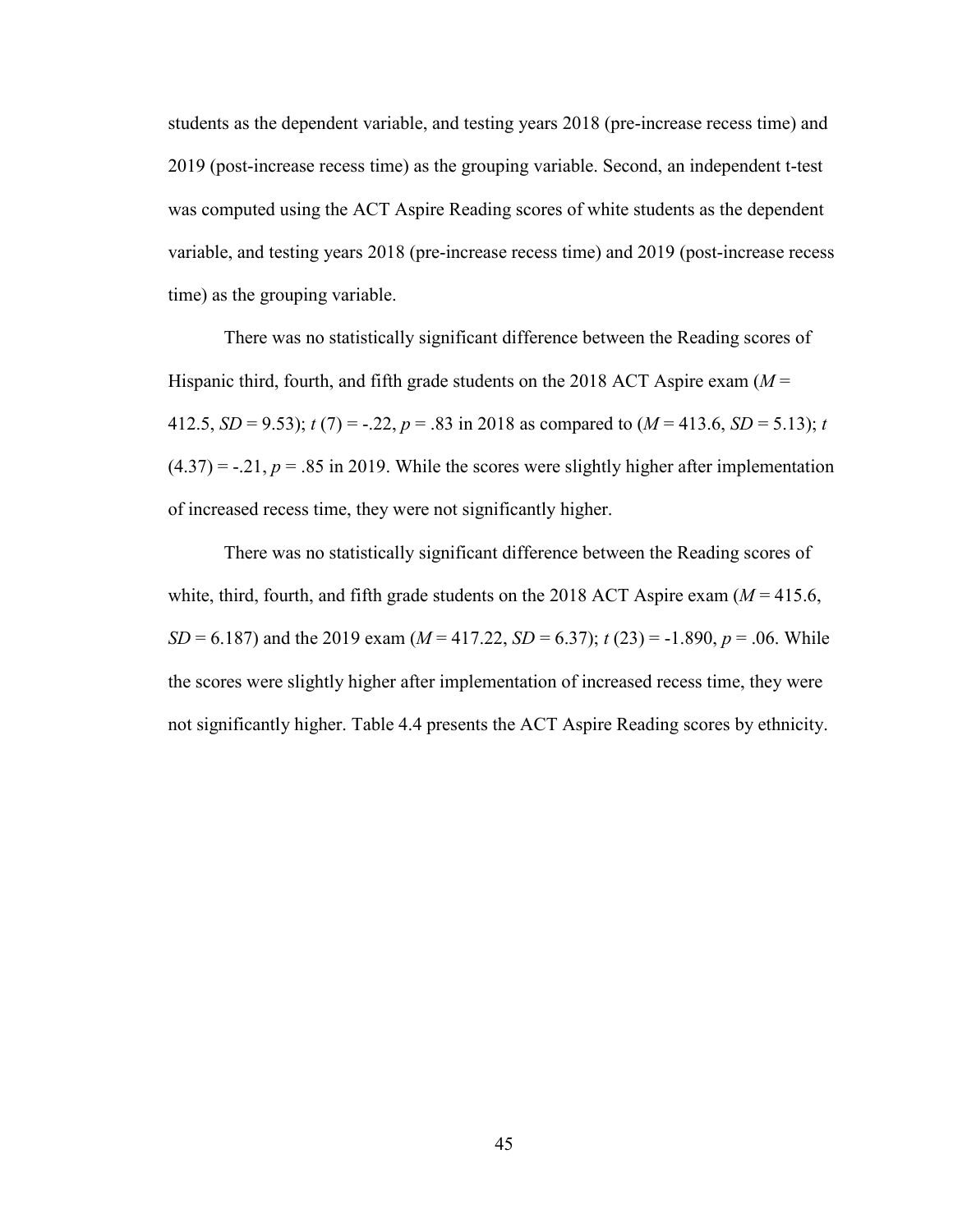## Table 4.4

|          | <b>Test Date</b> | N   | Mean   | Std. Deviation | - Std. Error Mean |
|----------|------------------|-----|--------|----------------|-------------------|
| Reading  | 18.00            |     | 412.50 | 9.53           | 4.76              |
| Hispanic | 19.00            |     | 413.60 | 5.12           | 2.29              |
| Reading  | 18.00            | 120 | 415.68 | 6.18           | .56               |
| White    | 19.00            | 118 | 417.22 | 6.35           | .58               |

*ACT Aspire Reading Scores by Ethnicity 2018-2019*

|                     |              | Levene's Test for | <b>Equality of Variances</b> | t-test for Equality of Means |       |                   |  |
|---------------------|--------------|-------------------|------------------------------|------------------------------|-------|-------------------|--|
|                     | Test<br>Date | F                 | Sig.                         | t                            | df    | $Sig. (2-tailed)$ |  |
| Reading<br>Hispanic | 18           | 5.71              | .048                         | $-.22$                       | 7     | .83               |  |
| Reading<br>Hispanic | 19           |                   |                              | $-.22$                       | 7     | .83               |  |
| Reading<br>White    | 18           | .113              | .737                         | $-1.89$                      | 236   | .06               |  |
| Reading<br>White    | 19           |                   |                              | $-1.89$                      | 235.5 | .06               |  |

*Note*. There was insufficient data for Asian and Black students for the 2018 and 2019 test.

**H05:** There is no significant difference in the Reading scores of third, fourth and fifth grade students, as measured by the ACT Aspire before and after implementation of Act 641 of 2019, considering the factor of socioeconomic status.

**HA5:** There is a significant difference in the Reading scores of third, fourth and fifth grade students, as measured by the ACT Aspire before and after implementation of Act 641 of 2019, considering the factor of economic status.

To test H05, an independent t-test was computed using the ACT Aspire score as the dependent variable (Reading, socioeconomic status), and testing years 2018 (pre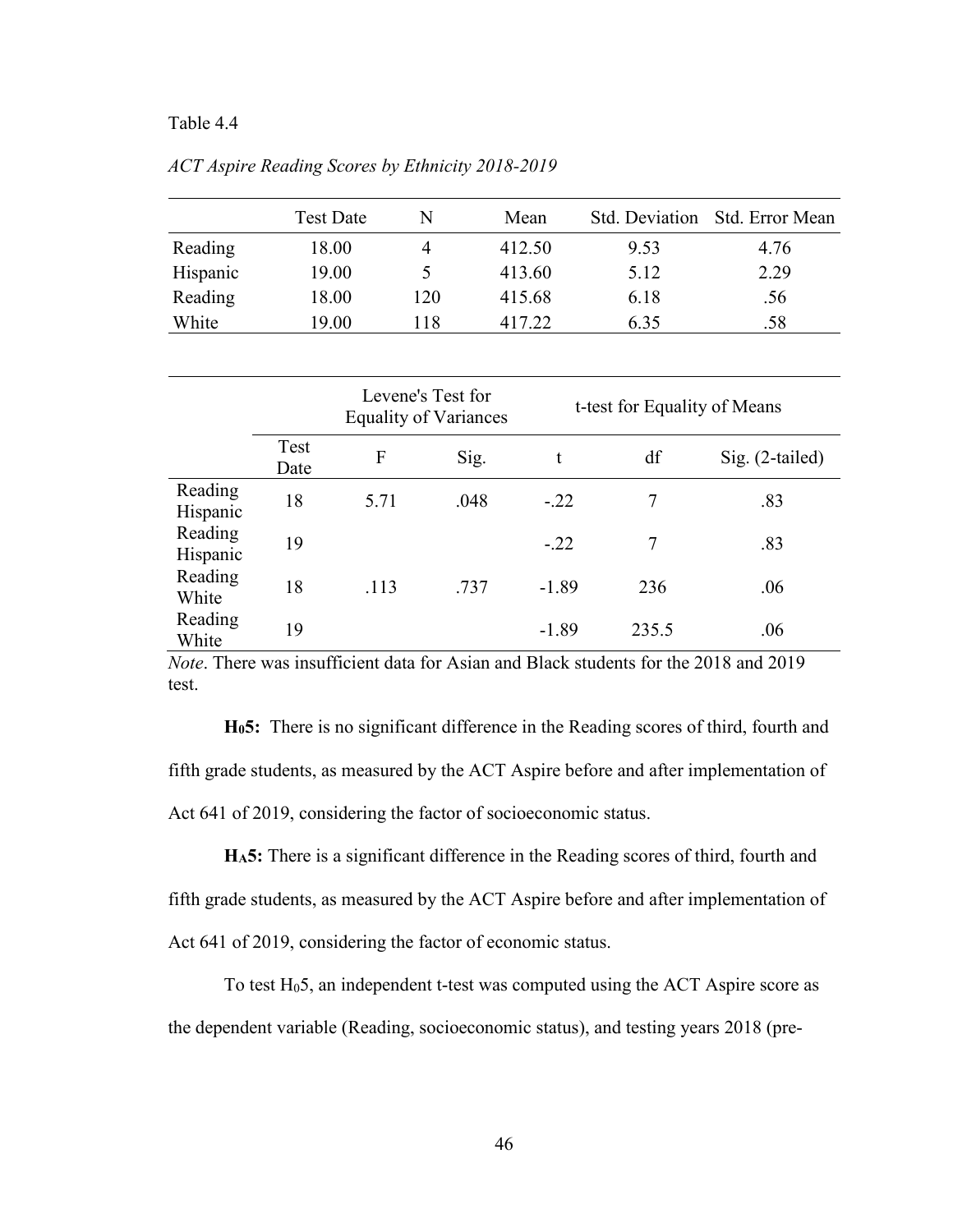increase recess time) and 2019 (post-increase recess time) as the grouping variable to determine if there was a statistically significant difference in scores.

There was no statistically significant difference between the Reading scores of third, fourth and fifth grade free-lunch students on the 2018 ACT Aspire exam  $(M =$ 414.59, *SD* = 5.99) and the 2019 exam ( $M = 419.62$ , *SD* = 6.47);  $t(55) = -.462$ ,  $p = .64$ . While the scores were slightly higher after implementation of increased recess time, they were not significantly higher.

There was a statistically significant difference between the Reading scores of third, fourth and fifth grade paid students combined on the 2018 ACT Aspire exam (*M*  $=414.59, SD = 6.08$  and the 2019 exam ( $M = 416.3, SD = 6.19$ ;  $t(19) = -2.02, p = .045$ . Scores were higher after implementation of increased recess time rejecting the null hypothesis. Table 4.5 presents the ACT Aspire Reading scores by socioeconomic status. Table 4.5

|                 |                               | <b>Test Date</b> | N                                                 | Mean   |         | <b>Std. Deviation</b>        | Std. Error        |
|-----------------|-------------------------------|------------------|---------------------------------------------------|--------|---------|------------------------------|-------------------|
|                 |                               |                  |                                                   |        |         |                              | Mean              |
| Reading         |                               | 18               | 28                                                | 418.85 |         | 5.99                         | 1.13              |
| Paid            |                               | 19               | 29                                                | 419.62 |         | 6.47                         | 1.20              |
| Reading         |                               | 18               | 96                                                | 414.59 |         | 6.08                         | .62               |
| Free            |                               | 19               | 95                                                | 416.38 |         | 6.19                         | .63               |
|                 |                               |                  |                                                   |        |         |                              |                   |
|                 |                               |                  | Levene's Test for<br><b>Equality of Variances</b> |        |         | t-test for Equality of Means |                   |
|                 |                               | F                |                                                   | Sig.   | t       | df                           | $Sig. (2-tailed)$ |
| Reading<br>Paid | Equal<br>variances<br>assumed | .49              |                                                   | .48    | $-.46$  | 55                           | .646              |
| Reading<br>Paid | Equal<br>variances<br>assumed | .019             |                                                   | .89    | $-2.02$ | 189                          | .045              |

*ACT Aspire Reading Scores by Socioeconomic Status 2018-2019*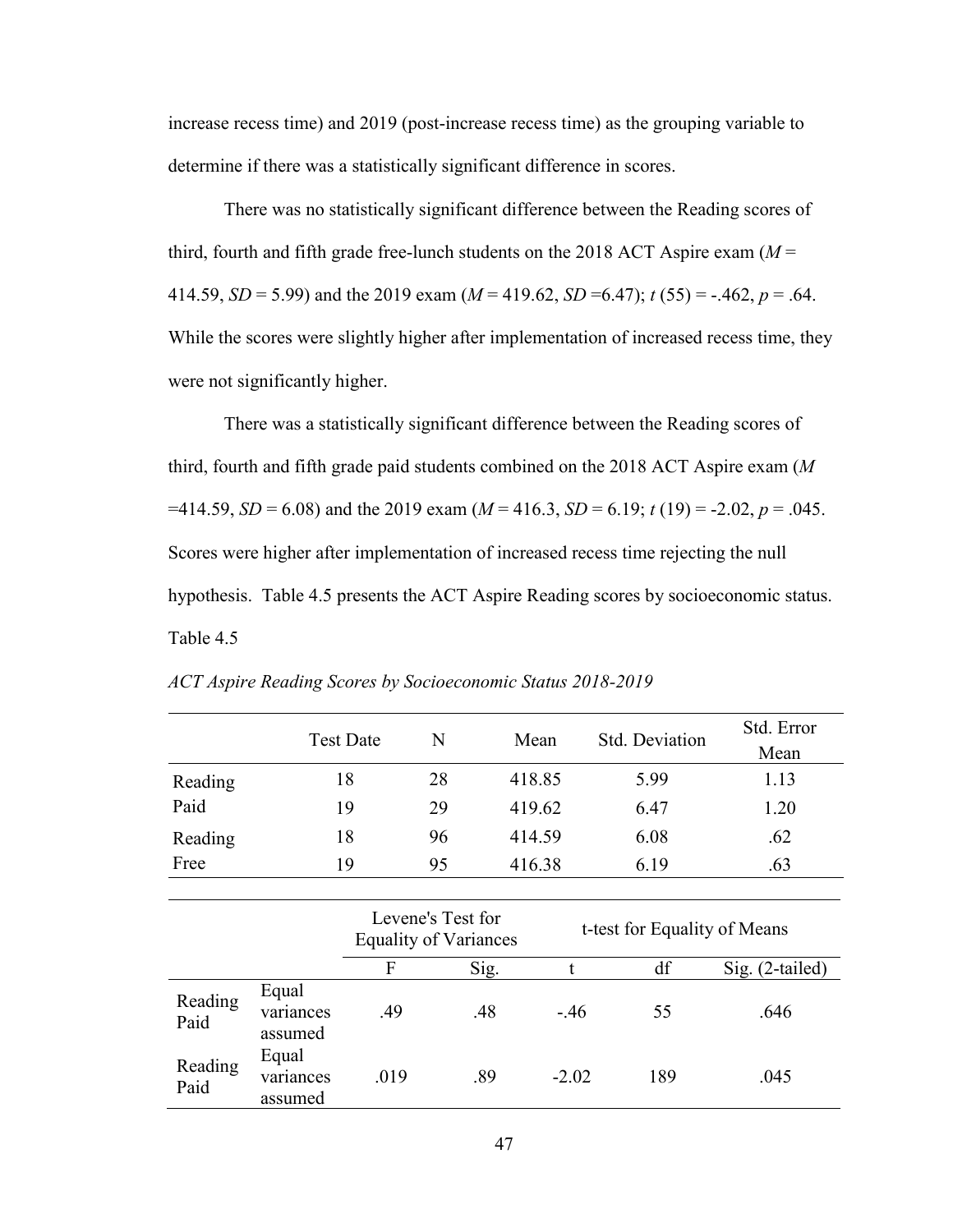## *Research Question 4*

RQ4: Is there a significant difference in Math scores of third, fourth, and fifth grade students, as measured by the ACT Aspire before and after implementation of Act 641 of 2019, considering the factors of gender, ethnicity, and socioeconomic status? The purpose of this question was to determine if students taking the ACT Aspire Reading test scores were significantly higher or lower after the implementation of increased recess time. The hypotheses associated with this research question were:

**H06**: There is no significant difference in the Math scores of third, fourth and fifth grade students, as measured by the ACT Aspire before and after implementation of Act 641 of 2019, considering the factors of gender.

**HA6:** There is a significant difference in the Math scores of third, fourth and fifth grade students, as measured by the ACT Aspire before and after implementation of Act 641 of 2019, considering the factors of gender.

To test  $H_0$ 6, an independent t-test was computed using the ACT Aspire score as the dependent variable (Math, gender), and testing years 2018 (pre-increase recess time) and 2019 (post-increase recess time) as the grouping variable to determine if there was a statistically significant difference in scores.

There was no statistically significant difference between the Math scores of third, fourth, and fifth grade female students according to gender on the 2018 ACT Aspire exam  $(M = 415.5, SD = 4.21)$  and the 2019 exam  $(M = 417.13, SD = 4.91)$ ;  $t(131) = -.46$ ,  $p = .64$ . While the scores were slightly higher after implementation of increased recess time, they were not significantly higher.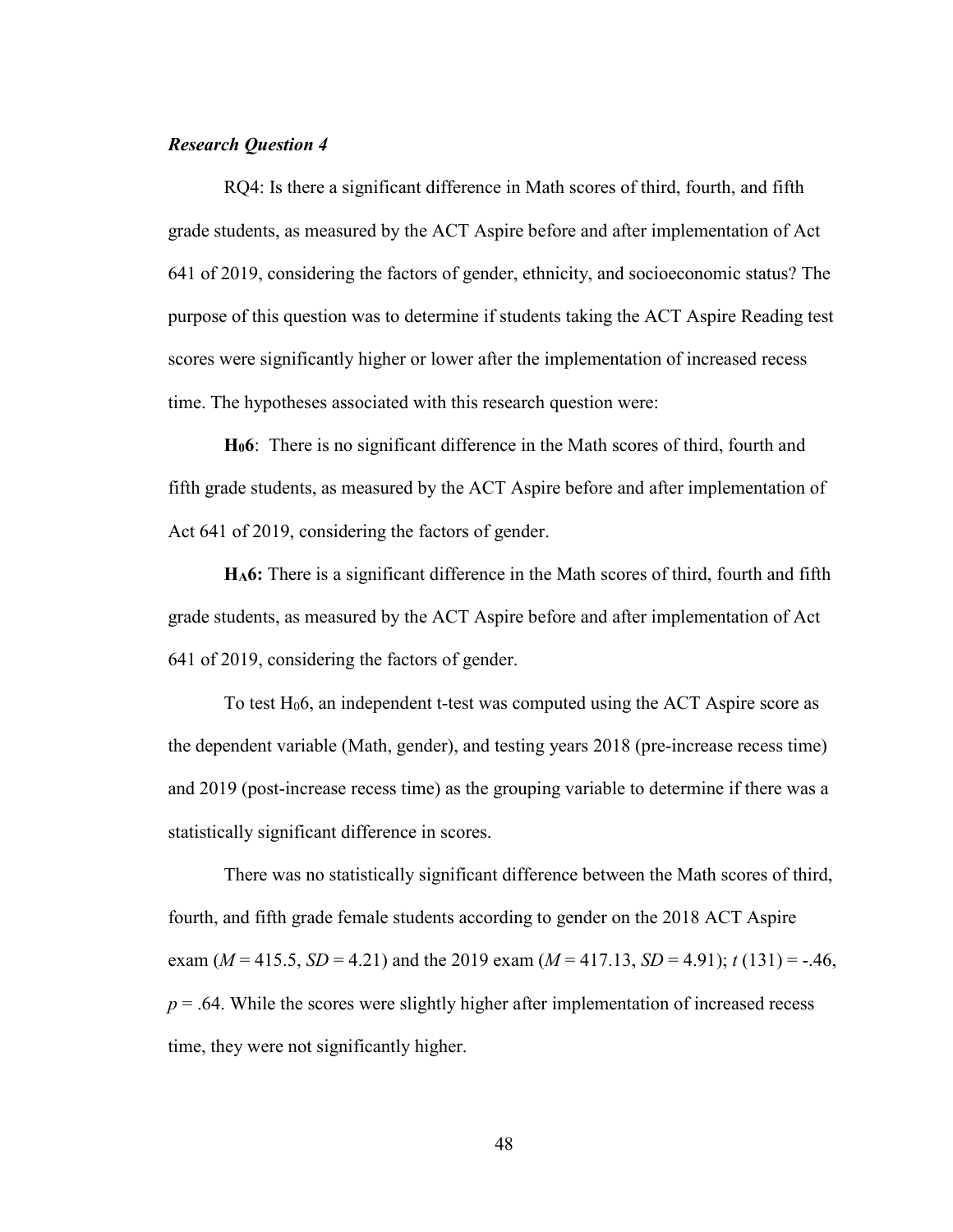There was a statistically significant difference between the Math scores of third, fourth, and fifth grade male students according to gender on the 2018 ACT Aspire exam  $(M = 415.53, SD = 4.15)$  and the 2019 exam  $(M = 416.32, SD = 4.88)$ ;  $t(131) = -1.03, p =$ .031. Math scores were significantly higher after implementation of increased recess time. Table 4.6 presents the ACT Aspire Math scores by gender.

Table 4.6

|                 | <b>Test Date</b>              | N                                             |      | Mean   | <b>Std. Deviation</b>        |      | Std. Error Mean   |
|-----------------|-------------------------------|-----------------------------------------------|------|--------|------------------------------|------|-------------------|
| Math            | 2018                          | 59                                            |      | 415.50 |                              | 4.21 | .54               |
| Females         | 2019                          | 60                                            |      | 417.13 |                              | 4.91 | .63               |
| Math            | 2018                          | 66                                            |      | 415.53 |                              | 4.15 | .51               |
| Males           | 2019                          | 67                                            |      | 416.32 |                              | 4.88 | .59               |
|                 |                               |                                               |      |        |                              |      |                   |
|                 |                               | Levene's Test for<br>Equality of<br>Variances |      |        | t-test for Equality of Means |      |                   |
|                 |                               | F                                             | Sig. |        | t                            | df   | $Sig. (2-tailed)$ |
| Math<br>Females | Equal<br>variances<br>assumed | .498                                          | .483 |        | $-.462$                      | 55   | .646              |
| Math<br>Males   | Equal<br>variances<br>assumed | 1.052                                         | .307 |        | $-1.013$                     | 131  | .031              |

*ACT Aspire Math Scores by Gender 2018-2019*

**H07:** There is no significant difference in the Math scores of third, fourth and fifth grade students, as measured by the ACT Aspire before and after implementation of Act 641 of 2019, considering the factors of ethnicity.

**HA7:** There is a significant difference in the Math scores of third, fourth and fifth grade students, as measured by the ACT Aspire before and after implementation of Act 641 of 2019, considering the factors of ethnicity.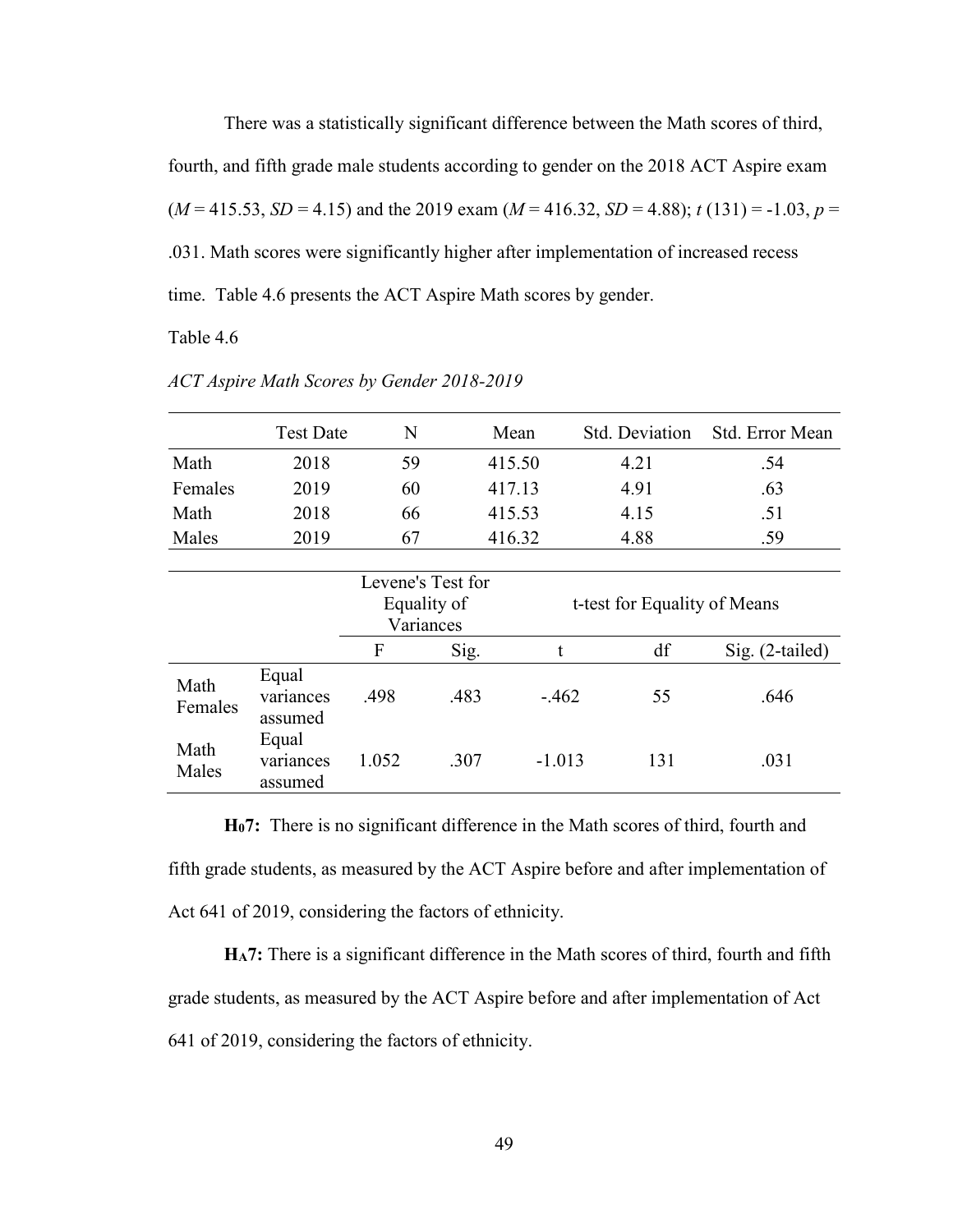To test H07, an independent t-test was computed using the ACT Aspire score as the dependent variable (Math, ethnicity), and testing years 2018 (pre-increase recess time) and 2019 (post-increase recess time) as the grouping variable to determine if there was a statistically significant difference in scores.

There was no statistically significant difference between the Math scores of third, fourth, and fifth grade students on the 2018 ACT Aspire exam according to ethnicity. There was insufficient data for Asian students on Reading scores of third, fourth, and fifth grade students with only one participant in both years. There was insufficient data for Black students on Math scores of third, fourth, and fifth grade students. Only one black student tested in 2018 and two students tested in 2019.

There was no statistically significant difference between the Math scores of Hispanic third, fourth, and fifth grade students on the 2018 ACT Aspire exam (*M* = 415.25, *SD* = 7.13) in 2018 as compared to 2019 ( $M = 415.4$  *SD* = 7.33);  $t(7) = -.031$ , *p* = .976. While the scores were slightly higher after implementation of increased recess time, they were not significantly higher.

There was a statistically significant difference between the Math scores of white, third, fourth and fifth grade students on the 2018 ACT Aspire exam  $(M = 415.4, SD =$ 4.1) and the 2019 exam (*M* = 416.86, *SD* = 4.79); *t* (236) = -2.36, *p* = .019. Math scores for white students were higher after implementation of increased recess time rejecting the null hypothesis. Table 4.7 presents the ACT Aspire Math scores by ethnicity.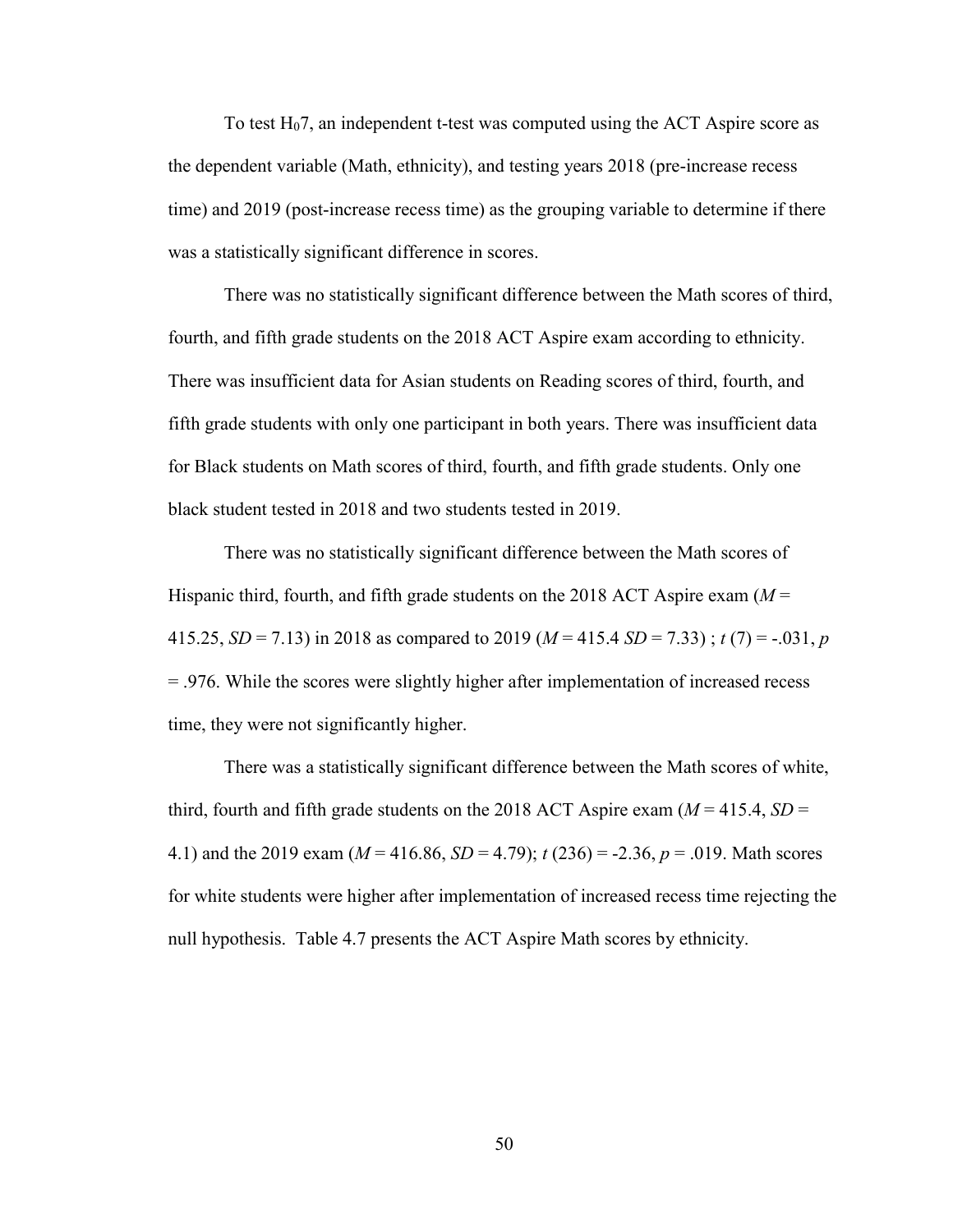## Table 4.7

|                  | <b>Test Date</b> | N   | Mean             | Std. Deviation | Std. Error Mean |
|------------------|------------------|-----|------------------|----------------|-----------------|
| Math<br>Hispanic | 18.00<br>19.00   | 4   | 415.25<br>415.40 | 7.13<br>7.33   | 3.56<br>3.28    |
| Math<br>White    | 18.00            | 120 | 415.49           | 4.14           | .37             |

*ACT Aspire Math Scores by Ethnicity 2018-2019*

|                  |                               | Levene's Test for<br><b>Equality of Variances</b> |      | t-test for Equality of Means |       |                 |
|------------------|-------------------------------|---------------------------------------------------|------|------------------------------|-------|-----------------|
|                  |                               | F                                                 | Sig. | T                            | df    | Sig. (2-tailed) |
| Math<br>Hispanic | Equal<br>variances<br>assumed | .08                                               | .77  | $-.031$                      | 7     | .976            |
| Math<br>Hispanic | Equal<br>variances<br>assumed |                                                   |      | $-.031$                      | 6.65  | .976            |
| Math<br>White    | Equal<br>variances<br>assumed | 2.27                                              | .13  | $-2.36$                      | 236   | .019            |
| Math<br>White    | Equal<br>variances<br>assumed |                                                   |      | $-2.36$                      | 229.9 | .019            |

*Note*. There was insufficient data for Asian and Black students for the 2018 and 2019 test.

**H08:** There is no significant difference in the Math scores of third, fourth and fifth grade students, as measured by the ACT Aspire before and after implementation of Act 641 of 2019, considering the factors of socioeconomic status.

**HA8**: There is a significant difference in the Math scores of third, fourth and fifth grade students, as measured by the ACT Aspire before and after implementation of Act 641 of 2019, considering the factors of socioeconomic status.

To test H08, an independent t-test was computed using the ACT Aspire score as the dependent variable (Math, socioeconomic status), and testing years 2018 (pre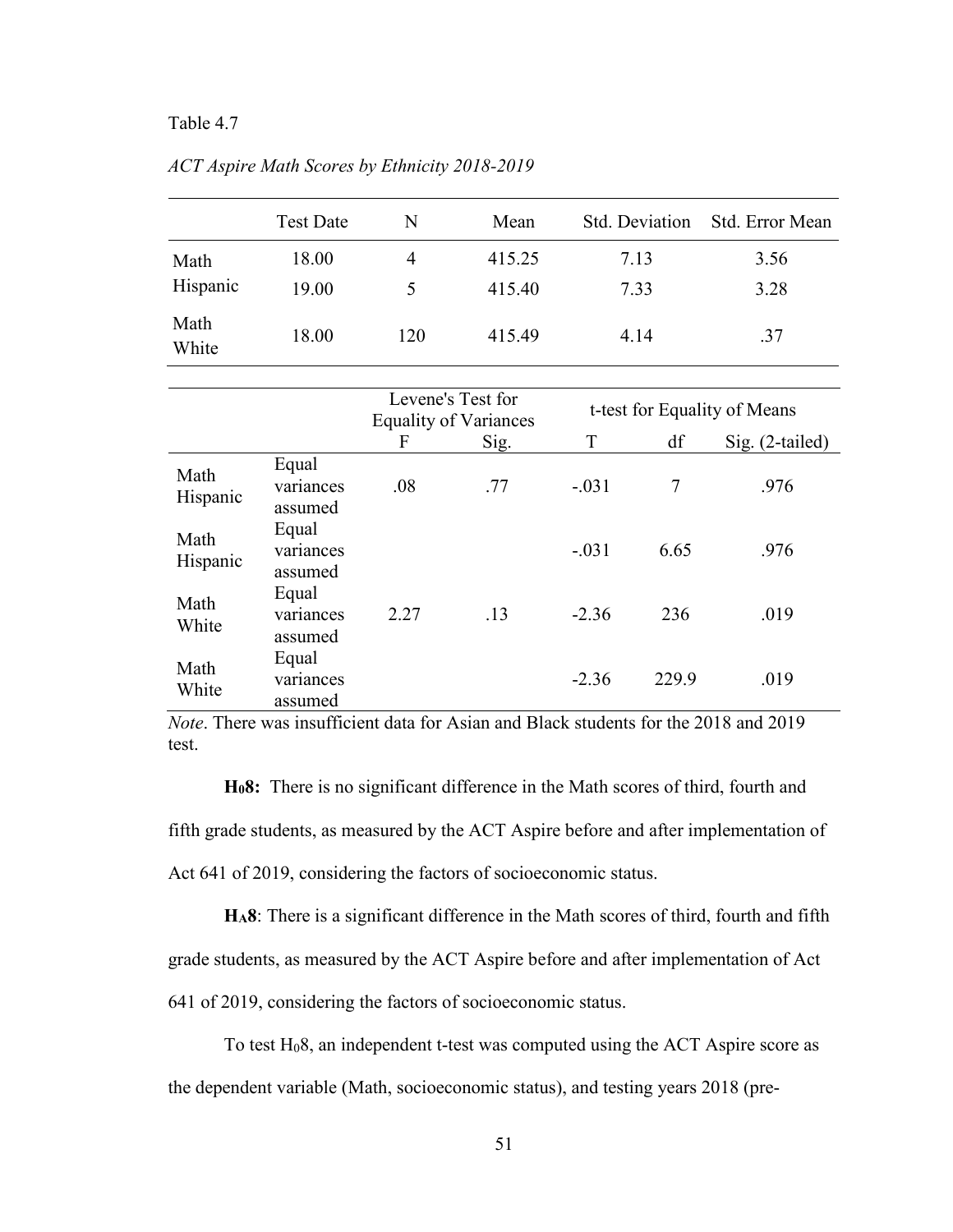increase recess time) and 2019 (post-increase recess time) as the grouping variable to determine if there was a statistically significant difference in scores.

There was no statistically significant difference between the Math scores of third, fourth, and fifth grade free-lunch students on the 2018 ACT Aspire exam  $(M = 417.56$ , *SD* = 4.35) and the 2019 exam ( $M = 418.93$ ,  $SD = 4.74$ );  $t(59) = -1.173$ ,  $p = .246$ . While the scores were slightly higher after implementation of increased recess time, they were not significantly higher.

There was a statistically significant difference between the Math scores of third, fourth, and fifth grade paid students combined on the 2018 ACT Aspire exam (*M*  $=414.80, SD = 3.9$  and the 2019 exam ( $M = 416$ ,  $SD = 4.71$ ;  $t(189) = -2.023, p = .044$ . Scores were higher after implementation of increased recess time rejecting the null hypothesis. Table 4.8 presents the ACT Aspire Math scores by socioeconomic status.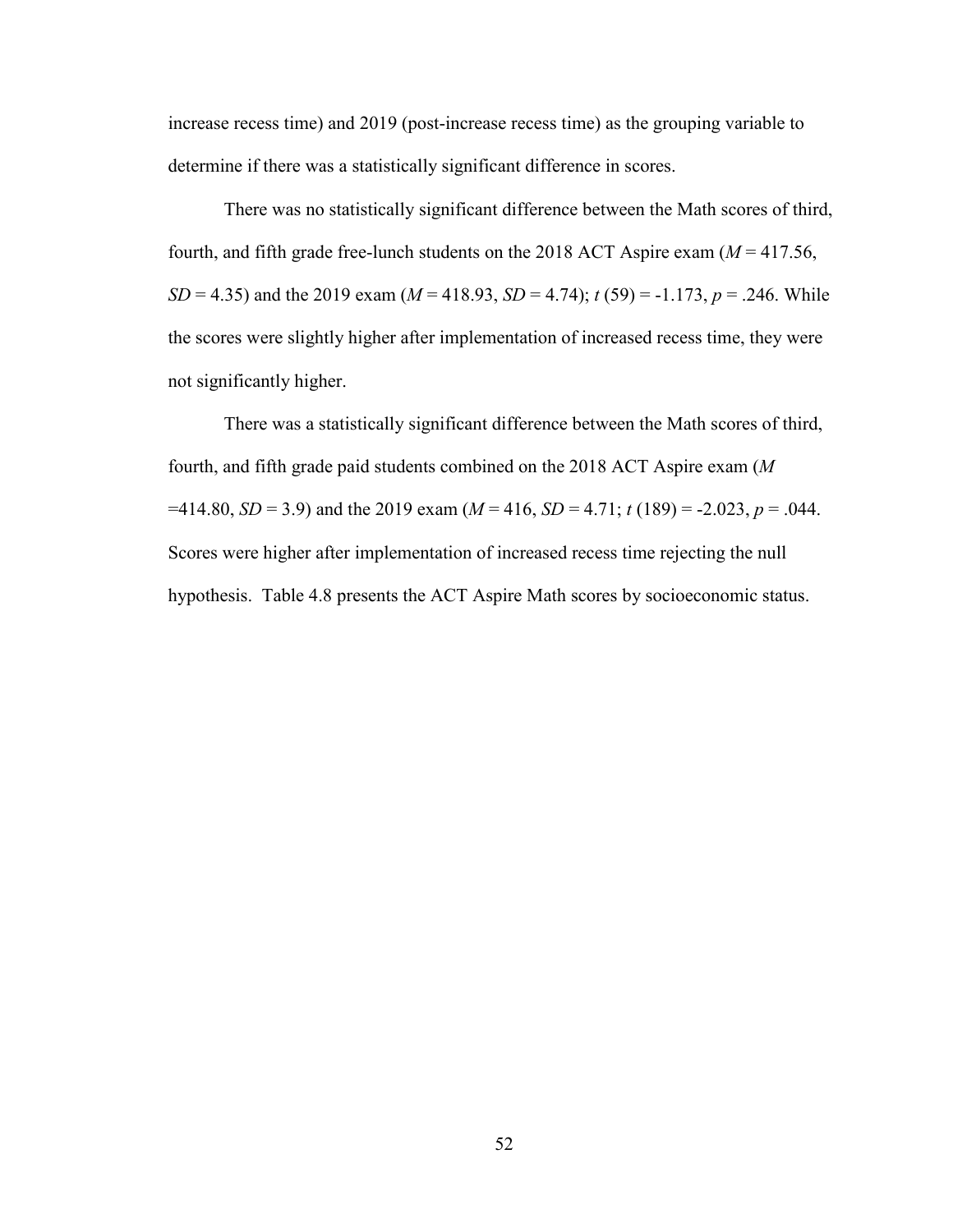#### Table 4.8

|              | <b>Test Date</b>              | N                                                 | Mean   |                              | Std. Deviation | Std. Error Mean   |
|--------------|-------------------------------|---------------------------------------------------|--------|------------------------------|----------------|-------------------|
| Math Free    | 18                            | 30                                                | 417.56 |                              | 4.35           | .79               |
|              | 19                            | 31                                                | 418.93 |                              | 4.74           | .85               |
| Math Paid    | 18                            | 96                                                | 414.80 |                              | 3.94           | .40               |
|              | 19                            | 95                                                | 416.07 |                              | 4.71           | .48               |
|              |                               |                                                   |        |                              |                |                   |
|              |                               | Levene's Test for<br><b>Equality of Variances</b> |        | t-test for Equality of Means |                |                   |
|              |                               | F                                                 | Sig.   | T                            | df             | $Sig. (2-tailed)$ |
| Math<br>Free | Equal<br>variances<br>assumed | .279                                              | .59    | $-1.17$                      | 59             | .246              |
| Math<br>Paid | Equal<br>variances<br>assumed | 2.59                                              | .11    | $-2.02$                      | 189            | .044              |

*ACT Aspire Math Scores by Socioeconomic Status 2018-2019*

#### **Chapter Summary**

This chapter presented the findings of the quantitative research study. The researcher analyzed data in response to the research questions outlined in the study to determine if there was a significant statistical difference in ACT Aspire Reading and Math scores before and after the implementation of Act 641 of 2019. The data was obtained from the Hector school's ACT Aspire database and an independent t-test was computed to determine if a statistically significant difference existed. The results indicated Math scores overall showed a statistically significant increase after increased recess time in 2019.The results indicated Math scores among white students showed a statistically significant increase, as well as paid-lunch students according to socioeconomic status. The results also indicated there was a statistically significant difference in Reading scores for paid students. The results indicated there was no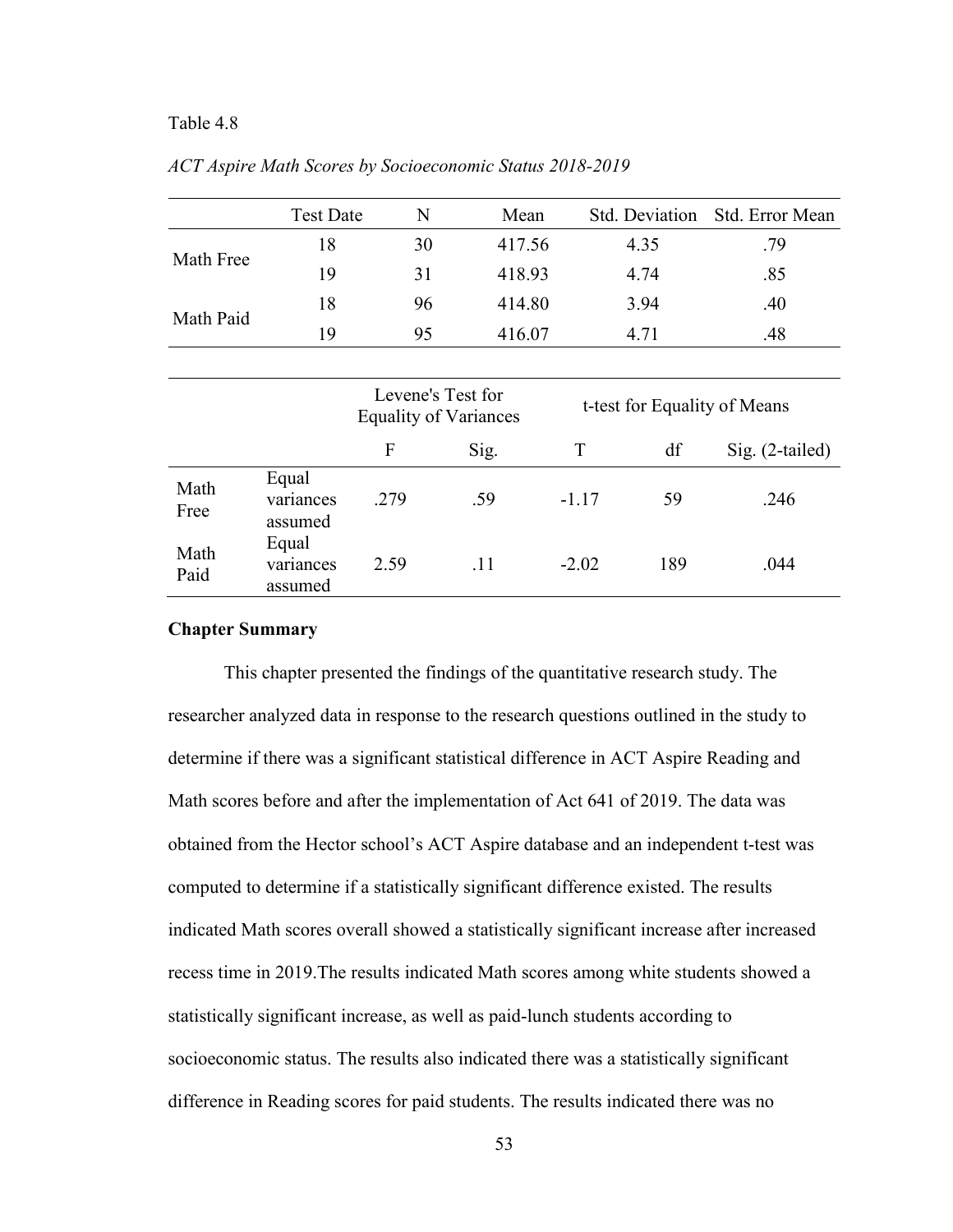statistical difference in Reading scores according to gender or ethnicity. The Math scores for all other ethnic groups showed no statistically significant increase either.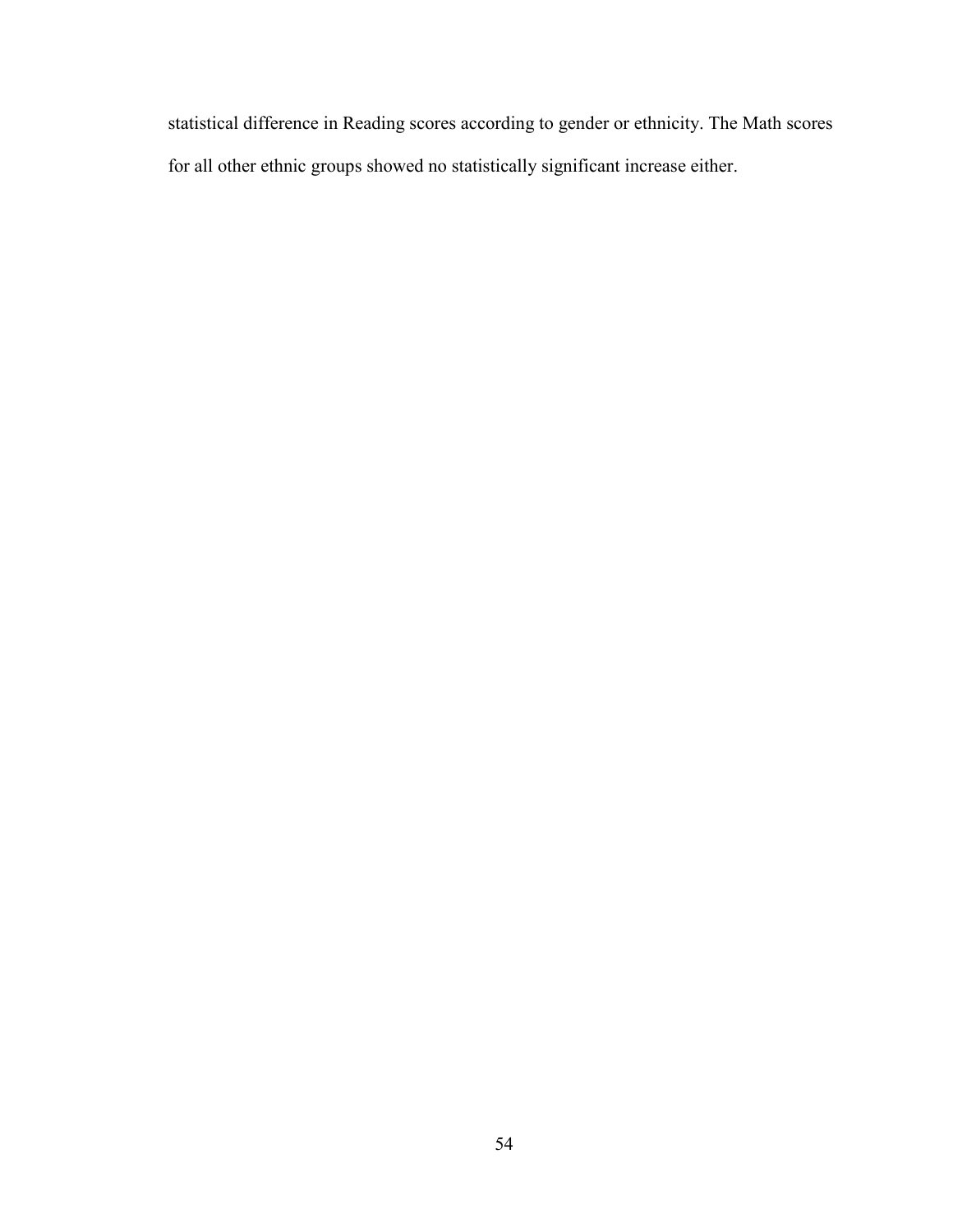#### **Chapter V: Discussion and Conclusions**

The purpose of this quantitative study was to determine if increasing recess time for elementary students had an impact on ACT Aspire test scores. Since high-stakes testing begins in the third grade, this study targeted third, fourth, and fifth grade students to help define the overall trajectory of academic achievement as it related to increased recess time. Quantitative data was collected using ACT Aspire test data from 2017-2018 (pre-increased recess time) and 2018-2019 (post increased recess time). The motivation for this study came from the interest that students need physical activity and movement. During school hours, students are asked to sit still and be quiet for much of the school day (Dee & Jacob, 2010). This researcher sought to explore the relationship between physical activity and academic achievement in hopes to better inform educational practitioner's use of recess and unstructured play. This chapter provides a summary of the research findings, implications for practice, and recommendations for future research. The following questions guided this study:

- 1. Is there a statistically significant difference in Reading scores of third, fourth, and fifth grade students, as measured by the ACT Aspire before and after implementation of Act 641 of 2019?
- 2. Is there a statistically significant difference in Math scores of third, fourth, and fifth grade students, as measured by the ACT Aspire before and after implementation of Act 641 of 2019?
- 3. Is there a statistically significant difference in Reading scores of third, fourth, and fifth grade students, as measured by the ACT Aspire before and after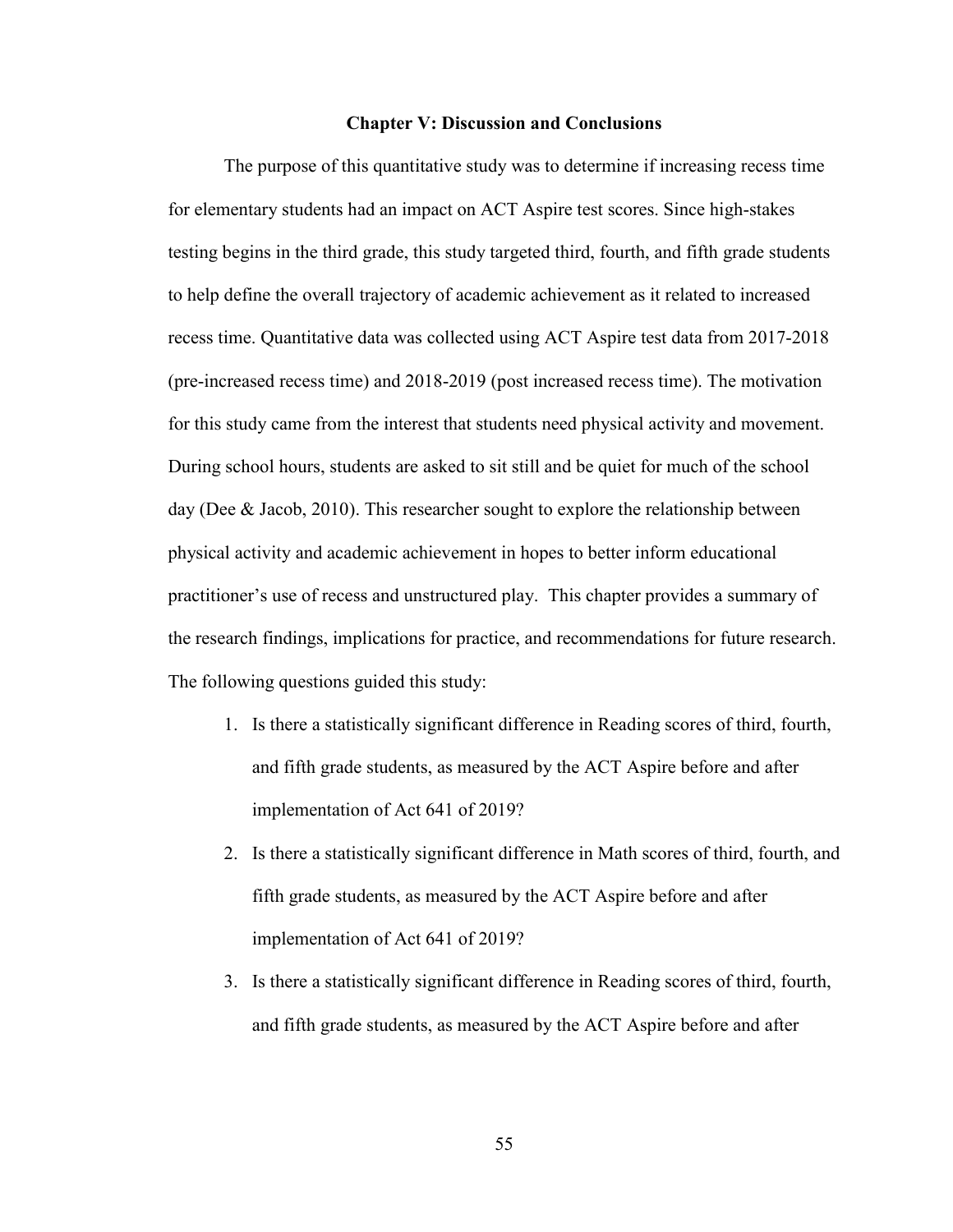implementation of Act 641 of 2019, considering the factors of gender, ethnicity, and socioeconomic status?

4. Is there a statistically significant difference in Math scores of third, fourth, and fifth grade students, as measured by the ACT Aspire before and after implementation of Act 641 of 2019, considering the factors of gender, ethnicity, and socioeconomic status?

### **Summary of Results**

The intention of this study was to determine if increasing recess time for elementary students had an impact on ACT Aspire test scores. The literature review revealed that increased recess time and unstructured free play in relation to academic achievement while overall good for student health and well-being, it was inconclusive in increasing academic achievement (Ayers, 2010; Burriss & Burriss; Carlson et al., 2008; 2011; Chang & Coward, 2015). The researcher discovered increases from the 2018 preincrease recess time to the 2019 post-increase recess time. Student scores improved in Reading and Math, but not all increases were statistically significant.

The increase in Reading scores were among the paid lunch students in the socioeconomic category. Reading scores from every ethnic group, gender, and socioeconomic group saw increases, but were not statistically significant. ACT Aspire Math scores saw the biggest increases from 2018 to 2019. Overall, Math scores showed statistically significant increases but not practically significant. White students and paid lunch students showed the largest increases in scores. Data was inconclusive with Asian and Black different groups due to the extremely small sample size of these ethnic groups, which made the data insufficient for use in this study. Hispanic students showed no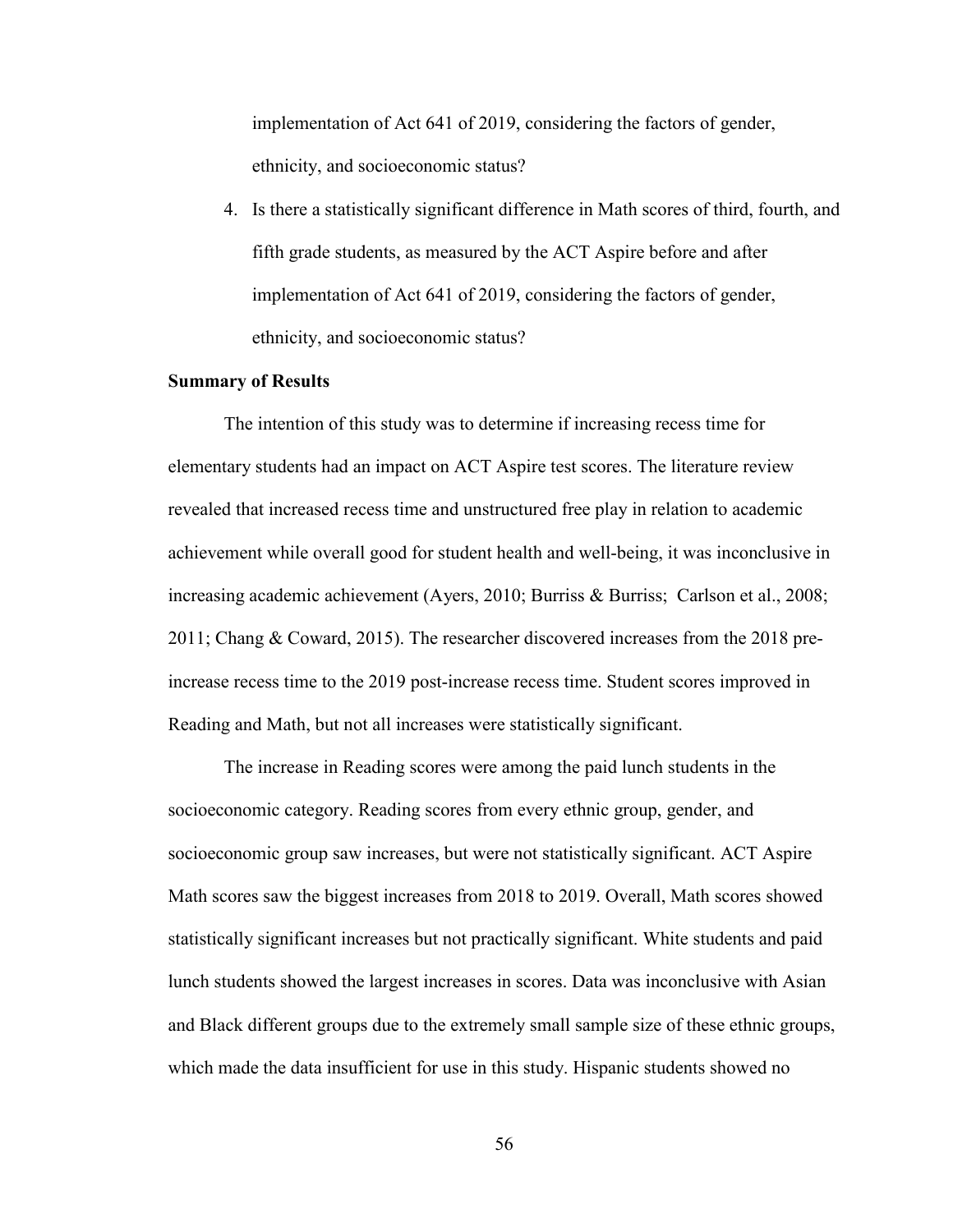statistically significant increases in Reading or Math scores. White students showed statistically significant increases in Math scores, but saw no statistically significant increases in Reading scores. Free lunch scores showed no statistically significant increases in Reading or Math scores; however, paid lunch students showed statistically significant increases in Reading and Math scores, respectively.

In summary, two very important findings from this study were Math scores experienced increases after the implementation of Act 614 of 2019 in Arkansas, those increases were not statistically significant and even the ones that were statistically significant were not practically significant. Reading scores saw increases after the implementation of Act 614 of 2019, but there were no statistically significant increases found during the data analysis.

There were potential factors the researcher found why data did not support the research. The researcher found of the nine classrooms where data was gathered in the 2017 school year, seven of those classrooms experienced new teachers the following year in 2018. Of the seven new teachers, only one teacher had prior classroom teaching experience. Expert teachers make a conscious effort to ensure that their teaching intentions are in accord with the learning expectations they have for their students. Novice teachers lack experience in classroom management, connecting with curriculum goals and aligning informal and formal assessments with the standard. In all instances scores increased from the previous year.

Another potential factor research did not support the data was the R.I.S.E. initiative passed by legislators in 2017 and the Division of Elementary and Secondary Education of Arkansas. R.I.S.E. During the 2017 legislative session, Arkansas legislators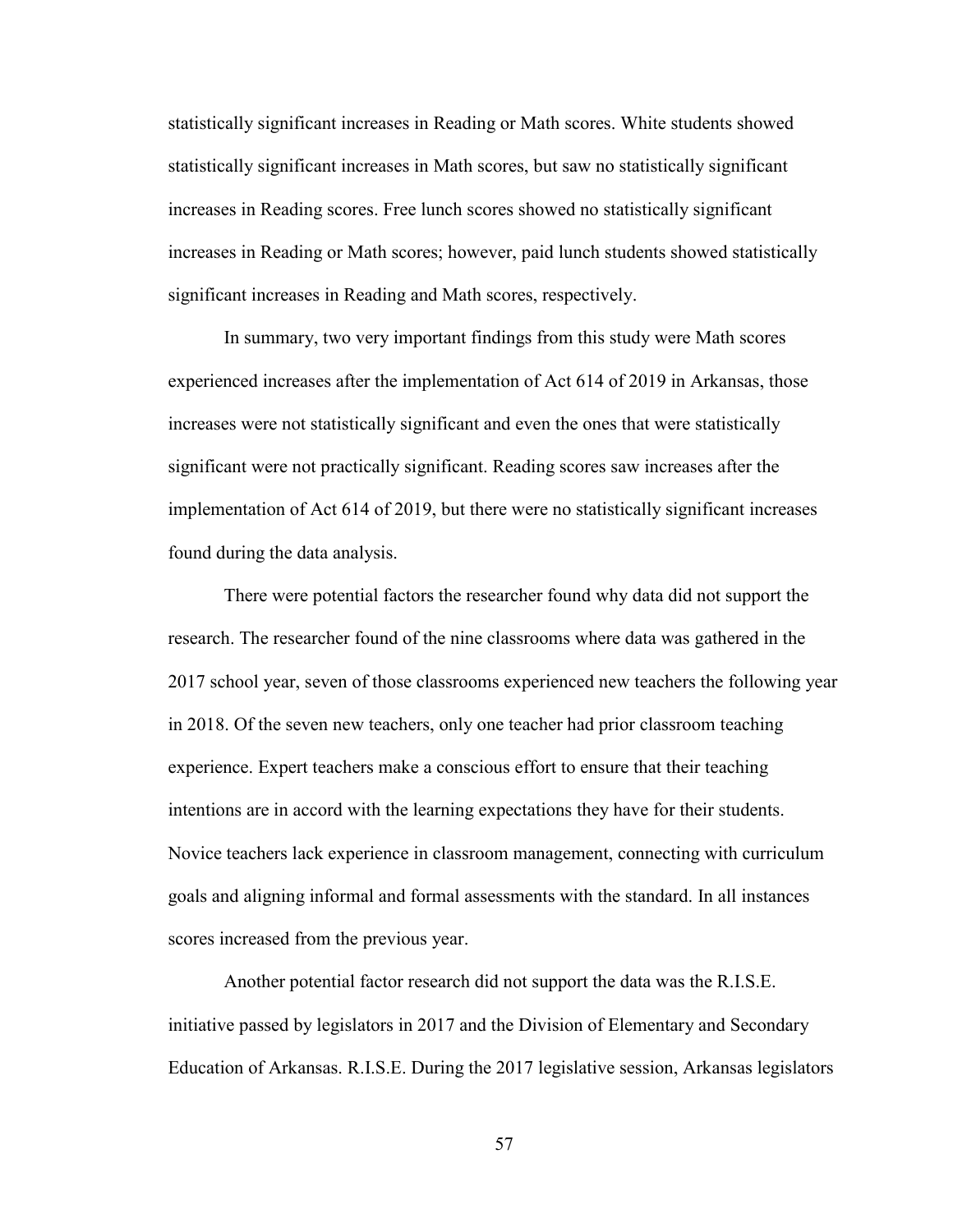passed Act 1063, also known as The Right to Read Act. This legislation targets educators in the pivotal role of reading instruction to be properly trained in knowledge and skills of the science of reading. Teachers in K-6 core content areas of English, Science, Math, Social Studies and teachers in K-12 Special Education must show proficiency in the science of reading by the 2021-22 school year. (Reading Initiative for Student Excellence) Arkansas encourages a culture of reading by coordinating a statewide reading campaign with community partners, parents, and teachers to establish the importance of reading in homes, schools, and communities. Act 83 states that ".....A public school district and an open-enrollment public charter school shall include a literacy plan in the annual school-level improvement plan for approval by the public school district and public school district board of directors for implementation in the following school year" This initiative changed the way teachers taught reading in elementary schools. Teachers required multiple hours of training to able to deliver instruction to meet the parameters of the law. Teachers struggled with many of the changes implemented during the RISE initiative during the 2018-2019 school year. The lack of training for all teachers during the first year could have impacted larger increases in Reading test scores for students included in this study. Further interpretation and discussion of the overall finding of this study were warranted for additional analysis.

## **Discussion**

This study was conducted due to the passage of Act 614 of 2019 in the Arkansas legislature. Arkansas lawmakers enacted Act 641 of 2019 and amend state law concerning the school day (A.C.A. § 6-16-102). The law requires at least 40 minutes of each day be used for unstructured, supervised recess, which will be outdoors when the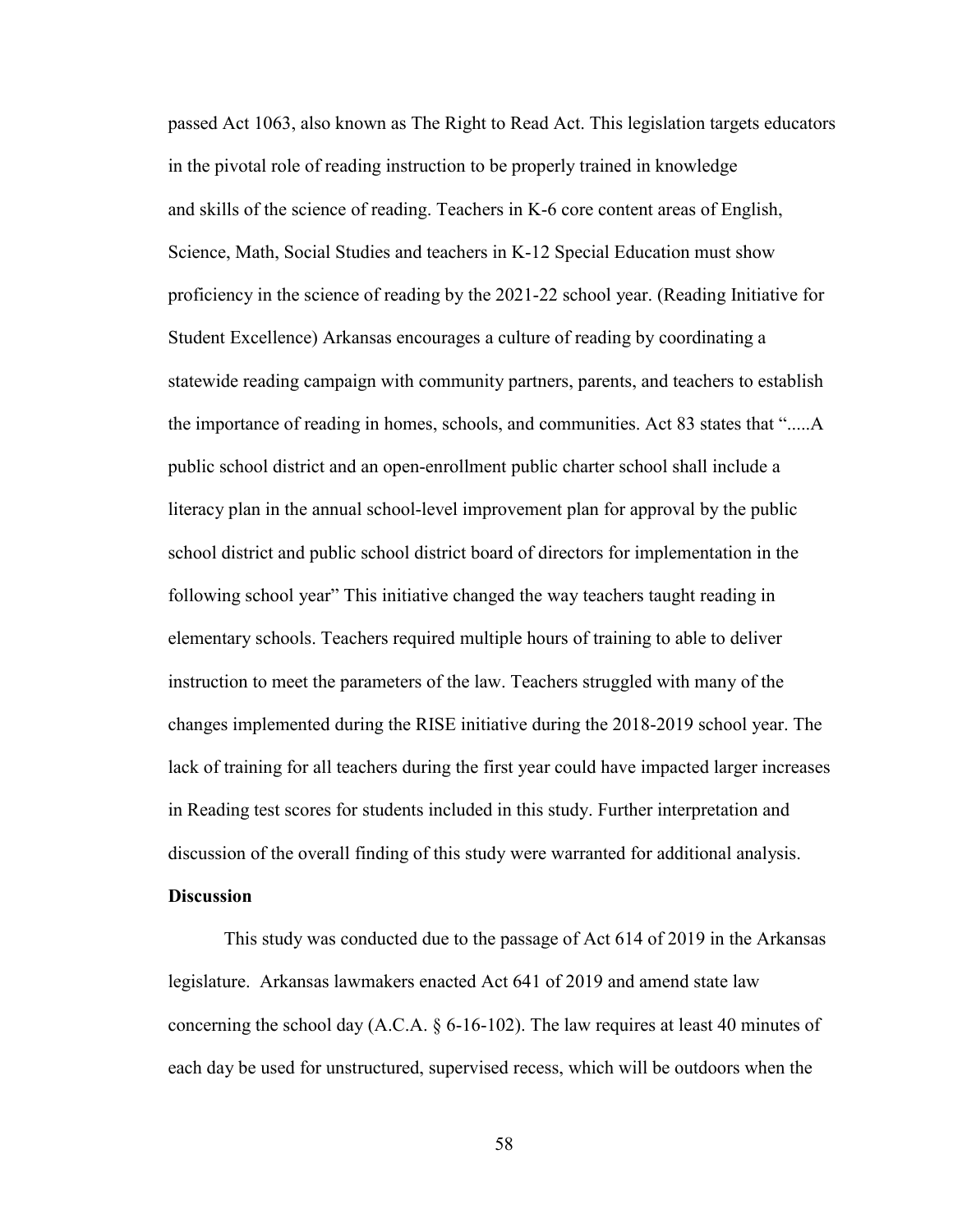weather allows. This area was of focus on because children have less opportunities to experience exercise through free play both inside and outside school settings (Ramstetter, Murray, & Garner, 2010). As high-stakes testing becomes increasingly more important to legislators for accountability purposes, more time has been removed from other areas such as recess (Burriss & Burriss, 2011). Over the past 30 years, schools have been reducing the amount of time students have for recess or physical activity during the school day. Recess for the purpose of this study was defined as unstructured, free play time, where students are allowed to choose what they do during their recess and adults do not direct their activities.

Overall, the study found scores increased on Reading tests in all grades and subgroups including gender, ethnicity, and socioeconomic status (free-lunch, paid lunch). However, there were no statistically significant differences between the Reading scores between 2018 (pre-increased recess time) and 2019 (post-increase recess time).

There was a statistically significant difference between the Math scores of third, fourth, and fifth grade students. Scores were statistically higher after the implementation of increased recess time. However those increases even though they were statistically significant were not practically significant. Students who were not classified as economically challenged (paid lunch) showed a statistically significant increase from 2018 to 2019. However, the increase was from 414.80 to 416.07, an increase of 1.73 which is very slight on a scale of over 400.

#### **Implications for Practice**

The findings from the data analyses supported the idea that the scores from the ACT Aspire and increased recess time were related. There were several significant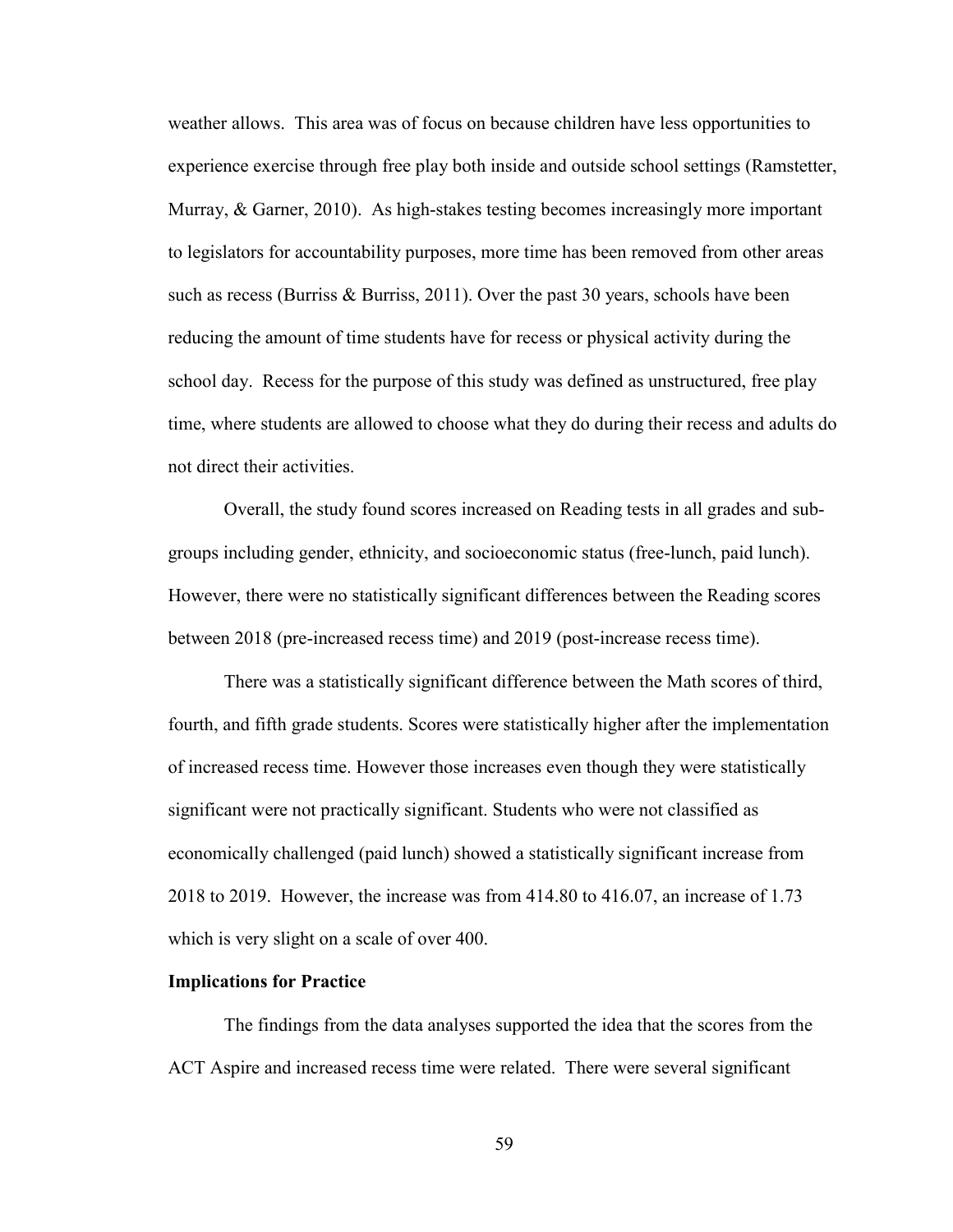implications from this study that could impact educators in the immediate future and beyond, as the field of education continues to follow the Every Student Succeeds Act requirements, and develop schedules to address individual student needs.

## *Accountability*

Accountability from the state and federal government provide school districts, administrators, teachers, and students with a rubric for identifying academic progress and growth. ACT Aspire scores are used for accountability and predictability for student success by the Arkansas Department of Education. These scores include a vertically scaled battery of achievement tests designed to measure student growth in a longitudinal assessment system for grades third through tenth in English, Reading, Writing, Mathematics, and Science (ACT ASPIRE, 2016a).

### *Administrators and Teachers*

Administrators and teachers can use the findings from this study to develop an informational guide to assist in educating students, parents about the benefits of physical fitness, and recess. School districts can use data to develop schedules for student success which include fitness breaks throughout the school day. Physical activity or recess can be added to the school curriculum by taking time from other subjects without risk of hindering student academic achievement (Trudeau & Shepard, 2008).

## *Students*

Student success is the primary reason for this study. The literature review for this study revealed that physical fitness and recess are necessary and vital for student success. The benefits of recess include decreased disciplinary problems, increased academic achievement, and improved mental health for elementary students' children (Becker et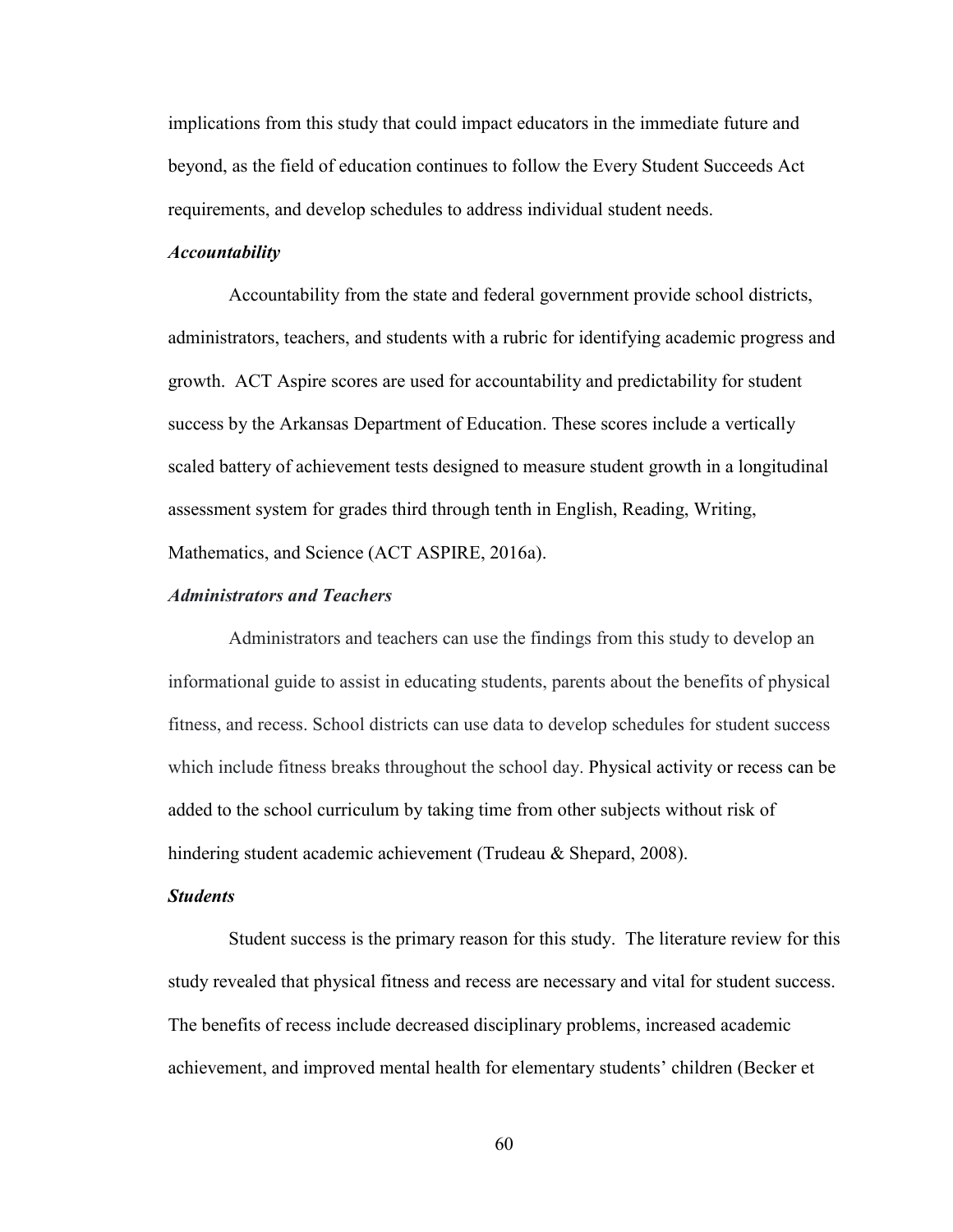al., 2014; Brez & Sheets 2017; McClelland et al., 2013; Sattelmair & Ratey, 2009). Arkansas mandates all public and charter school students in grades kindergarten through sixth grade require at least 40 minutes of each day be used for unstructured, supervised recess, which will be outdoors when the weather allows. Child development happens progressively over a couple of decades and physical activity at school can improve student motivation (St. Leger & Young, 2009).

### **Implications for Future Research**

This research provided very important findings for the Hector Elementary School. Mean scores in Math and Reading for all third, fourth, and fifth grade students increased after the implementation of increased recess time. All groups according to gender, ethnicity, and socioeconomic status showed increases in mean scores in both Math and Reading. However, there are questions yet to be answered that were outside the scope of this research. This section will focus on research opportunities that could provide valuable insight to administrators, teachers, and parents that could affect students at Hector Elementary School. The researcher feels that further exploration of the link between recess and academic achievement would be of benefit with a wider range of sample populations surveyed, and interviewed about their scheduling of the school day. By exploring the impact of play on elementary students, it would also be conducive to positive school achievement and behavior. Due to the limitations as well as the findings of this study, further research is recommended and utilize the following:

- A larger sampling size of students
- Involving more grade levels Kindergarten through eighth grade
- Increasing recess time before lunch and after lunch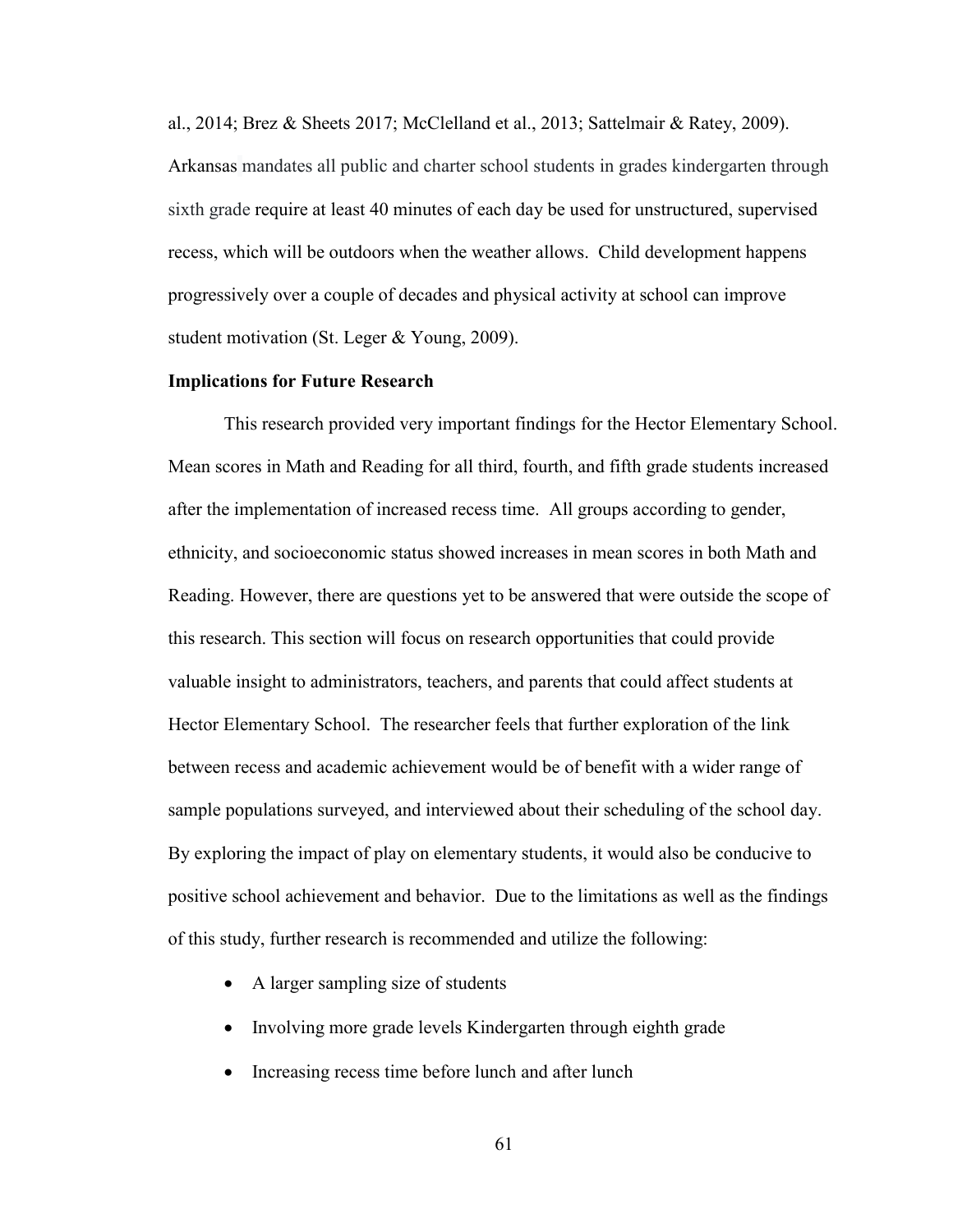• Varying times of recess to determine best fit for students

Varying amounts of recess time to determine best fit for students

### *Replicate Study*

Elementary schools that have implemented increased recess time would benefit by replicating this study at their school level. Elementary schools in Arkansas have the ACT Aspire database available to use data to compare scores from pre-increase recess time and post-increase recess time. Information could be used to determine when the best possible times for recess should be implemented at school. Schools could use this data to determine scheduling for student success.

A replication of this study could include comparing  $2018 \,$ <sup>3rd</sup> grade scores with  $20194<sup>th</sup>$  grade scores. These scores would involve the same students. A comparison between  $4<sup>th</sup>$  grade in 2018 and  $5<sup>th</sup>$  grade in 2019 could produce interesting results from pre-increased recess time to post-increased recess time.

### *Extend Scope*

School districts would benefit by using data from the ACT Aspire database to determine the benefits of recess. By including student data such as behavioral references, mental health referrals, school attendance, and measuring body mass index of students before and after the implementation of increase recess time, it would be valuable for future studies.

# **Conclusion**

Children naturally play when given unstructured free-time. Play is the "language" of children. States have stripped children of their natural language in the school setting by increasing academic time and decreasing recess time. Children develop social and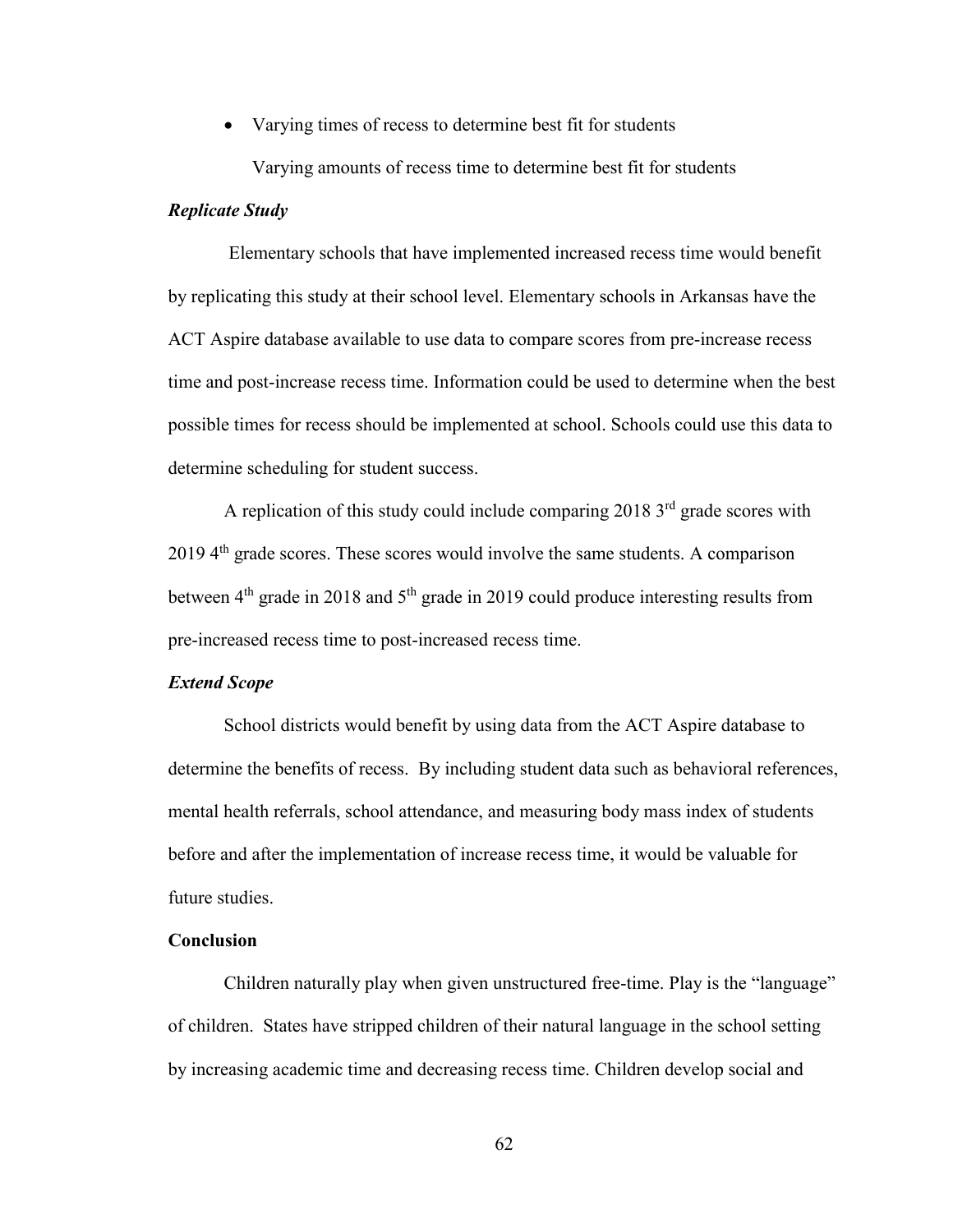emotional skills during recess. Children learn to problem solve, organize, conflict, and resolve problems that arise when playing with other children. It is the hope of this researcher for school districts continue to increase free play time for students in elementary schools, and possibly into the middle-level grades at schools. Research of the human brain has revealed that continuous instructional periods can actually inhibit learning and retention of the learning matter (Jensen, 2002). Schools must take notice to this research and continue to allow students to do what they do best, and let them play.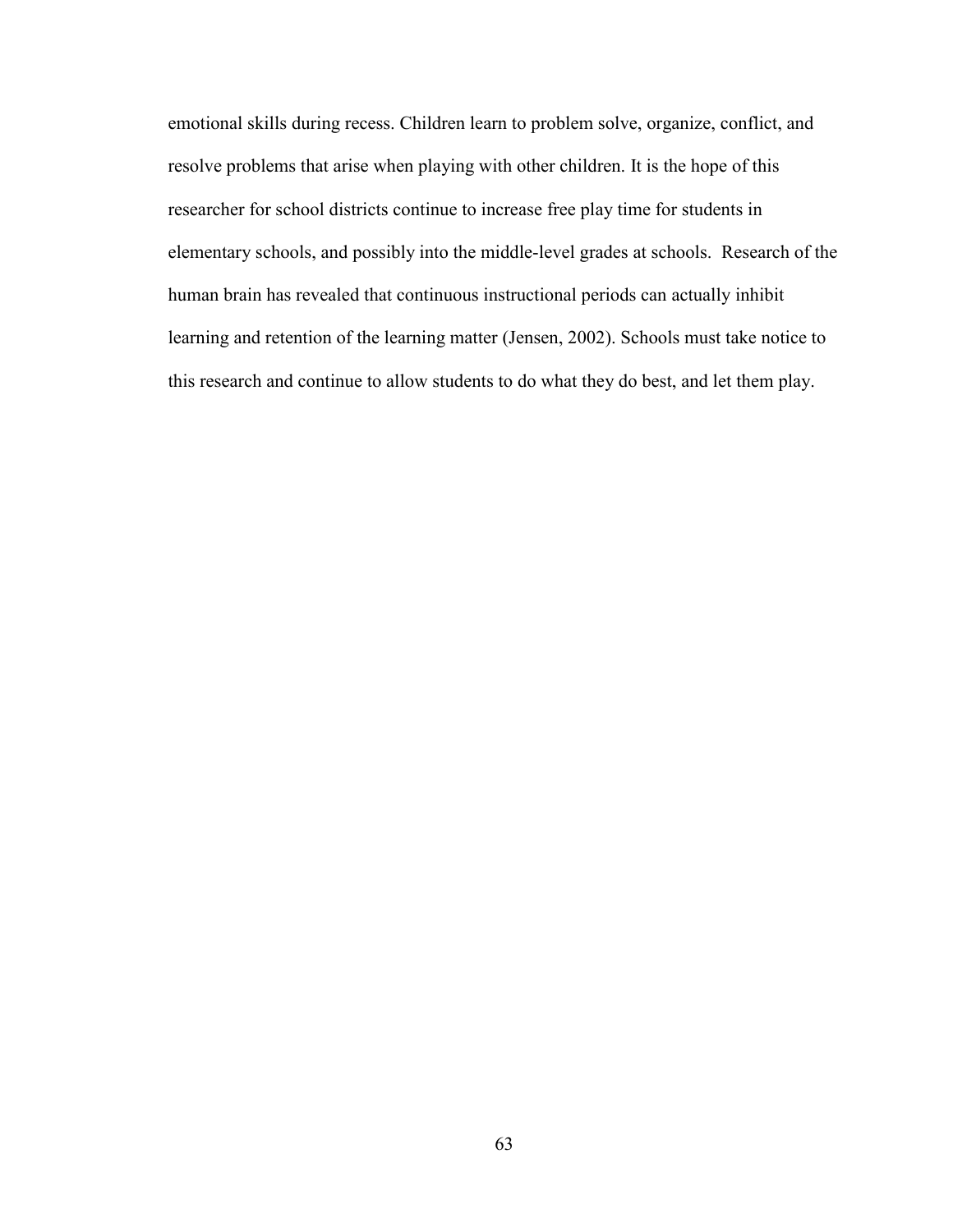#### References

- ACT Aspire. (2020). ACT aspire K12 Education solutions. Retrieved January 22, 2021, from http://www.act.org/content/act/en/products-and-services/act-aspire.html
- Ahamed, Y., Macdonald, H., Reed, K., Naylor, P., Liu-Ambrose, T., & Mckay, H. (2007). School-based physical activity does not compromise children's academic performance. *Medicine & Science in Sports & Exercise, 39*(2), 371-376. doi:10.1249/01.mss.0000241654.45500.8e
- American Heart Association. (2010, June 11). Picture perfect playgrounds, inc. Retrieved January 05, 2021, from https://www.pgpedia.com/n/national-association-sportand-physical-education
- Andersen, S. C., Humlum, M. K., & Nandrup, A. B. (2016). Increasing instruction time in school does increase learning. *Proceedings of the National Academy of Sciences of the United States of America*, *113*(27), 7481–7484. https://doi.org/10.1073/pnas.1516686113

Ark. Code Ann. §§ (A.C.A. § 6-16-102).

- Atmakur-Javdekar S. (2016) Childrens play in urban areas. In: Evans B., Horton J., Skelton T. (Eds) *Play and Recreation, Health and Wellbeing. Geographies of Children and Young People*, *9*. Retrieved from [https://doi.org/10.1007/978-981-](https://doi.org/10.1007/978-981-4585-51-4_3) [4585-51-4\\_3](https://doi.org/10.1007/978-981-4585-51-4_3)
- Assessments-Testing PARENT RESOURCES. (n.d.). Retrieved January 04, 2021, from https://www.renaissance.com/services/parent-resources/assessments-testing/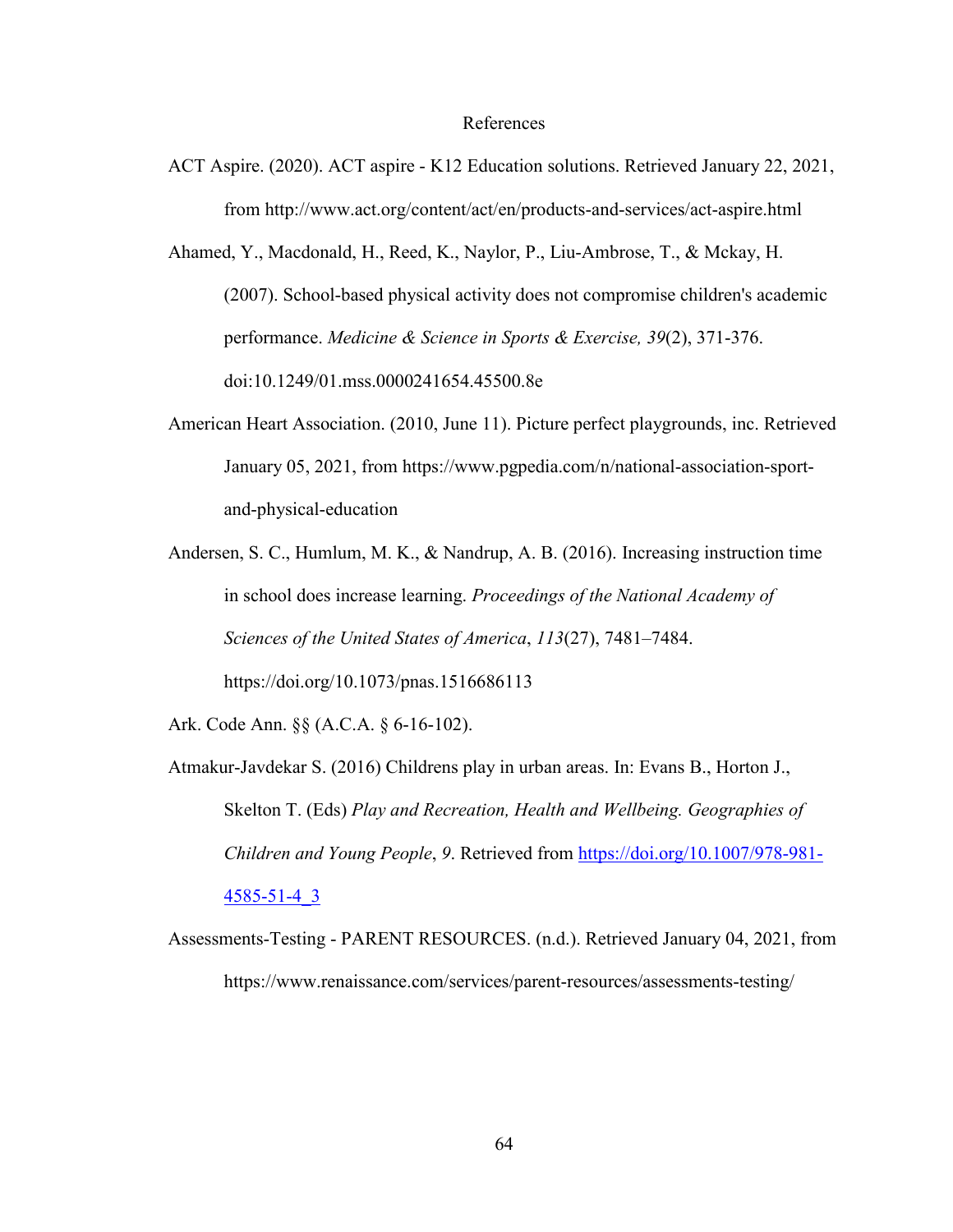- Ayers, S. F. (2010). The relationship between physical fitness and academic achievement. *Journal of Physical Education, Recreation & Dance, 81*(6), 12. Retrieved from<https://doi:10.1080/07303084.2010.10598485>
- Babakr, Z. H., Mohamedamin, P., & Kakamad, K. (2019). Piaget's cognitive developmental theory: Critical review. *Education Quarterly Reviews, 2*(3). doi:10.31014/aior.1993.02.03.84
- Barbosa, A., Whiting, S., Simmonds, P., Scotini Moreno R., Mendes, R., & Breda, J. (2020). Physical activity and academic achievement: An umbrella review. *International Journal of Environmental Research and Public Health, 17*(16), 5972. Retrieved from https://doi.org/10.3390/ijerph17165972
- Becker, D. R., McClelland, M. M., Loprinzi, P., & Trost, S. G. (2014). Physical activity, self-regulation, and early academic achievement in preschool children. *Early Education and Development, 25*, 56–70. Retrieved from https://doi: 10.1080/10409289.2013.780505
- Beighle, A., Erwin, H., Morgan, C. F., & Alderman, B. (2012). Children's in-school and out-of-school physical activity during two seasons. *Research Quarterly for Exercise and Sport, 83*(1), 103-107. doi:10.1080/02701367.2012.10599830
- Bélanger, M., Gallant, F., Doré, I., O'Loughlin, J. L., Sylvestre, M. P., Abi Nader, P., Larouche, R., Gunnell, K., & Sabiston, C. M. (2019). Physical activity mediates the relationship between outdoor time and mental health. *Preventive Medicine Reports*, *16*, 101006. Retrieved from https://doi.org/10.1016/j.pmedr.2019.101006
- Bershwinger, T., & Brusseau, T. A. (2013). The impact of classroom activity breaks on the school-day physical activity of rural children. *International Journal of*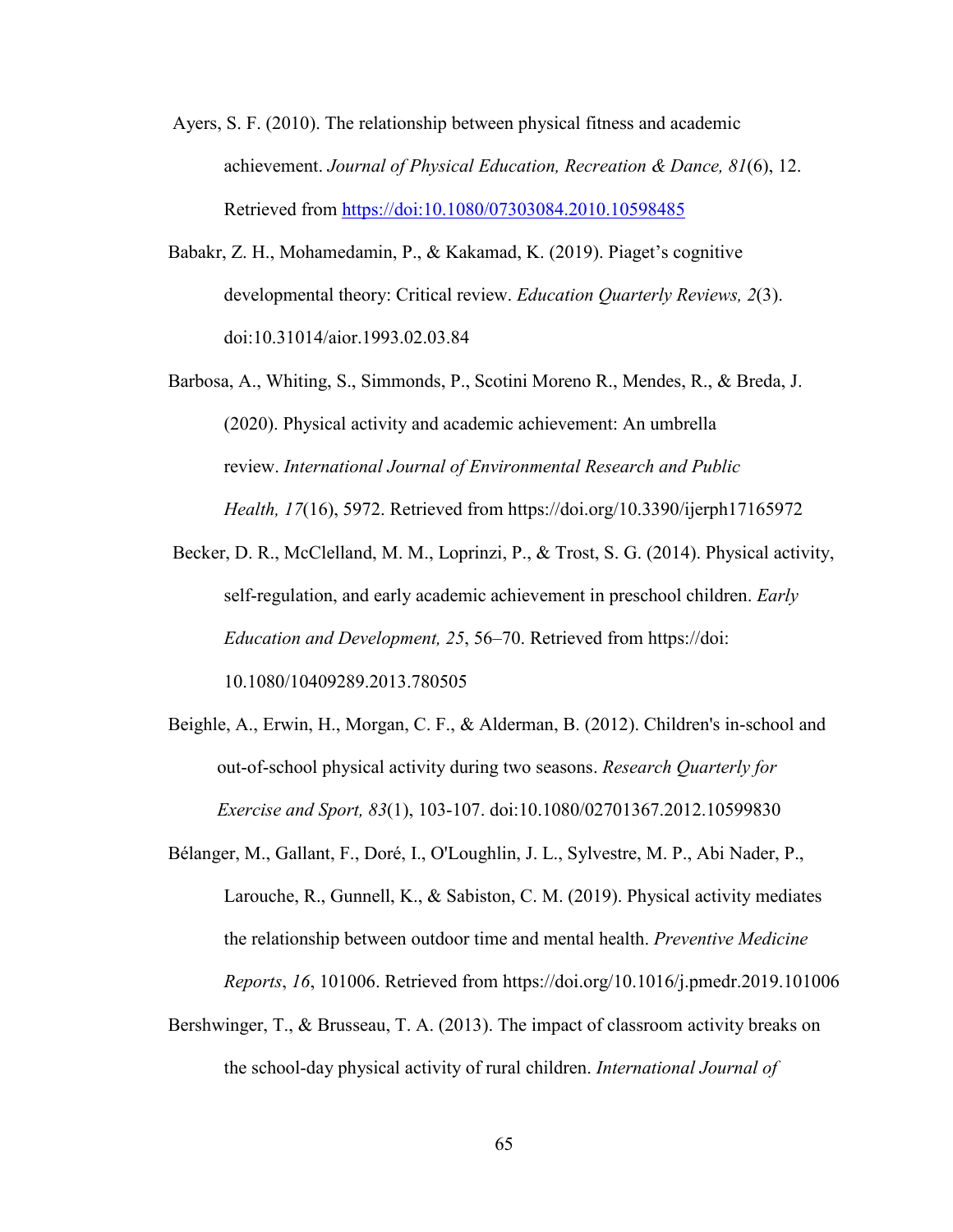*Exercise Science, 6*(2), 134-143 Retrieved from http://libcatalog.atu.edu:2090/ehost/detail/detail?vid=0&sid=f4b1102f-8db9- 43b3-b614-96cb5f7d6686%40pdc-vsessmgr05&bdata=JnNpdGU9ZWhvc3QtbGl2ZSZzY29wZT1zaXRl#AN=10210 3120&db=s3h

- Biddle, S. (2016). Physical activity and mental health: Evidence is growing. *World Psychiatry: Official Journal of the World Psychiatric Association (WPA)*, *15*(2), 176–177. Retrieved from https://doi.org/10.1002/wps.20331
- Bidzan-Bluma, I., & Lipowska, M. (2018). Physical activity and cognitive functioning of children: A systematic review. *International Journal of Environmental Research and Public Health, 15*(4), 800. Retrieved from https://doi:10.3390/ijerph15040800
- Bjorklund, D. F., & Pellegrini, A. D. (2000). Child development and evolutionary psychology. *Child Development, 71*(6), 1687-1708. doi:10.1111/1467- 8624.00258
- Bormanaki, H. B., & Khoshhal, Y. (2017). The role of equilibration in Piaget's theory of cognitive development and its implication for receptive skills: A theoretical study. *Journal of Language Teaching and Research, 8*(5), 996-1005. Retrieved from https://doi:10.17507/jltr.0805.22
- Brez, C., & Sheets, V. (2017). Classroom benefits of recess. *Learning Environments Research, 20*(3), 433-445. Retrieved from http://libcatalog.atu.edu:2097/10.1007/s10984-017-9237-x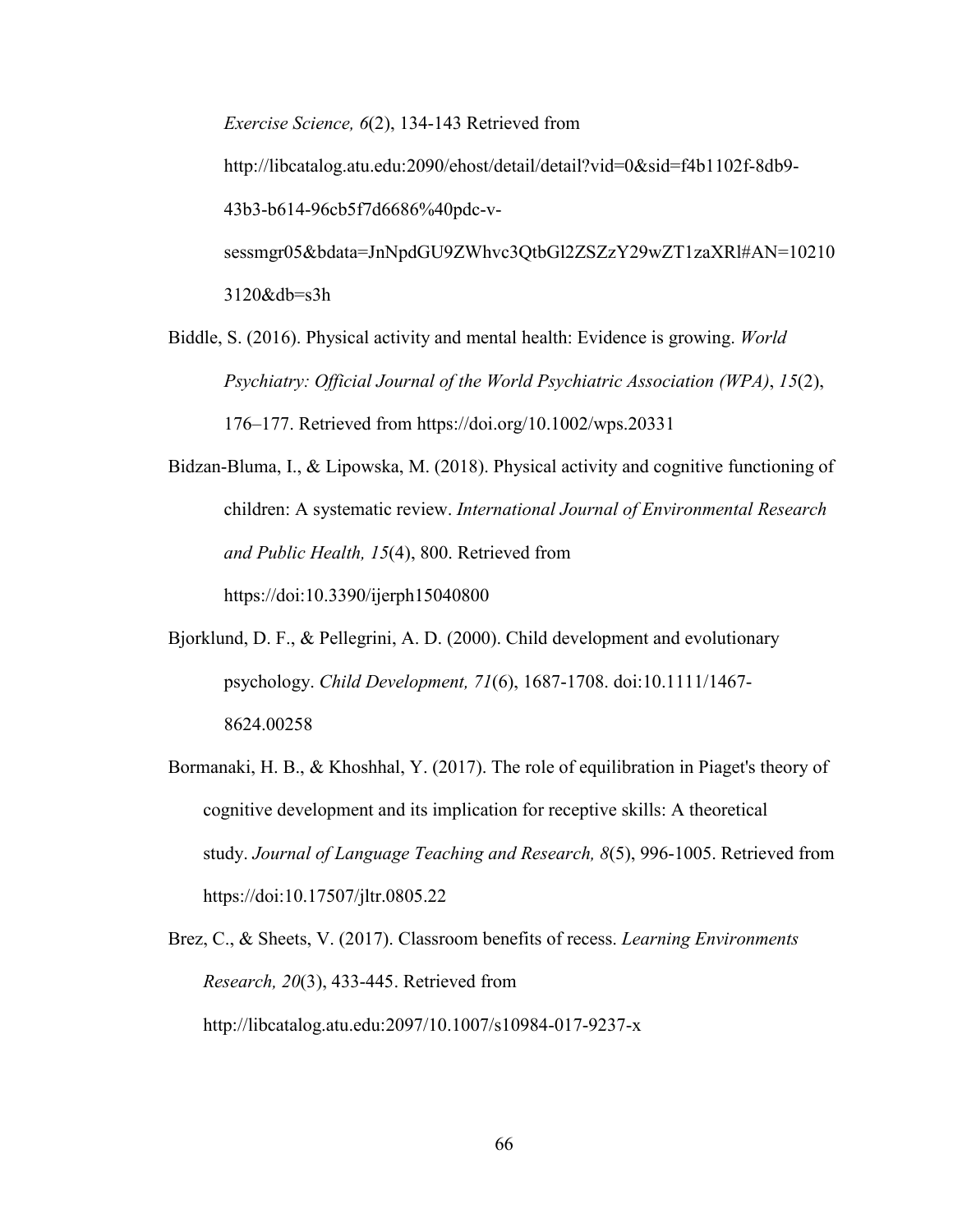- Brodesser-Akner, C. (2016, January 21). *Christie: 'Stupid' mandatory school recess bill deserved by veto*. Retrieved February 08, 2021 from [https://www.nj.com/politics/2016/01/christie\\_stupid\\_law\\_assuring\\_kids\\_recess\\_d](https://www.nj.com/politics/2016/01/christie_stupid_law_assuring_kids_recess_deserved.html)\_ [eserved.html](https://www.nj.com/politics/2016/01/christie_stupid_law_assuring_kids_recess_deserved.html)
- Brusseau, T. A., Tudor-Locke, C., & Kulinna, P. H. (2013). Are children meeting any of the suggested daily step recommendations? *Biomedical Human Kinetics, 5*(1), 11- 16. doi:10.2478/bhk-2013-0003
- Burdette, H. L., & Whitaker, R. C. (2005). A national study of neighborhood safety, outdoor play, television viewing, and obesity in preschool children. *Pediatrics*, *116*(3), 657. Retrieved from https://doi:10.1542/peds.2004-2443
- Burriss, K., & Burriss, L. (2011). Outdoor play and learning: Policy and practice. *International Journal of Education Policy and Leadership, 6*(8), #1002. Retrieved by https://doi:10.22230/ijepl.2011v6n8a306
- Carlson, S. A, Fulton, J. E., Lee, S. M, Maynard, L. M., Brown, D. R., Kohl III, H. W., & Dietz, W. H. (2008). Physical education and academic achievement in elementary school: Data from the early childhood longitudinal study. *American Journal of Public Health (1971), 98*(4), 721-727. Retrieved from https://doi.org/10.2105/AJPH.2007.117176

Carpenter, C. (2019, February 26). *More recess time for Arkansas elementary students*. Retrieved February 08, 2021 from https://www.wmcactionnews5.com/2019/02/27/more-recess-time-arkansaselementary-students/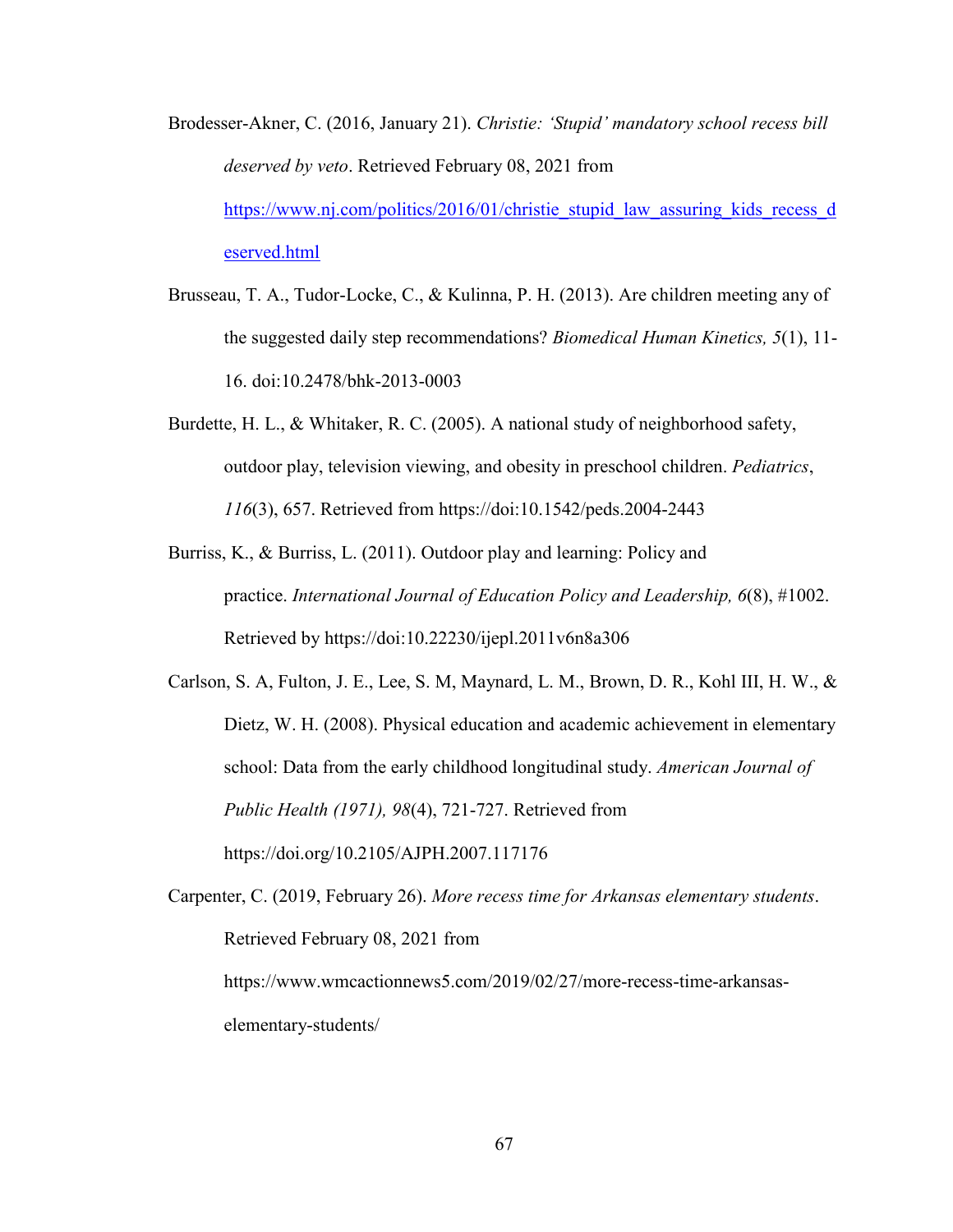Caspersen, C., Powell, K., & Christenson, G. (1985). Physical activity, exercise, and physical fitness: Definitions and distinctions for health-related research. *Public Health Reports,100*(2), 126-131.

Centers for Disease Control and Prevention. (2013). *Health benefits: The importance of regular physical activity for children*. Retrieved November 23, 2020 from https://www.cdc.gov/physicalactivity/basics/children/index.htm

Centers for Disease Control and Prevention. (2017). *The association between schoolbased physical activity, including physical education, and academic performance*. Retrieved December 1, 2020 from

[http://www.cdc.gov/healthyyouth/health\\_and\\_academics/pdf/pa-pe\\_paper.pdf](http://www.cdc.gov/healthyyouth/health_and_academics/pdf/pa-pe_paper.pdf)

Centers for Disease Control and Prevention. (2019, May 29). Recess. Retrieved March

11, 2021, from https://www.cdc.gov/healthyschools/physicalactivity/recess.htm

- Centers for Disease Control and Prevention. (2020). *Childhood obesity facts*. Retrieved February 17, 2021 from https://www.cdc.gov/obesity/data/childhood.html
- Coe, P., Dawn, Pivarnik, M. J., Womack, J. C., Reeves, J. M., & Malina, M. R. (2006). Effect of physical education and activity levels on academic achievement in children. *Medicine & Science in Sports & Exercise, 38*(8), 1515-1519. Retrieved from<https://doi:10.1249/01.mss.0000227537.13175.1b>

Coles, K., & Tomporowski, P. D. (2008). Effects of acute exercise on executive processing, short-term and long-term memory. *Journal of Sports Sciences, 26*(3), 333-344. doi:10.1080/02640410701591417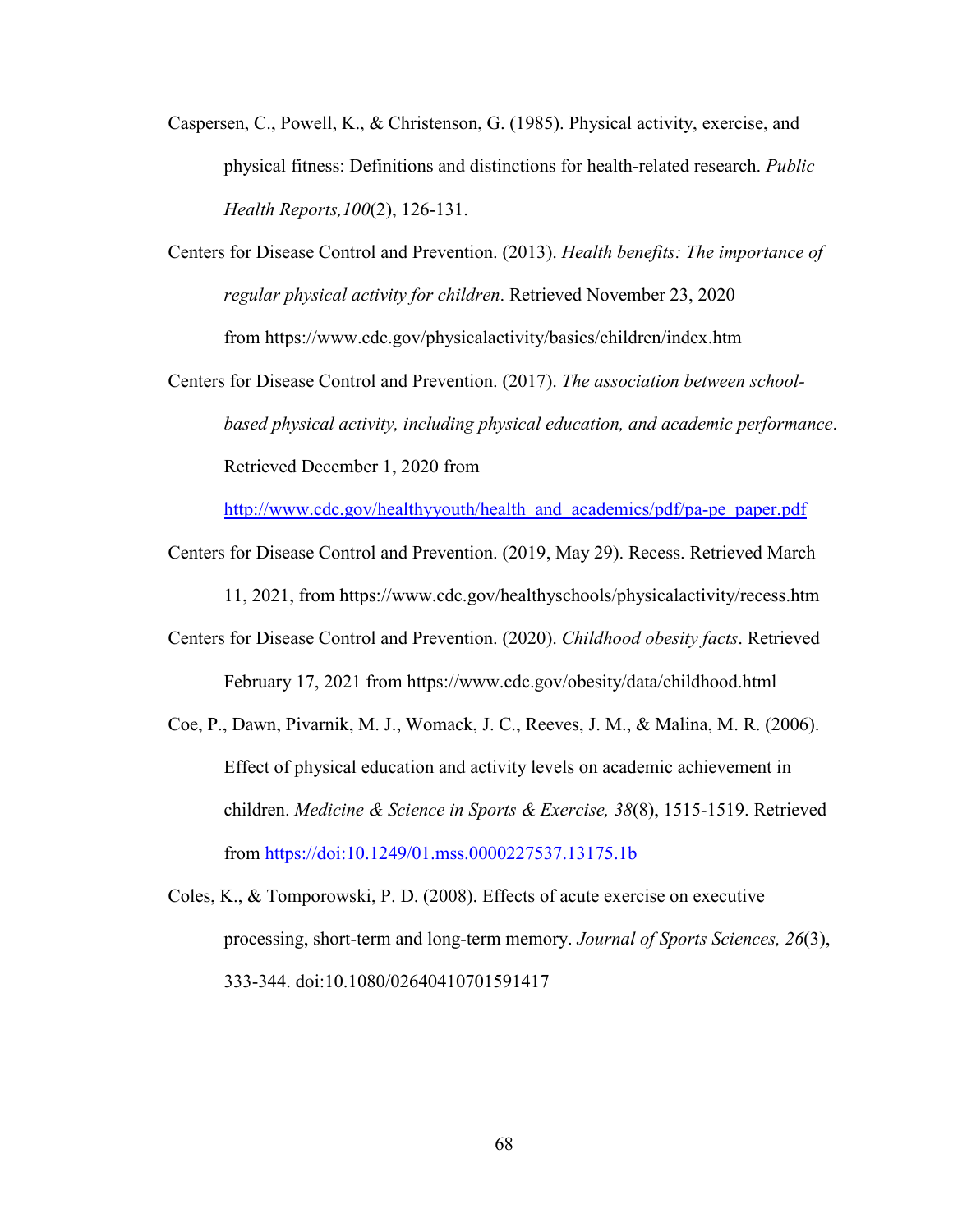- Cothran, D. J., Kulinna, P. H., & Garn, A. C. (2010). Classroom teachers and physical activity integration. *Teaching and Teacher Education, 26*(7), 1381-1388. Retrieved from https://doi.org/10.1016/j.tate.2010.04.003
- Dee, T. S., & Jacob, B. A. (2010). The impact of No Child Left Behind on students, teachers, and schools. *Brookings Papers on Economic Activity,* 149. Retrieved from <https://doi:10.1353/eca.2010.0014>
- Department of Elementary and Secondary Education. (n.d.). Public school accountability. Retrieved March 07, 2021, from https://dese.ade.arkansas.gov/Offices/publicschool-accountability/school-performance/report-card
- Donnelly, J. E., Hillman, C. H, Castelli, D.a, Etnier, J. L., Lee, S.h, T., Phillip, Lambourne, K., & Szabo-Reed, A. N. (2016). Physical activity, fitness, cognitive function, and academic achievement in children: A systematic review. *Medicine and Science in Sports and Exercise, 48*(6), 1197-1222. Retrieved from https://doi.org/10.1249/MSS.0000000000000901
- Fede, M. (2012). Physical activity strategies for improved cognition: The mind/body connection. *Strategies, 25*(8), 16-20. Retrieved from <https://doi:10.1080/08924562.2012.10592177>
- Ferguson, E. D. (2020). Adler's motivational Theory: An historical perspective on belonging and the fundamental human striving. *The Journal of Individual Psychology, 76*(1), 51-58. doi:10.1353/jip.2020.0016
- Frost, J., Wortham, S., & Reifel, C. (2012). *Play and child development* (4th ed.). Upper Saddle River, NJ: Pearson.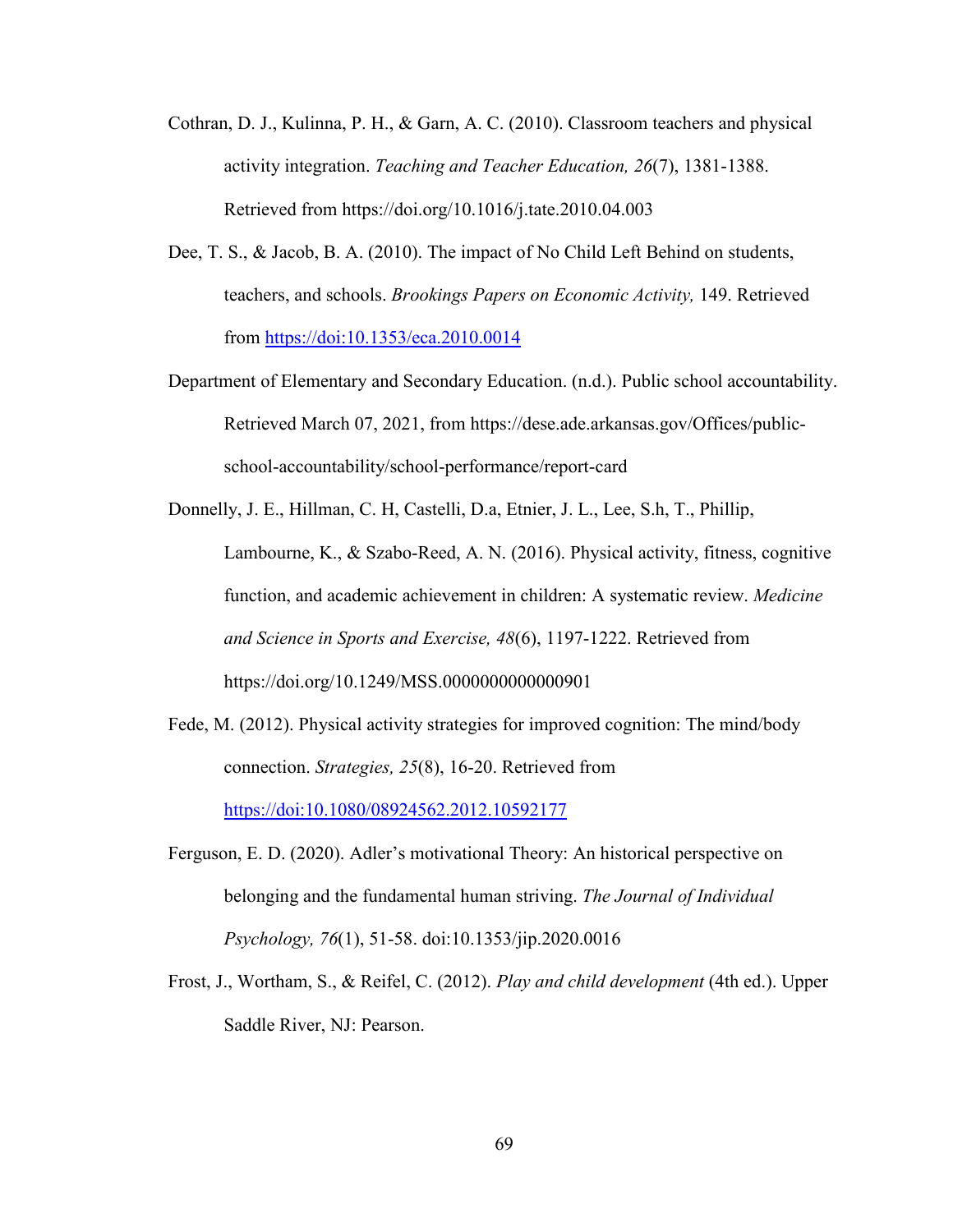Graham, G., Wilkins, J., Westfall, S., Parker, S., Fraser, R., & Tembo, M. (2002). In Graham G. (Ed.), *The effects of high-stakes testing on art, music, and physical education in elementary schools.* Retrieved from

[https://10.1080/07303084.2002.10608330](https://10.0.4.56/07303084.2002.10608330)

- Hillman, C. H., Kramer, A. F., Belopolsky, A., & Smith, D. P. (2004). Physical activity, aging, and executive control. *Medicine & Science in Sports & Exercise, 36*(Supplement). doi:10.1249/00005768-200405001-01317
- Isenberg, J. P., & Quisenberry, N. (2002). Play: Essential for all children. (A position paper of the association for childhood education international). *Childhood Education, 79*(1), 33. Retrieved from https://doi.org/10.1080/00094056.2002.10522763
- Jarrett, O. S., Maxwell, D. M., Dickerson, C., Hoge, P., Davies, G., & Yetley, A. (1998). Impact of recess on classroom behavior: Group effects and individual differences. *The Journal of Educational Research, 92*(2), 121. Retrieved from <https://doi.org/10.1080/00220679809597584>
- Jarrett, O. S. (2002). *Recess in Elementary School: What Does the Research Say?* Champaign, IL: ERIC Clearinghouse on Elementary and Early Childhood Education.
- Jarrett, O., & Waite-Stupiansky, S. (2009). Recess—it's indispensable. *YC Young Children, 64*(5), 66-69. Retrieved from https://eric.ed.gov/?id=EJ868215
- Jensen, E. (2008). A fresh look at brain-based education. *Teachers.Net Gazette*. Retrieved January 03, 2021 from https://www.teachers.net/gazette/OCT08/jensen/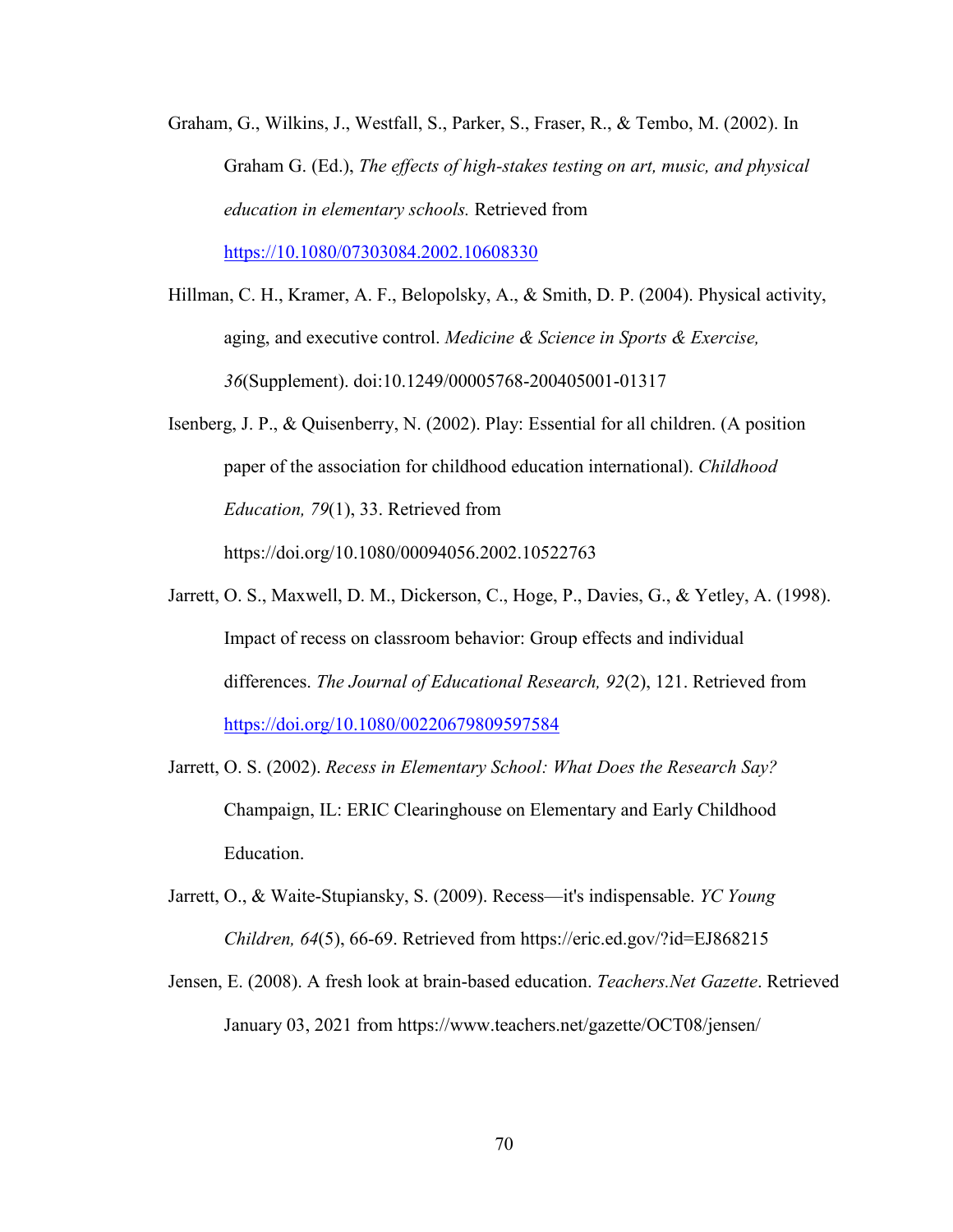- Jensen, E. (2005). Teaching with the brain in mind. *Alexandria: Association for Supervision & Curriculum Development*. Retrieved from https://ebookcentral.proquest.com/lib/atu-ebooks/reader.action?docID=3002128
- Jensen, E. (2016). *Guiding principles for brain-based education: Building common ground between neuroscientists and educators*. Retrieved from http://www. brainbasedlearning.net/guiding-principles-for-brain-based-education/

Knapp, H. (2013). *Introductory statistics using SPSS.* Sage Publications.

Koplan, J. P., Liverman, C. T., & Kraak, Vivica A. (2005). *Preventing Childhood Obesity*. Washington, D.C: National Academies Press.

Leppo, M., & Davis, D. (2005). Movement opens pathways to learning. *Strategies: A Journal for Physical and Sport Educators, 19*(2), 11-16. doi:10.1080/08924562.2005.10591177

- Lu, C., & Montague, B. (2015). Move to learn, learn to move: prioritizing physical activity in early childhood education programming. *Early Childhood Education Journal, 44*(5), 409-417. doi:10.1007/s10643-015-0730-5
- Mandolesi, L., Polverino, A., Montuori, S., Foti, F., Ferraioli, G., Sorrentino, P., & Sorrentino, G. (2018). Effects of physical exercise on cognitive functioning and wellbeing: Biological and psychological benefits. *Frontiers in Psychology, 9*. doi:10.3389/fpsyg.2018.00509
- Massey, W. V., Stellino, M. B., & Geldhof, J. (2020). An observational study of recess quality and physical activity in urban primary schools. *BMC Public Health, 20*(1), 792. doi:http://libcatalog.atu.edu:2097/10.1186/s12889-020-08849-5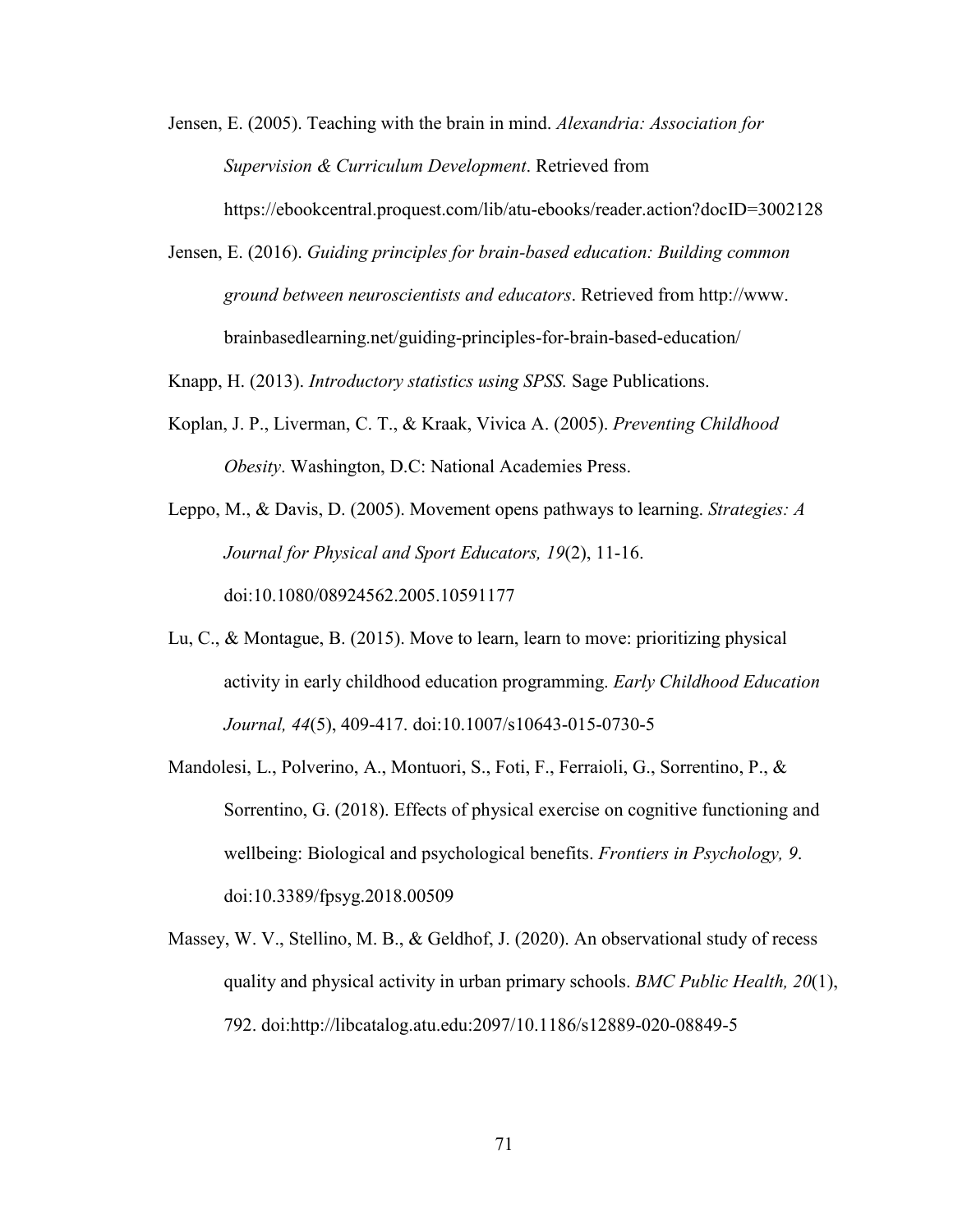- McClelland, M. M., Acock, A. C., Piccinin, A., Rhea, S. A., & Stallings, M. C. (2013). Relations between preschool attention span-persistence and age 25 educational outcomes. *Early Childhood Research Quarterly, 28*(2), 314–324. doi:10.1016/j.ecresq.2012.07.008
- McNamara, L., Colley, P., & Franklin, N. (2017). School recess, social connectedness and health: A Canadian perspective. *Health Promotion International, 32*(2), 392- 402. Retrieved from https://libcatalog.atu.edu:2217/10.1093/heapro/dav102

No Child Left Behind Act of 2001, P.L. 107-110, 20 U.S.C. § 6319 (2002).

- Ogden, C. L., Carroll, M. D., & Flegal, K. M. (2010). A review of prevalence and trends in childhood obesity in the United States. In J. A. O'Dea & M. Eriksen (Eds.). *Childhood Obesity Prevention: International Research, Controversies, and Interventions,* 84-94.
- Ogden, C. L., Flegal, K. M., Carroll, M. D., & Johnson, C. L. (2002). Prevalence and trends in overweight among US children and adolescents, 1999- 2000. *JAMA*, *288*(14), 1728–1732. https://doi.org/10.1001/jama.288.14.1728
- Pellegrini, A. D. (2008). The recess debate: A disjuncture between educational policy and scientific research. *American Journal of Play*, 181-191. Retrieved from www.journalofplay.org/sites/www.journalofplay.org/files/pdf-articles/1-2-articlethe- recess-debate.pdf. https://doi.org/10.4135/9781412964012.n94
- Pellegrini, A. D., & Bjorklund, D. F. (1997). The role of recess in children's cognitive performance. *Educational Psychologist*, *32*(1), 35. Retrieved from http:// https://doi.org/10.1207/s15326985ep3201\_3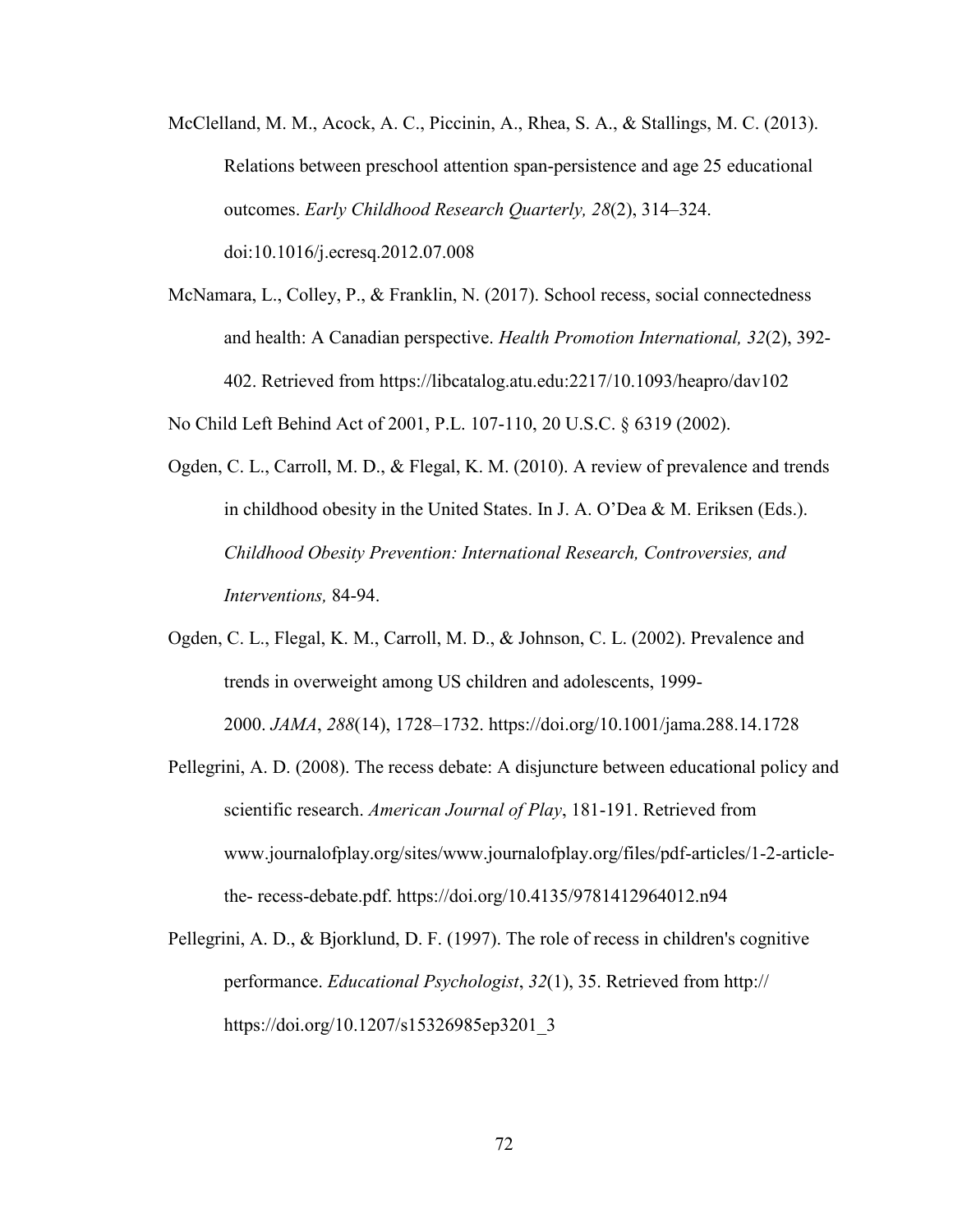- Pellegrini, A. D., & Blatchford, P. (2002). The developmental and educational significance of recess in schools. *Early Report Newsletter*. Retrieved from http://www.peacefulplaygrounds.com/pdf/right-to-recess/educationalsignificance-of- recess.pdf
- Pellegrini, A. D., & Bohn, C. M. (2005). The role of recess in children's cognitive performance and school adjustment. *Educational Researcher, 34*(1), 13-19. doi:10.3102/0013189X034001013
- Pellegrini, A. D., & Glickman, C. D. (1989). The educational role of recess. *Principal, 68*, 23-24.
- Pellegrini, A. D., & Smith, P. K. (1993). School recess: Implications for education and development. *Review of Educational Research, 63*(1), 51-67. doi:10.3102/00346543063001051
- Pellegrini, A. D., & Smith, P. K. (1998). The development of play during childhood: Forms and possible functions. *Child and Adolescent Mental Health, 3*(2), 51-57. doi:10.1111/1475-3588.00212
- Penedo, F., & Dahn, F. J. (2005). Exercise and well-being: A review of mental and physical health benefits associated with physical activity. *Behavioural Medicine, 18*(2), 189–193. doi:10.1097/00001504-200503000-00013
- Piaget, J., & Gabain, M. (1932). *The moral judgment of the child*. London: Paul, Trench, Trubner, Harcourt Brace.
- Ramstetter, C. L., Murray, R., & Garner, A. S. (2010). The crucial role of recess in schools. *The Journal of School Health, 80*(11), 517-526. Retrieved from https://doi.org/10.1111/j.1746-1561.2010.00537.x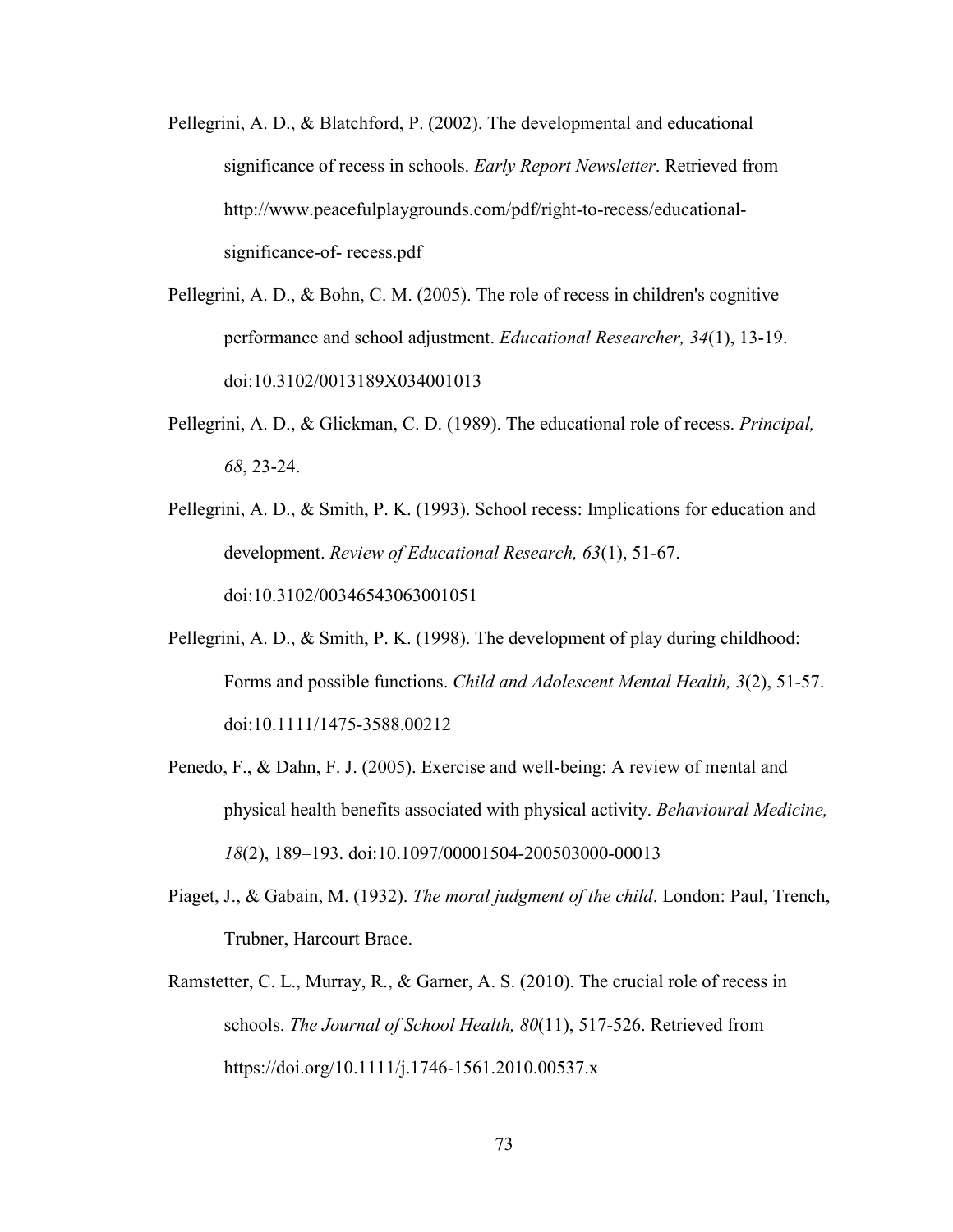- Reich, G. A., & Bally, D. (2010). Get smart: Facing high-stakes testing together. *The Social Studies, 101*(4), 179-184. doi:10.1080/00377990903493838
- Reilly, K. (2017, October 23). *Is recess important for kids? Here's what the research says*. Retrieved January 08, 2021 from https://time.com/4982061/recess-benefitsresearch-debate/
- Sahoo, K., Sahoo, B., Choudhury, A. K., Sofi, N. Y., Kumar, R., & Bhadoria, A. S. (2015). Childhood obesity: Causes and consequences. *Journal of Family Medicine and Primary Care*, *4*(2), 187–192. Retrieved from https://doi.org/10.4103/2249-4863.154628
- Sallis, J. F., McKenzie, T. L., Kolody, B., Lewis, M., Marshall, S., & Rosengard, P. (1999). Effects of health-related physical education on academic achievement: Project SPARK. *Research Quarterly for Exercise and Sport, 70*(2), 127-134. doi:10.1080/02701367.1999.10608030
- Sattelmair, J., & Ratey, J. (2009). Physically active play and cognition: An academic matter? *American Journal of Play, 1*(3), 365–374. Retrieved from http://libcatalog.atu.edu:2063/ehost/pdfviewer/pdfviewer?vid=2&sid=132f2ff9 e78e-4ffa-9368-7d239116b821%40sdc-v-sessmgr02
- Savina, E., Garrity, K., Kenny, P., & Doerr, C.. (2016). The benefits of movement for youth: A whole child approach. *Contemporary School Psychology, 20*(3), 282- 292. Retrieved from https://doi.org/10.1007/s40688-016-0084-z
- Shephard, R. (1997). Curricular physical activity and academic performance. *Pediatric Exercise Science, 9*(2), 113-126. doi:10.1123/pes.9.2.113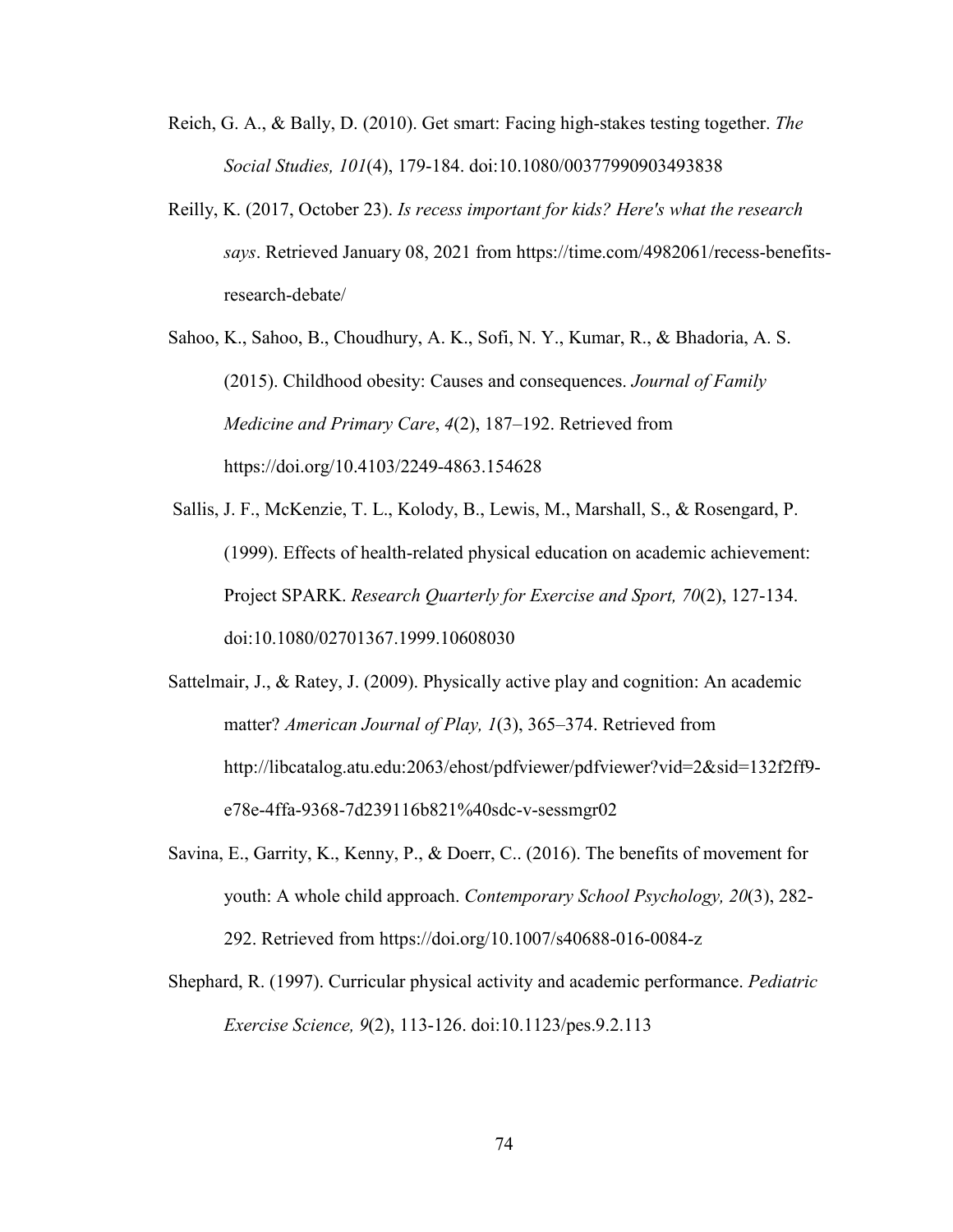- Skatz, D. (2016, January 17). PARCC. Retrieved February 03, 2021, from https://danielskatz.net/category/parcc/
- Song C., Ikei H., & Miyazaki Y. (2016). Physiological effects of nature therapy: A review of the research in Japan. *International Journal of Environmental Research and Public Health*, 13.
- Soyeon A., & Fedewa, A. L. (2011). A meta-analysis of the relationship between children's physical activity and mental health, *Journal of Pediatric Psychology*, *36*(4), 385–397. Retrieved from https://doi.org/10.1093/jpepsy/jsq107
- Stapp, A. C., & Karr, J. K. (2018). Effect of recess on fifth grade students time on-task in an elementary classroom. *International Electronic Journal of Elementary Education, 10*(4), 449-456. Retrieved from

<https://doi.org/10.26822/iejee.2018438135>

Star reading. (n.d.). Retrieved May 04, 2021, from

https://www.renaissance.com/products/star-reading/

St. Leger, L., & Young, I. (2009). Creating the document 'Promoting health in schools: From evidence to action.' *Global Health Promotion,16*(4), 69-71. doi:10.1177/1757975909348138

- Tomporowski, P. D., Davis, C. L., Miller, P. H., & Naglieri, J. A. (2008). Exercise and Children's Intelligence, Cognition, and Academic Achievement. *Educational psychology review*, *20*(2), 111–131. https://doi.org/10.1007/s10648-007-9057-0
- Toppino, T. C., Fearnow-Kenney, M., Kiepert, M. H., & Teremula, A. C. (2009). The spacing effect in intentional and incidental free recall by children and adults: